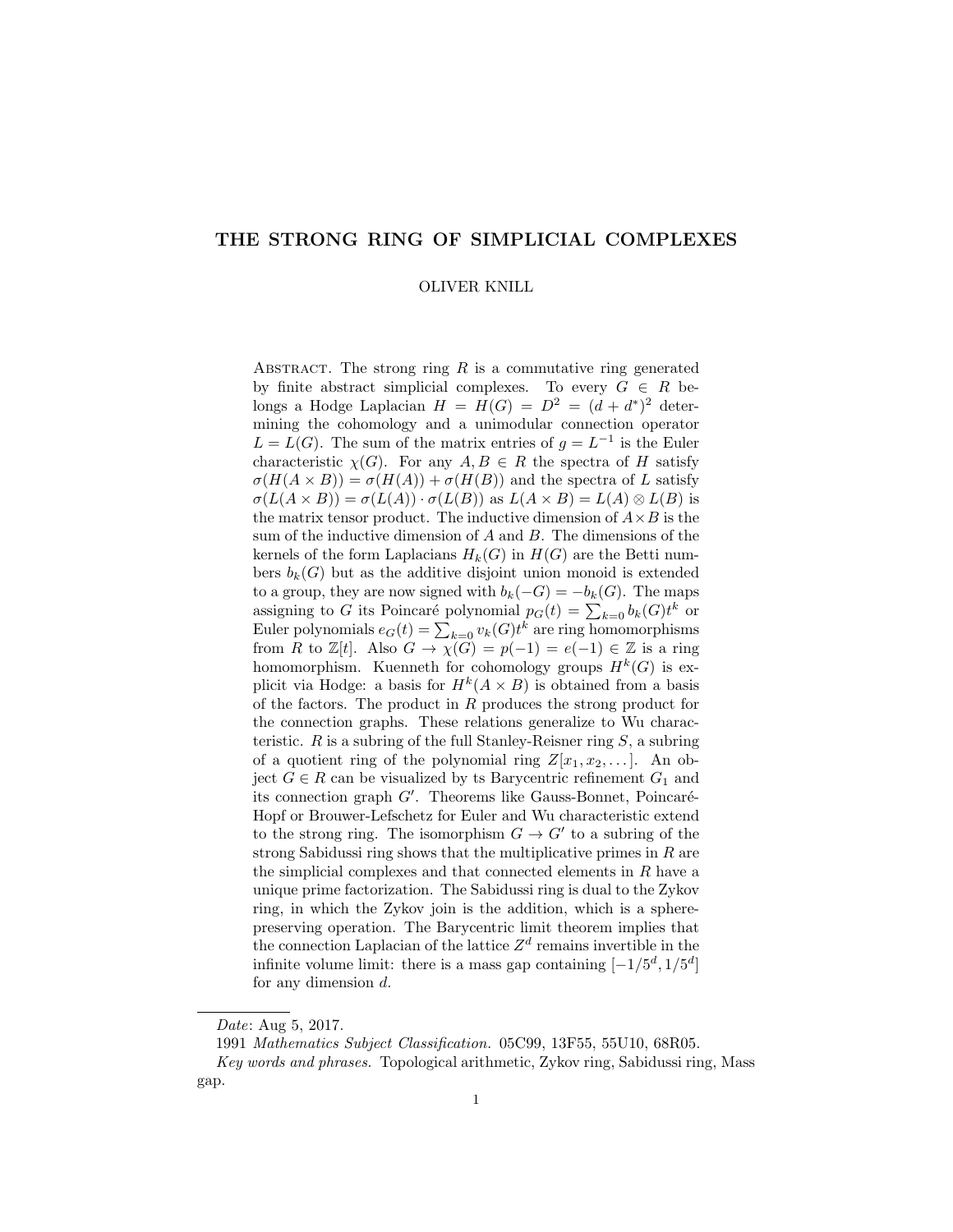## 1. Energy theorem

1.1. A finite abstract simplicial complex is a finite set of nonempty sets which is closed under the operation of taking finite nonempty subsets. The **connection graph**  $G'$  of such a **simplicial complex** G has as the vertices the sets of G and as the edge set the pairs of sets which intersect. Given two simplicial complexes  $G$  and  $K$ , their sum  $G \oplus K$  is the disjoint union and the **Cartesian product**  $G \times K$ is the set of all set Cartesian products  $x \times y$ , where  $x \in G, y \in K$ . While  $G \times K$  is no simplicial complex any more if both factors are different from the one-point complex  $K_1$ , it still has a connection graph  $(G \times K)'$ , the graph for which the vertices are the sets  $x \times y$  and where two sets are connected if they intersect. The Barycentric refinement  $(G \times K)_1$  of  $G \times K$  is the Whitney complex of the graph with the same vertex set as  $G'$  but where two sets are connected if and only if one is contained in the other. The matrix  $L = L(G) = 1 + A$ , where A is the adjacency matrix of  $G'$  is the **connection Laplacian** of  $G$ .

1.2. All geometric objects considered here are finite and combinatorial and all operators are finite matrices. Only in the last section when we look at the Barycentric limit of the discrete lattice  $Z<sup>d</sup>$ , the operators become almost periodic on a profinite group, but there will be universal bounds on the norm of the inverse. One of the goals of his note is to extend the following theorem to the strong ring generated by  $G_{i_1} \times$  $\cdots \times G_{i_k}$ .

**Theorem 1** (Unimodularity theorem). For every simplicial complex  $G$ , the connection Laplacian  $L(G)$  is unimodular.

We have proven this in [21] inductively by building up the simplicial complex G as a discrete CW-complex starting with the zero-dimensional skeleton, then adding one-dimensional cells, reaching the one-dimensional skeleton of  $G$ , then adding triangles etc. continuing until the entire complex is built up. In every step, if a cell  $x$  is added, this means that a ball  $B(x)$  is glued in along a sphere  $S(x)$ , the Fredholm determinant  $\det(L) = \det(1 + A)$  of the adjacency matrix A of G' is multiplied by  $\omega(x) = 1 - \chi(S(x)) = (-1)^{\dim(x)} \in \{-1, 1\}$ , where  $S(x)$  is the unit sphere in the Barycentric refinement  $G_1$  of  $G$ , which is the Whitney complex of a graph. The determinant of  $L(G)$  is now equal to the **Fermi characteristic**  $\prod_{x} \omega(x) \in \{-1, 1\}$ , a multiplicative analogue of the Euler characteristic  $\sum_{x} \omega(x)$  of G. Having determinant 1 or −1, the matrix is unimodular.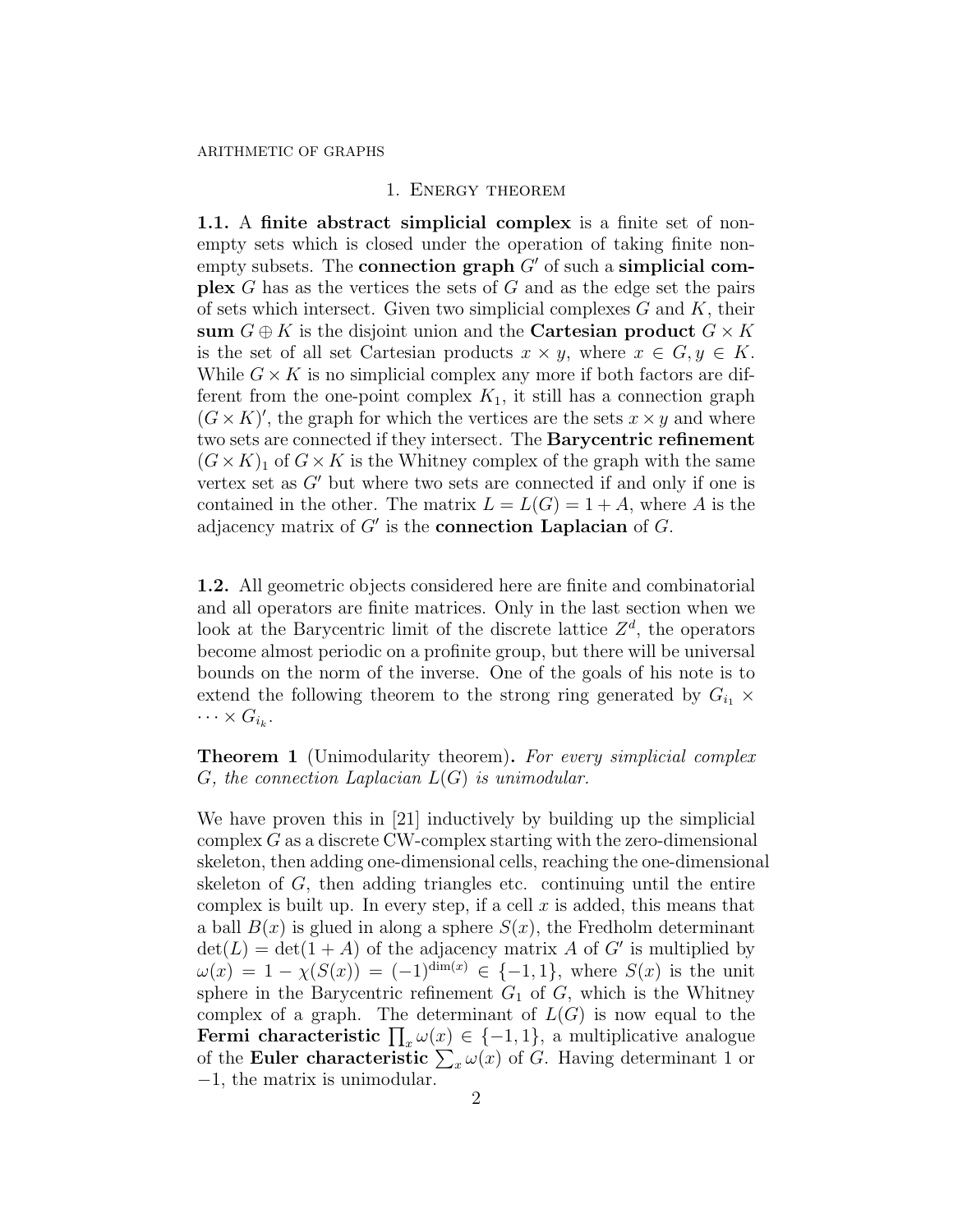**1.3.** As a consequence of the unimodularity theorem, the inverse  $q =$  $L^{-1}$  of L produces Green functions in the form of integer entries  $g(x, y)$  which can be seen as the **potential energy** between the two simplices x, y. The sum  $V(x) = \sum_{y} g(x, y)$  is the **potential** at x as it adds up the potential energy  $g(x, y)$  induced from the other simplices. It can also be interpreted as a curvature because the Euler characteristic  $\chi(G) = \sum_{x \in G} \omega(x)$  is the sum over the Green function entries:

**Theorem 2** (Energy theorem). For every simplicial complex  $G$ , we have  $\sum_x V(x) = \sum_{x,y} g(x,y) = \chi(G)$ .

1.4. This formula is a Gauss-Bonnet formula, when the row sum is interpreted as a curvature. It can also be seen as a **Poincaré-Hopf** formula because  $V(x) = (-1)^{\dim(x)}(1 - \chi(S(x))) = (1 - \chi(S_f^{-}))$  $\bar{f}(x))$ ) is a Poincaré-Hopf index for the Morse function  $f(x) = -\text{dim}(x)$ on the Barycentric refinement  $G_1$  of  $G$ . A function on a graph is a Morse functional if every  $S_f^$  $f_f^-(x)$  is a discrete sphere, where  $S_f^$  $f_0^-(x) =$  ${y \in S(x) \mid f(y) < f(x)}$ . The proof reduces the energy theorem to the Poincaré-Hopf formula which is dual to the definition of Euler characteristic: the Poincaré-Hopf index of  $-f = \dim$  is  $\omega(x)$  and  $\sum_{x} \omega(x)$  is the definition of Euler characteristic as we sum over sim- $\sum_{x} \omega(x)$  is the definition of Euler characteristic as we sum over simplices. In the Barycentric refinement, where we sum over vertices then  $\omega(x)$  can be seen as a curvature. In order to reduce the energy theorem to Poincaré-Hopf, one has to show that  $V(x) = \sum_{y} g(x, y)$  agrees with  $(-1)^{\dim(x)}g(x,x)$ . See also [26] for an interpretation of the diagonal elements.

1.5. The Barycentric refined complex  $G_1$  is a set of subsets of the power set  $2^G$  of G. It consists of set of sets in G which pairwise are contained in each other. It is the Whitney complex of the graph  $G_1 = (V, E)$ , where  $V = G$  and E is the set of  $(a, b)$  with  $a \subset b$  or  $b \subset a$ . Since  $G_1$  is the Whitney complex of a graph, we can then use a more intuitive picture of the complex, as graphs can be drawn and visualized and are hardwired already as structures in computer algebra systems. Also definitions become easier. To define the inductive dimension for example, its convenient to define it for simplicial complexes as the corresponding number for the Barycentric refined complex, where one deals with the Whitney complex of a graph.

## 2. The Sabidussi ring

**2.1.** The strong product of two finite simple graphs  $G = (V, E)$ and  $H = (W, F)$  is the graph  $G\boxtimes H = (V \times W, \{((a, b), (c, d)) \mid a =$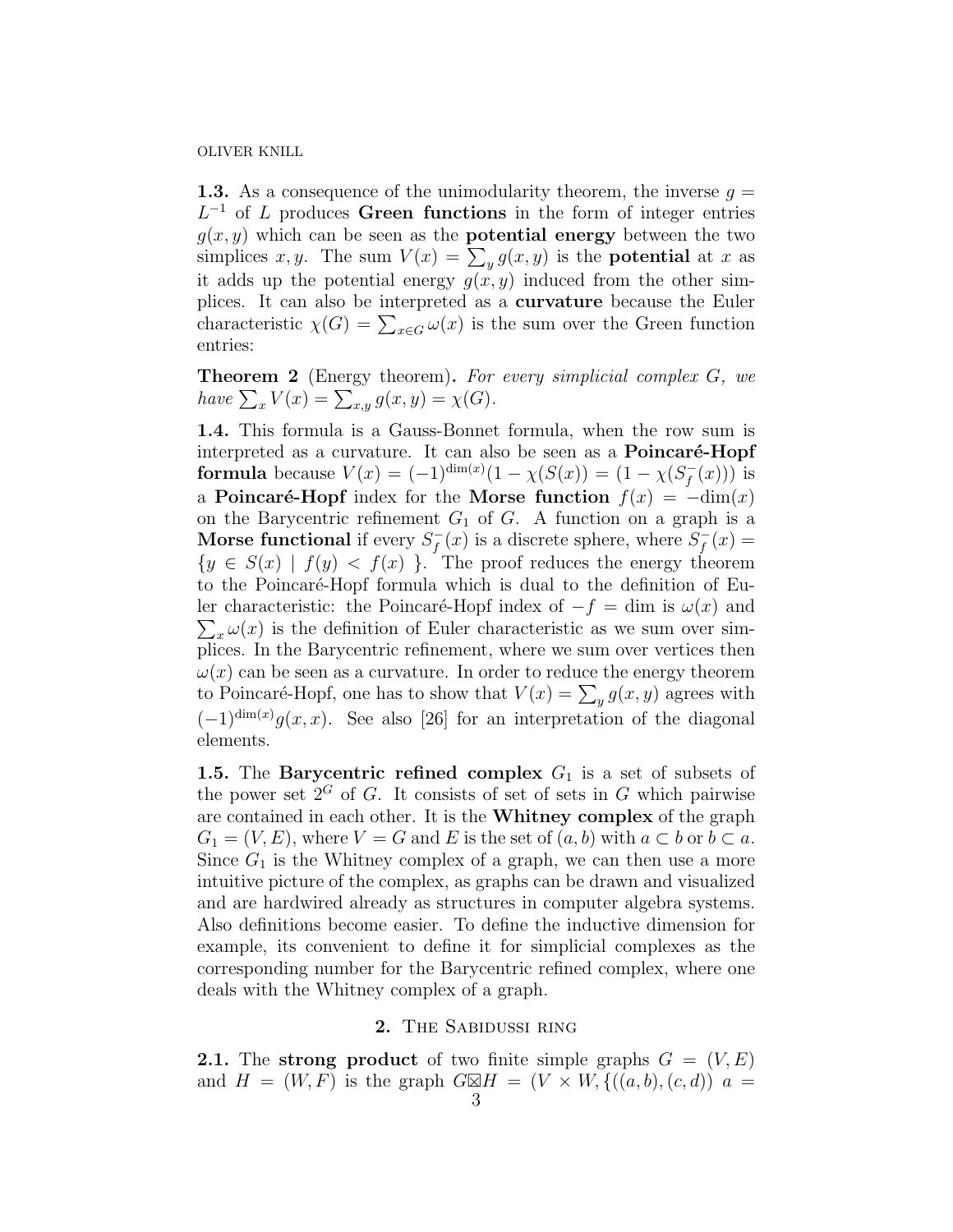$c,(b,d) \in F$ }∪{ $((a,b),(c,d))$   $b=d,(a,c) \in E$ }∪{ $((a,b),(c,d))$   $(a,c) \in$  $E$ and $(b, d) \in F$ ). It is an associative product introduced by Sabidussi [31]. Together with the disjoint union  $\oplus$  as addition on signed complexes, it defines the strong Sabidussi ring of graphs. We have started to look at the arithmetic in [25]. We will relate it in a moment to the strong ring of simplicial complexes. In the Sabidussi ring of graphs, the additive monoid  $(\mathcal{G}_0, \oplus)$  of finite simple graphs with zero element  $(\emptyset, \emptyset)$  is first extended to a larger class  $(\mathcal{G}, \oplus)$  which is a Grothendieck group. The elements of this group are then signed graphs, where each connected component can have either a positive or negative sign. The additive primes in the strong ring are the connected components. An element in the group, in which both additive primes A and  $-A$  appear, is equivalent to a signed graph in which both components are deleted. The **complement** of a graph  $G = (V, E)$  is denoted by  $\overline{G} = (V, \overline{E})$ , where  $\overline{E}$  is the set of pairs  $(a, b)$  not in E.

2.2. The join  $G+H = (V \cup W, E \cup F \cup \{(a, b), a \in V, b \in W\})$  is an addition introduced by Zykov [34]. It is dual to the disjoint union  $G+H =$  $\overline{G} \oplus \overline{H}$ . The large product  $G \star H = (V \times W, \{(a, b), (c, d), (a, c) \in$ E or  $(b, d) \in E$ ) is dual to the strong product. In other words, the dual to the strong ring  $(\mathcal{G}, \oplus, \boxtimes, 0, 1)$  is the **large ring**  $(\mathcal{G}, +, \star, 0, 1)$ . Because the complement operation  $G \to \overline{G}$  is invertible and compatible with the ring operations, the two rings are isomorphic. The additive primes in the strong ring are the connected sets. Sabidussi has shown that every connected set has a unique multiplicative prime factorization. It follows that the strong ring of graphs is an integral domain. It is not a unique factorization domain however. There are disconnected graphs which can be written in two different ways as a product of two graphs.

2.3. The Sabidussi and Zykov operations could also be defined for simplicial complexes but we don't need this as it is better to look at the Cartesian product and relate it to the strong product of connection graphs. But here is a definition: the disjoint union  $G \oplus H$  is just  $G \cup H$ assuming that the simplices are disjoint. The Zykov sum, or join is  $G + H = G \cup H \cup \{x \cup y \mid x \in G, y \in H\}.$  If  $\pi_k$  denote the projections from the set theoretical Cartesian product  $X \times Y$  to X or Y, the Zykov product can be defined as  $G \star H = \{A \subset X \times Y \mid \pi_1(A) \in$ G or  $\pi_2(A) \in H$ . It can be written as  $G \star H = G \times 2^{V(H)} \cup 2^{V(G)} \times H$ , where  $2^X$  is the **power set** of X and  $V(G) = \bigcup_{A \in G} A$ .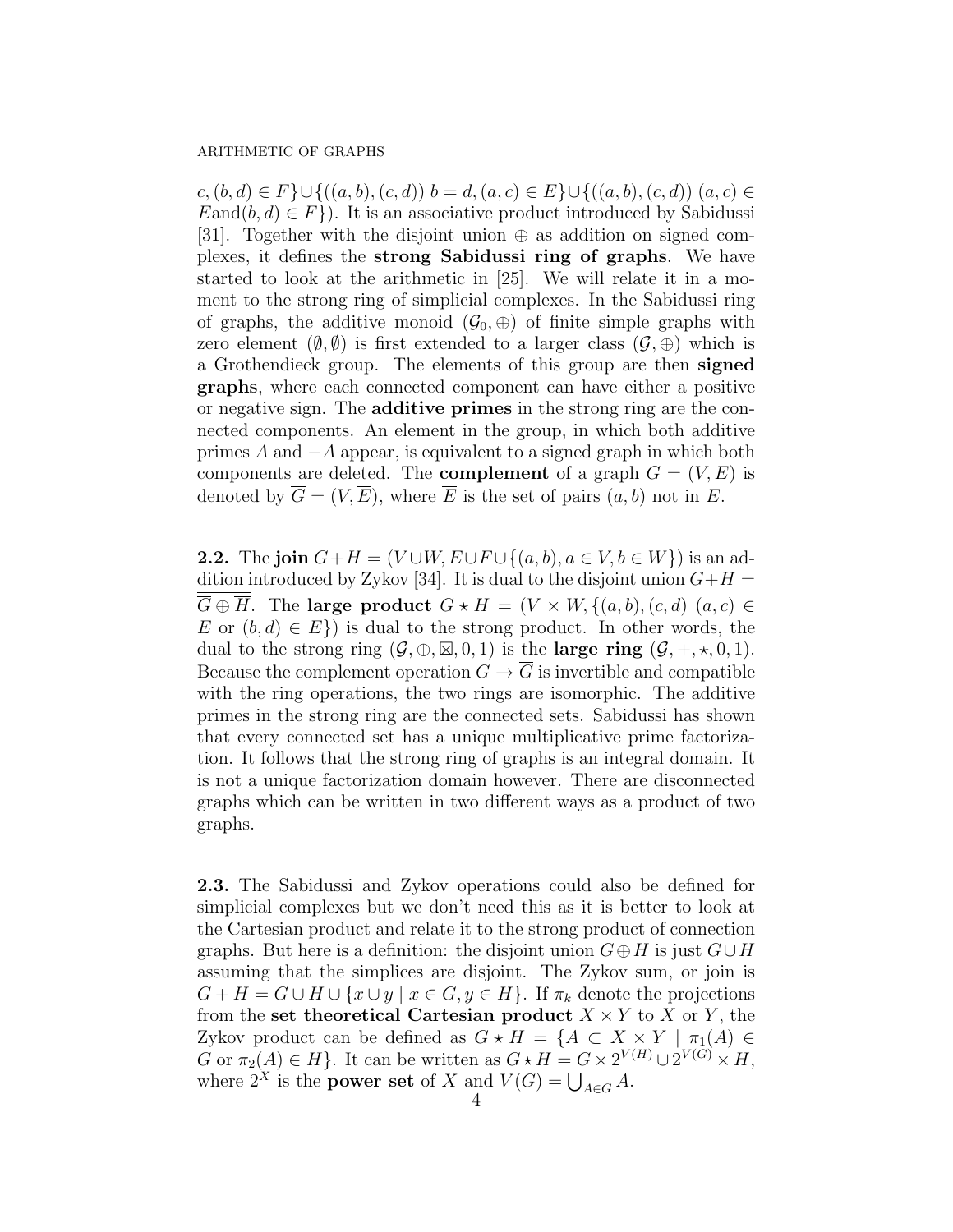# 3. The Stanley-Reisner ring

**3.1.** The **Stanley-Reisner ring** S is a subring  $\bigcup_{n} \mathbb{Z}[x_1, x_2, \ldots, x_n]/I_n$ , where  $I_n$  is the ideal generated  $x_i^2$  and  $f_G - f_H$ , where  $f_G, f_H$  are ring elements representing the isomorphic finite complexes  $G, H$ . The ring S contains all elements for which  $f(0, 0, 0, ...0) = 0$ . It is a quotient ring of the **ring of chains**  $C \subset \bigcup_{n} \mathbb{Z}[x_1, x_2, \ldots, x_n]/J_n$  with  $J_n$  is the ideal generated by squares. A signed version of ring of chains is used in algebraic topology. It is the free Abelian group generated by finite simplices represented by monoids in the ring. The ring of chains  $C$  is larger than the Stanley-Reisner ring as for example, the ring element  $f = x - y$  is zero in S. The Stanley-Reisner ring is helpful as every simplicial complex G and especially every Whitney complex of a graph can be described algebraically with a polynomial: if  $V = \bigcup_{A \in G} A =$  ${x_1, \ldots, x_n}$  is the base set of the finite abstract simplicial complex G, define the monoid  $x_A = \prod_{x \in A} x$  and then  $f_G = \sum_{A \in G} x_A$ . We initially have computed the product using this algebraic picture in [17].

**3.2.** The circular graph  $G = C_4$  for example gives  $f_G = x + y + z + z$  $w + xy + yz + zw + wx$  and the triangle  $H = K_3$  is described by  $f_H = a + b + c + ab + ac + bc + abc$ . The Stanley-Reisner ring also contains elements like  $7xy - 3x + 5y$  which are only chains and not simplicial complexes. The addition  $f_G + f_H$  is the disjoint union of the two complexes, where different variables are used when adding two complexes. So, for  $G = K_2 = x + y + xy$  we have  $G + G = x + y + xy +$  $a+b+ab$  and  $G+G+G = x+y+xy+a+b+ab+u+v+uv$ . The negative complex  $-G$  is  $-x-y-xy$ . The complex  $G-G = -x-y-xy+a+b+ab$ is in the ideal divided out so that it becomes 0 in the quotient ring. The Stanley-Reisner ring is large. It contains elements like  $xyz$  which can not be represented as linear combinations  $\sum_i a_i G_i$  of simplicial complexes  $G_i$ . But we like to see the strong ring R embedded in the full Stanley-Reisner ring S.

**3.3.** If G and H are simplicial complexes represented by polynomials  $f_g, f_H$ , then the product  $f_Gf_H = f_{G \times H}$  is not a simplicial complex any more in general. Take  $f_{K_2} f_{K_2} = (a + b + ab)(c + d + cd)$  for example which is  $ac + bc + abc + ad + bd + abd + acd + bcd + abd$ . We can not interpret *ac* as a new single variable as *bc* is also there and their intersection  $ac \cap bc = c$  could not be represented in the complex. A simplicial complex is by definition closed for non-empty intersections as such an intersection is a subset of both sets. We can still form the subring S in R generated by the simplicial complexes and call it the strong ring. The reason for the name is that on the connection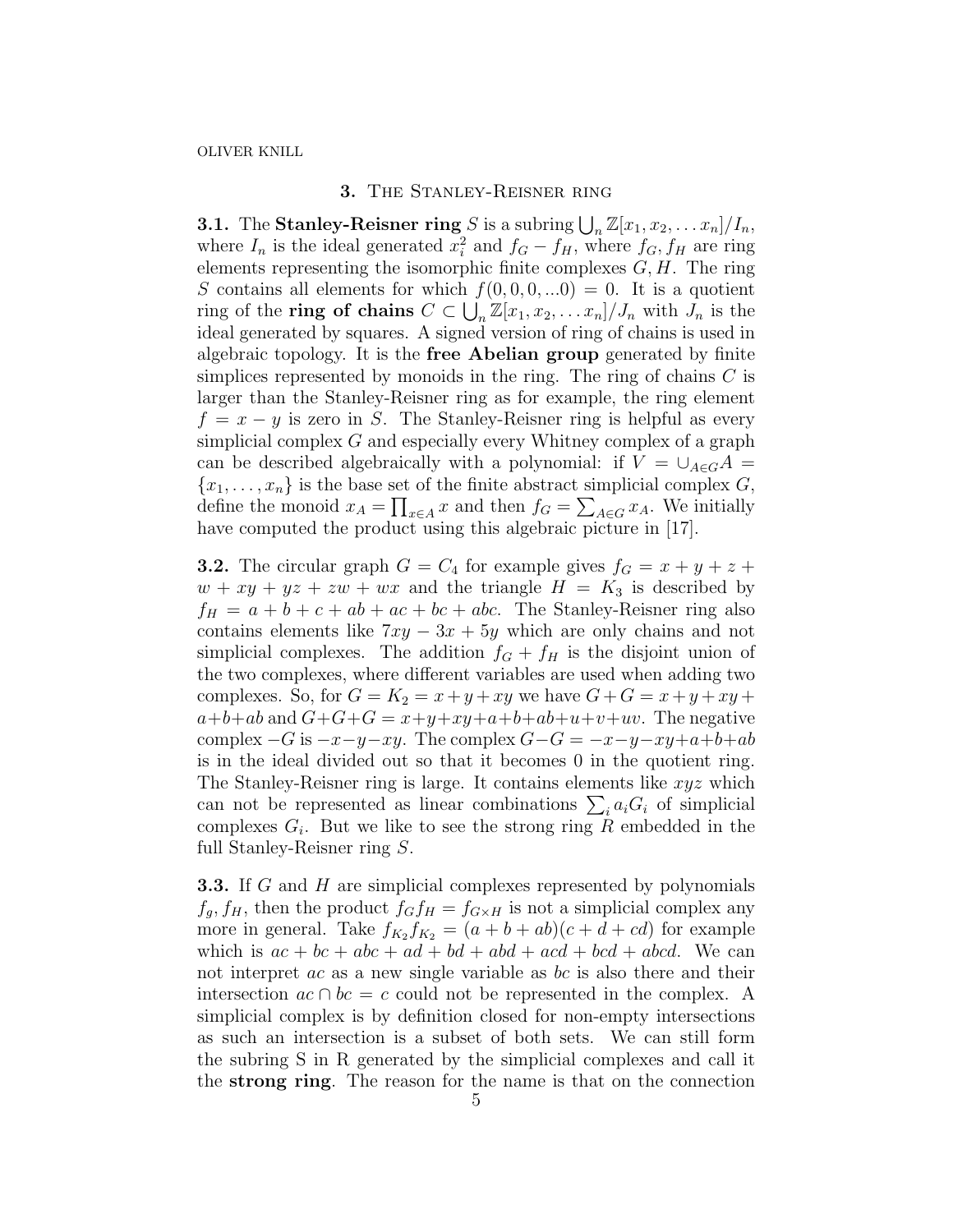graph level it leads to the strong product of graphs. The strong ring of simplicial complexes will be isomorphic to a subring of the Sabidussi ring of graphs.

3.4. The Stanley-Reisner picture allows for a concrete implementation of the additive Grothendieck group which extends the monoid given by the disjoint union as addition. The Stanley-Reisner ring is usually a ring attached to a single geometric object. The full Stanley-Reisner ring allows to represent any element in the strong ring. It is however too large for many concepts in combinatorial topology, where finite dimensional rings are used to describe a simple complex. One can not see each individual element in S as a geometric object on its own, as cohomology and the unimodularity theorem fail on such an object. The chain  $f = xy + yz + y$  for example is no simplicial complex. Its connection graph is a complete graph for which the Fredholm determinant  $\det(1 + A)$  is zero. Its boundary is not a subset of  $f$ , its connection graph is  $K_3$  as all ingredient, the two edges and the single vertex all intersect with each other. The elements of the Stanley-Reisner picture behave like measurable sets in a σ-algebra. One can attach to every f in the full Stanley-Reiser ring an Euler characteristic  $\chi(f) = -f(-1, -1, \ldots, -1)$  which satisfies  $\chi(f+g) = \chi(f) + \chi(g), \chi(fg) = \chi(f)\chi(g)$  but this in general does not have a cohomological analog via Euler-Poincaré. This only holds in the strong ring.

**3.5.** While the Cartesian product  $G \times H$  of two simplicial complexes is not a simplicial complex any more, the product can be represented by an element  $f_Gf_H$  in the Stanley-Reisner ring. The strong ring is defined as the subring  $S$  of the full Stanley-Reisner ring  $R$  which is generated by simplicial complexes. Every element in the strong ring S is a sum  $\sum_{I} a_{I} f_{G_{I}}$ , where  $a_{I} \in \mathbb{Z}$  and for every finite subset  $I \subset$ N, the notation  $f_{G_I} = \prod_{i \in I} f_{G_i}$  is used. The ring of chain contains N, the notation  $f_{G_I} = \prod_{i \in I} f_{G_i}$  is used. The ring of chain contains  $\sum_I a_I x_I$ , with  $x_I = x_{i_1} \cdot x_{i_k}$ , where  $A_I = \{x_{i_1}, \ldots, x_{i_k}\}$  are finite subsets of  $\{x_1, x_2, \ldots\}$ . Most of the elements are not simplicial complexes any more. The ring of chains has been used since the beginnings of combinatorial topology. But its elements can also be described by graphs, connection graphs.

3.6. The strong ring has the empty complex as the zero element and the one-point complex  $K_1$  as the one element. The element  $-K_1$  is the −1 element. The strong ring contains Z by identifying the zero dimensional complexes  $P_n$  with n. It contains elements like  $x + y +$  $xy - (a + b + c + ab + bc + ac)$  which is a sum  $K_2 + C_3$  of a Whitney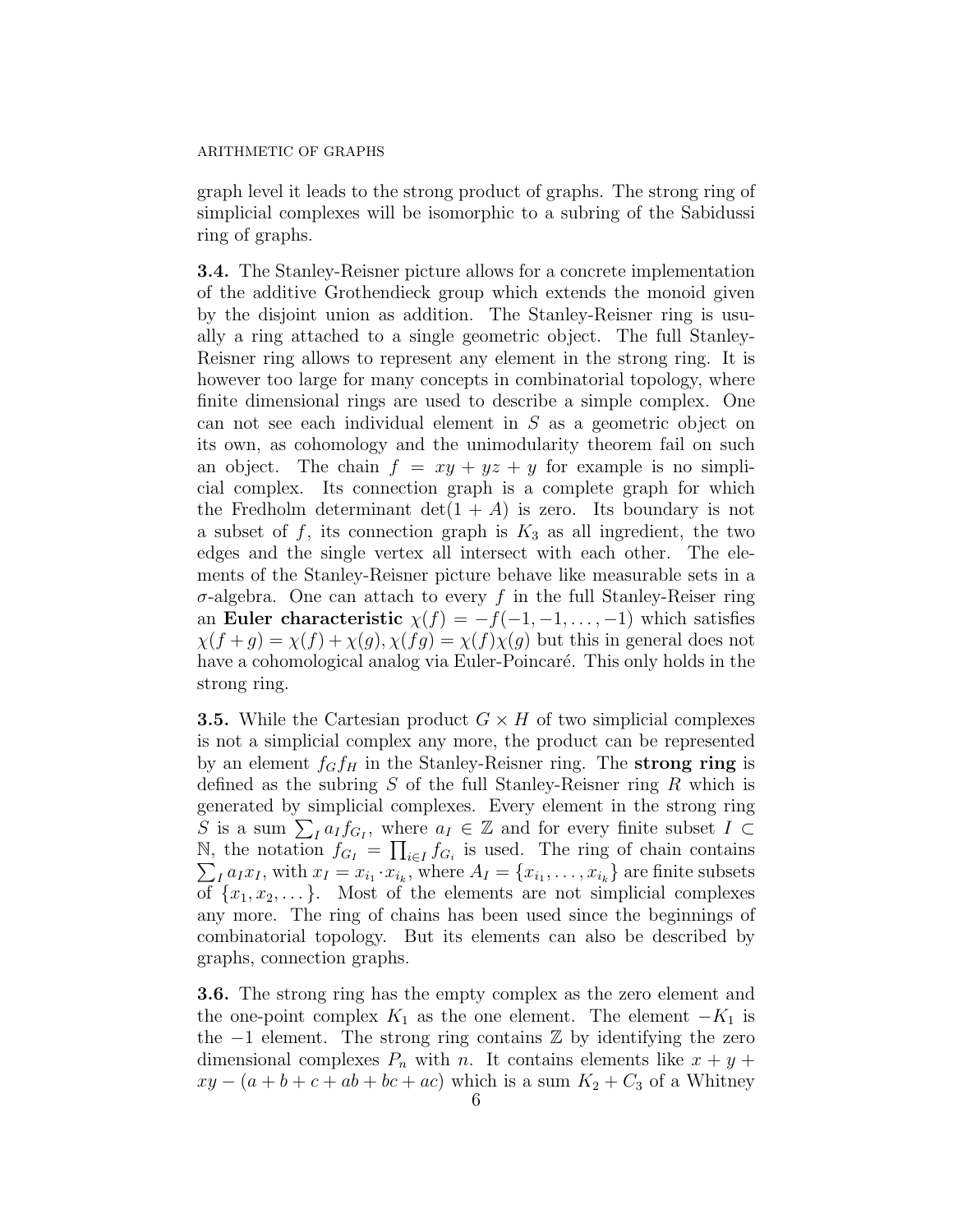complex  $K_2$  a non-Whitney complex  $C_3$ . The triangle  $K_3$  is represented by  $(a + b + c + ab + bc + ac + abc)$ . The strong ring does not contain elements like  $x+y+xy-(y+z+yz)$  as in the later case, we don't have a linear combination of simplicial complexes as the sum is not a disjoint union. The element  $G = x+y+xy-(a+b+ab)$  is identified with the zero element 0 as  $G = K_2 - K_2$  and  $G = x + y + xy + (a+b+ab) = K_2 + K_2$ can be written as  $2K_2 = P_2 \times K_2$ , where  $P_2 = u + v$  is the zerodimensional complex representing 2. The multiplication honors signs so that for example  $G\times (-H) = -G\times H$  and more generally  $a(G\times H) =$  $(aG) \times H$ ) =  $G \times (aH)$  for any zero dimensional signed complex  $a = P_a$ which follows from the distributivity  $H \times (G_1 + G_2) = H \times G_1 + H \times G_2$ .

## 4. THE CONNECTION LEMMA

4.1. The following lemma shows that the strong ring of simplicial complexes is isomorphic to a subring of the Sabidussi ring. First of all, we can extend the notion of connection graph from simplicial complexes to products  $G = G_{i_1} \times \cdots \times G_{i_n}$  of simplicial complexes and so to the strong ring. The vertex set of  $G$  is the **Cartesian product**  $V' = V_1 \times \cdots V_n$  of the base sets  $V_i = V(G_i) = \bigcup_{A \in G_i} A$ . Two different elements in  $V$  are connected in the connection graph  $\ddot{G}$  if they intersect as sets. This defines a finite simple graph  $G' = (V', E')$ . Also a multiple  $\lambda G$  of a complex is just mapped into the multiple  $\lambda G'$  of the connection graph, if  $\lambda$  is an integer.

**Lemma 1** (Connection lemma).  $(G \times H)' = G' \boxtimes H'$ .

*Proof.* In  $G \times H$ , two simplices  $(a \times b)$ ,  $(c \times d)$  in the vertex set  $V =$  $\{(x,y) \mid x \in G, y \in H\}$  of  $(G \times H)'$  are connected in  $(G \times H)'$  if  $(a \times b) \cap (c \times d)$  is not empty. But that means that either  $a \cap c$  is not empty or then that  $b \times d$  is not empty or then that  $a = c$  and  $b \cap d$  is not empty or then that  $b = d$  and  $a \cap c$  is not empty.

4.2. The strong connection ring is a sub ring of the Sabidussi ring  $(\mathcal{G}, \oplus, \boxtimes, 0, 1)$ , in which objects are signed graphs. While the later contains all graphs, the former only contains ring elements of the form  $G'$ , where  $G$  is a simplicial complex the strong connection ring. The lemma allows us to avoid seeing the elements as a subspace of abstract finite CW complexes for which the Cartesian product is problematic. Both the full Stanley-Reisner ring and the Sabidussi rings are too large. The energy theorem does not hold in the full Stanley-Reisner ring, as the example  $G = xy + yz + y$  shows, where  $G' = K_3$  is the complete graph for which the Fredholm determinant is zero. We would need to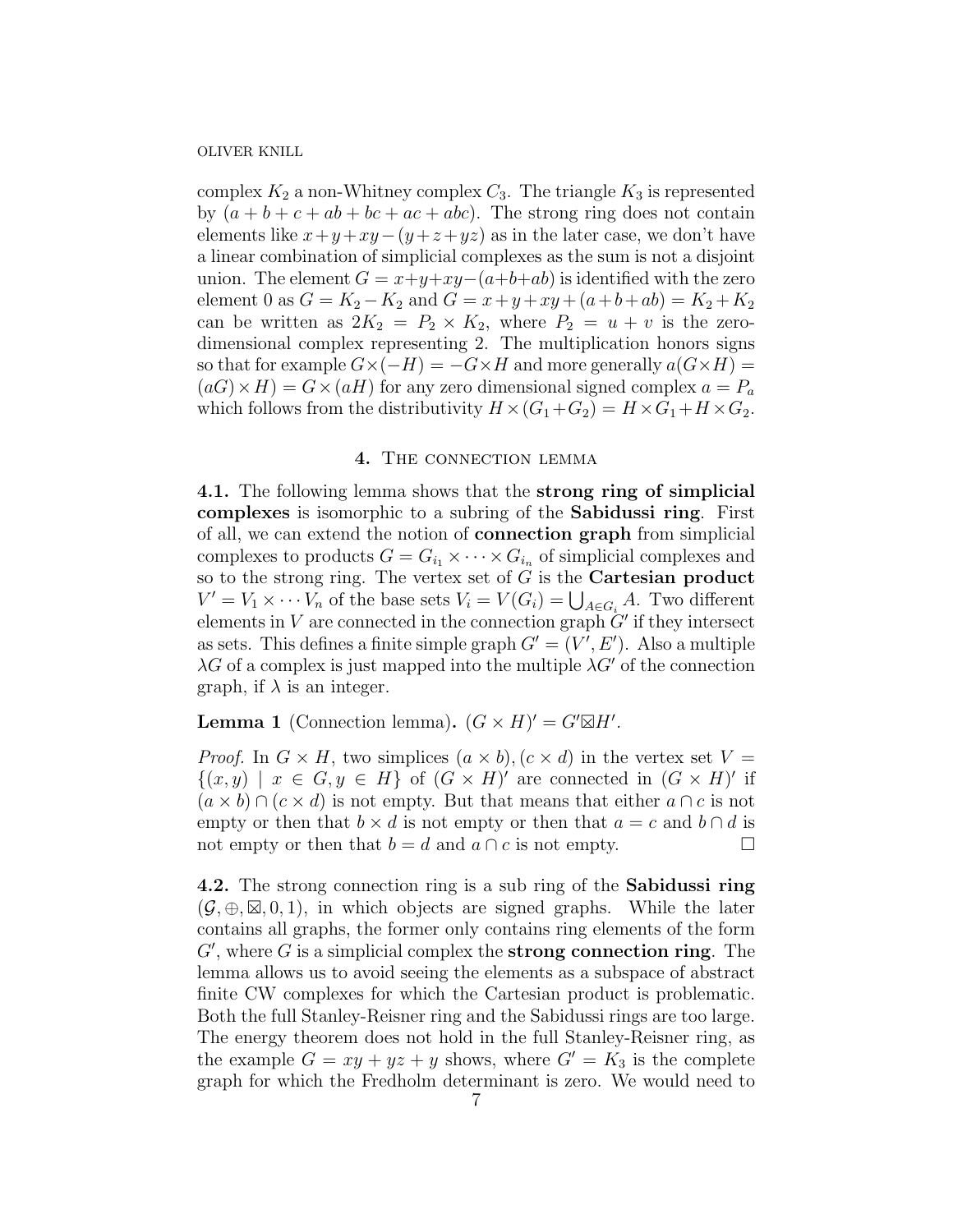complete it to a simplicial complex like  $G = xy + yz + x + y + z$  for which the connection Laplacian  $L(G)$  has a non-zero Fredholm determinant.

**4.3.** Given a simplicial complex G, let  $\sigma(G)$  denote the **connection** spectrum of G. It is the spectrum of the connection Laplacian  $L(G)$ . The trace  $tr(L(G))$  is the number of cells in the complex. It is a measure for the total spectral energy of the complex. Like the potential theoretic total energy  $\chi(G)$ , the connection spectrum and total energy are compatible with arithmetic. The trace  $tr(G)$  is the total number of cells and can be written in the Stanley-Reisner picture as  $f_G(1, 1, 1, \ldots, 1)$ .

**Corollary 1** (Spectral compatibility).  $\sigma(G \times H) = \sigma(G)\sigma(H)$ .

Proof. It is a general fact that the Fredholm adjacency matrices tensor under the strong ring multiplication. This implies that spectra multiply.  $\Box$ 

The trace is therefore a ring homomorphism from the strong ring S to the integers but since the trace  $tr(L(G))$  is the number of cells, this is obvious.

4.4. We see that from a spectral point of view, it is good to look at the Fredholm adjacency matrix  $1 + A(L)$  of the connection graph. The operator  $L(G)$  is an operator on the same Hilbert space than the Hodge Laplacian  $H$  of  $G$  which is used to describe cohomology algebraically. We will look at the Hodge Laplacian later.

4.5. As a consequence of the tensor property of the connection Laplacians, we also know that both the unimodularity theorem as well as the energy theorem extend to the strong connection ring.

Corollary 2 (Energy theorem for connection ring). Every connection Laplacian of a strong ring element is unimodular and has the property that the total energy is the Euler characteristic.

*Proof.* Linear algebra tells that if L is a  $n \times n$  matrix and M is a  $m \times m$ matrix, then  $\det(L \otimes M) = \det(L)^m \det(M)^n$ . If  $L, M$  are connection Laplacians, then  $|\det(L)| = |\det(L)| = 1$  and the product shares the property of having determinant 1 or  $-1$ .

4.6. In order to fix the additive part, we have to define the Fredholm determinant of  $-G$ , the negative complex to G. Since  $\chi(-G) = -\chi(G)$ , we have  $\omega(-x) = -\omega(x)$  for simplices and if we want to preserve the property  $\psi(G) = \prod_x \omega(x)$ , we see that that defining  $\psi(-G) =$  $det(-L(G))$  is the right thing. The **connection Laplacian** of  $-G$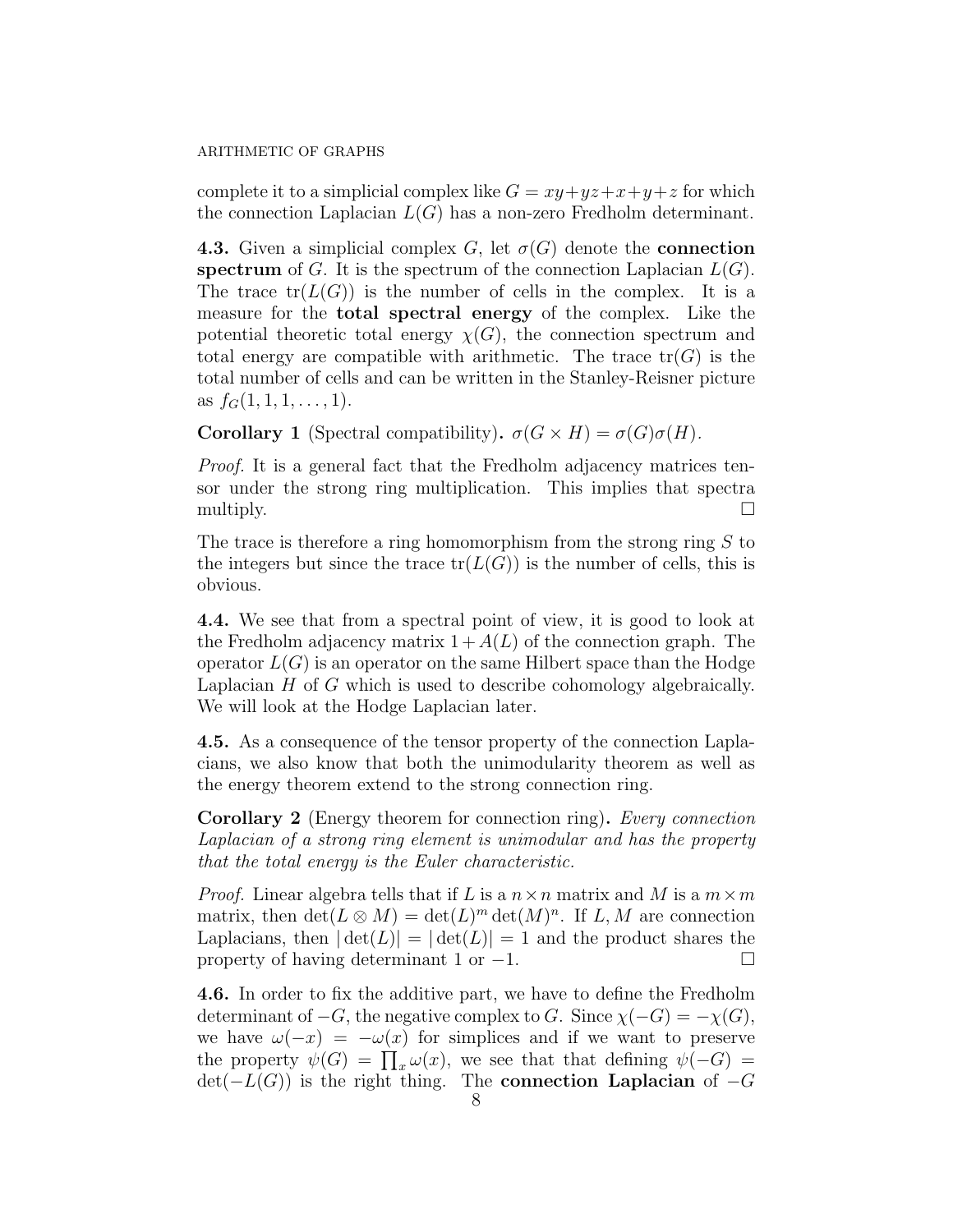is therefore defined as  $-L(G)$ . This also extends the energy theorem correctly. The sum over all matrix entries of the inverse of  $L$  is the Euler characteristic.

## 5. The Sabidussi theorem

**5.1.** An element G in the strong ring S is called an **additive prime** if it can not be decomposed as  $G = G_1 \oplus G_2$  with both  $G_i$  being nonempty. The additive prime factorization is braking  $G$  into **connected** components. A multiplicative prime in the strong ring is an element which can not be written as  $G = G_1 \times G_2$ , where both  $G_i$  are not the one-element  $K_1$ .

**Theorem 3** (Sabidussi theorem). Every additive prime in the Sabidussi ring has a unique multiplicative prime factorization.

See [31] and also [3, 2], where also counter examples appear, if the connectivity assumption is dropped. The reason for the non-uniqueness is that  $\mathbb{N}[x]$  has no unique prime factorization:  $(1 + x + x^2)(1 + x^3) =$  $(1+x^2+x^4)(1+x)$ .

5.2. Can there be primes in the strong ring that are not primes in the Sabidussi ring? The factors need not necessarily have to be simplicial complexes. Is it possible that a simplicial complex can be factored into smaller components in the Stanley-Reisner ring? The answer is no, because a simplicial complex G is described by a polynomial  $f<sub>G</sub>$ has linear parts. A product does not have linear parts. We therefore also have a unique prime factorization for connected components in the strong ring. The Sabidussi theorem goes over to the strong ring.

Corollary 3. Every additive prime in the strong ring has a unique multiplicative prime factorization. The connected multiplicative primes in the strong ring are the connected simplicial complexes.

**5.3.** If we think of an element G in the ring as a **particle** and of  $G \cup H$ as a pair of particles, then the total spectral energy is the sum as the eigenvalues adds up. As the individual  $L$  spectra multiply, this provokes comparisons with the Fock space of particles: when taking the disjoint union of spaces is that the Hilbert space of the particles is the product space. If we look at the product of two spaces, then the Hilbert space is the tensor product. In some sense, "particles" are elements in the strong ring. They are generated by prime pieces of "space". These are the elements in that ring which belong to simplicial complexes.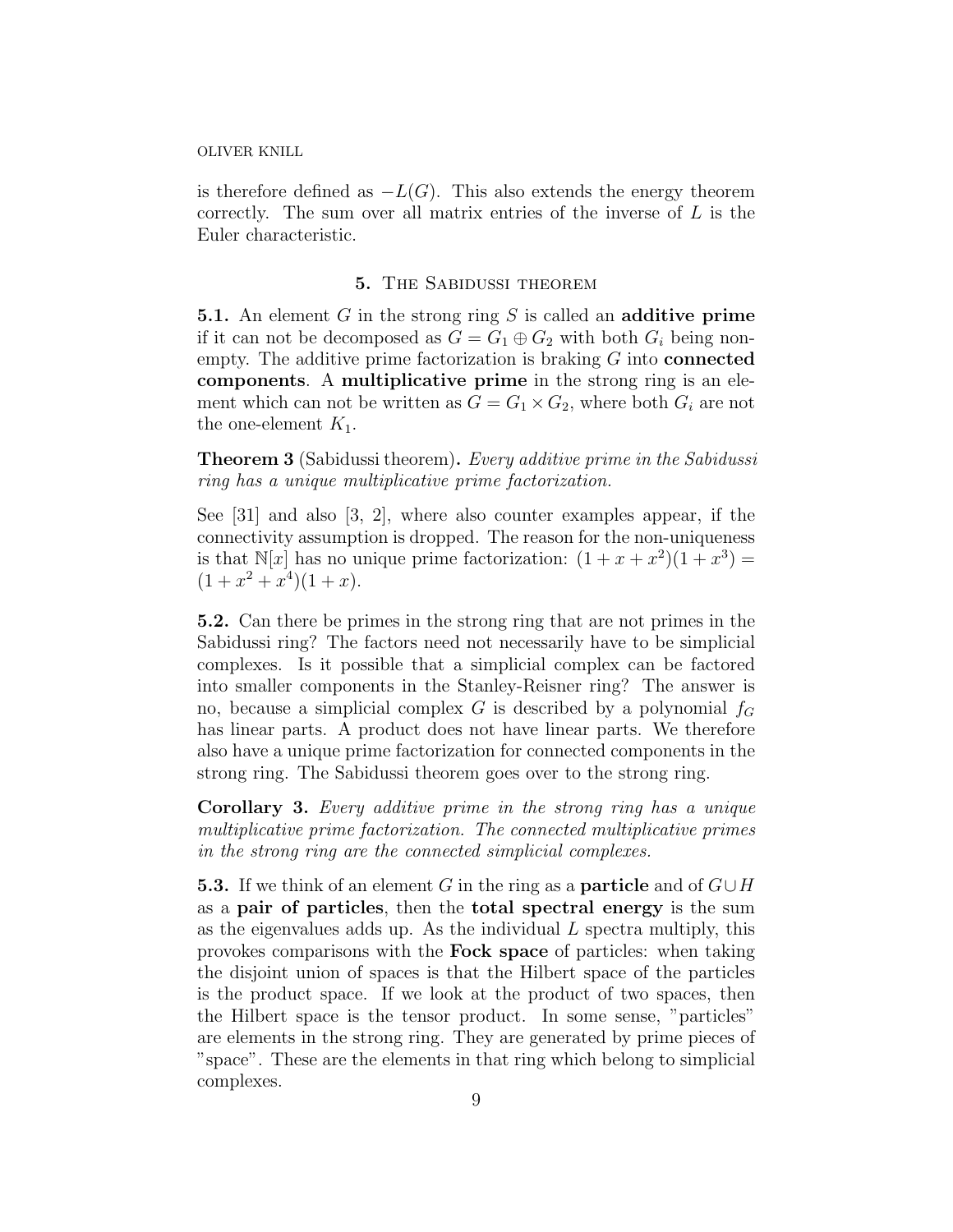5.4. Whether this picture painting particles as objects generated by space has merit as a model in physics is here not important. Our point of view is purely mathematical: the geometric "parts" have topological properties like cohomology or energy or spectral properties like spectral energy attached to them. More importantly, the geometric objects are elements in a ring for which the algebraic operations are compatible with the topological properties. The additive primes in the ring are the connected components, the "particles" where each is composed of smaller parts thanks to a unique prime factorization  $G_1 \times \cdots \times G_n$  into multiplicative primes. These elementary parts or particles are just the connected simplicial complexes.

## 6. Simplicial cohomology

**6.1.** The Whitney complex of a finite simple graph  $G = (V, E)$  is the simplicial complex in which the sets are the vertex sets of complete subgraphs of G. If d denotes the exterior derivative of the Whitney complex, then the **Hodge Laplacian**  $H = (d+d^*)^2$  decomposes into blocks  $H_k(G)$  for which  $b_k(G) = \dim(\ker(H_k))$  are the **Betti numbers**, the dimensions of the **cohomology groups**  $H^k(G) = \text{ker}(d_k)/\text{im}(d_{k-1}).$ The **Poincaré-polynomial** of G is defined as  $p_G(x) = \sum_{k=0}^{\infty} b_k(G)x^k$ . For every connected complex G, define  $p_{-G}(x) = -p_G(x)$ . Complexes can now have negative Betti numbers. There are also non-empty complexes with  $p_G(x) = 0$  like  $G = C_4 - C_5$ .

**6.2.** The exterior derivative on a signed simplicial complex  $G$  is defined as  $df(x) = f(\delta x)$ , where  $\delta$  is the boundary operation on simplices. The incidence matrix can also be defined as  $d(x, y) = 1$  if  $x \subset y$  and the orientation matches. Note that this depends on the choice of the orientation of the simplices as we do not require any compatibility. It is a choice of basis in the Hilbert space on which the Laplacian will work. The **exterior derivative** d of a product  $G_1 \times G_2$  of two complexes each having the boundary operation  $\delta_i$  is then given as

$$
df(x, y) = f(\delta_1 x, y) + (-1)^{\dim(x)} f(x, \delta_2 y) .
$$

The **Dirac operator**  $D = d + d^*$  defines then the Hodge Laplacian  $H = D<sup>2</sup>$ . Both the connection Laplacian and Hodge Laplacian live on the same space.

6.3. The Hodge theorem directly goes over from simplicial complexes to elements in the strong ring. Let  $H = \bigoplus_{k=0} H_k$  be the block diagonal decomposition of the Hodge Laplacian and  $G = \sum_{i=1}^{n} a_i G_i$  the additive decomposition into connected components of products  $G_I = G_{i_1} \times \cdots \times$  $G_{i_n}$  of simplicial complexes. For every product  $G_I$ , we can write down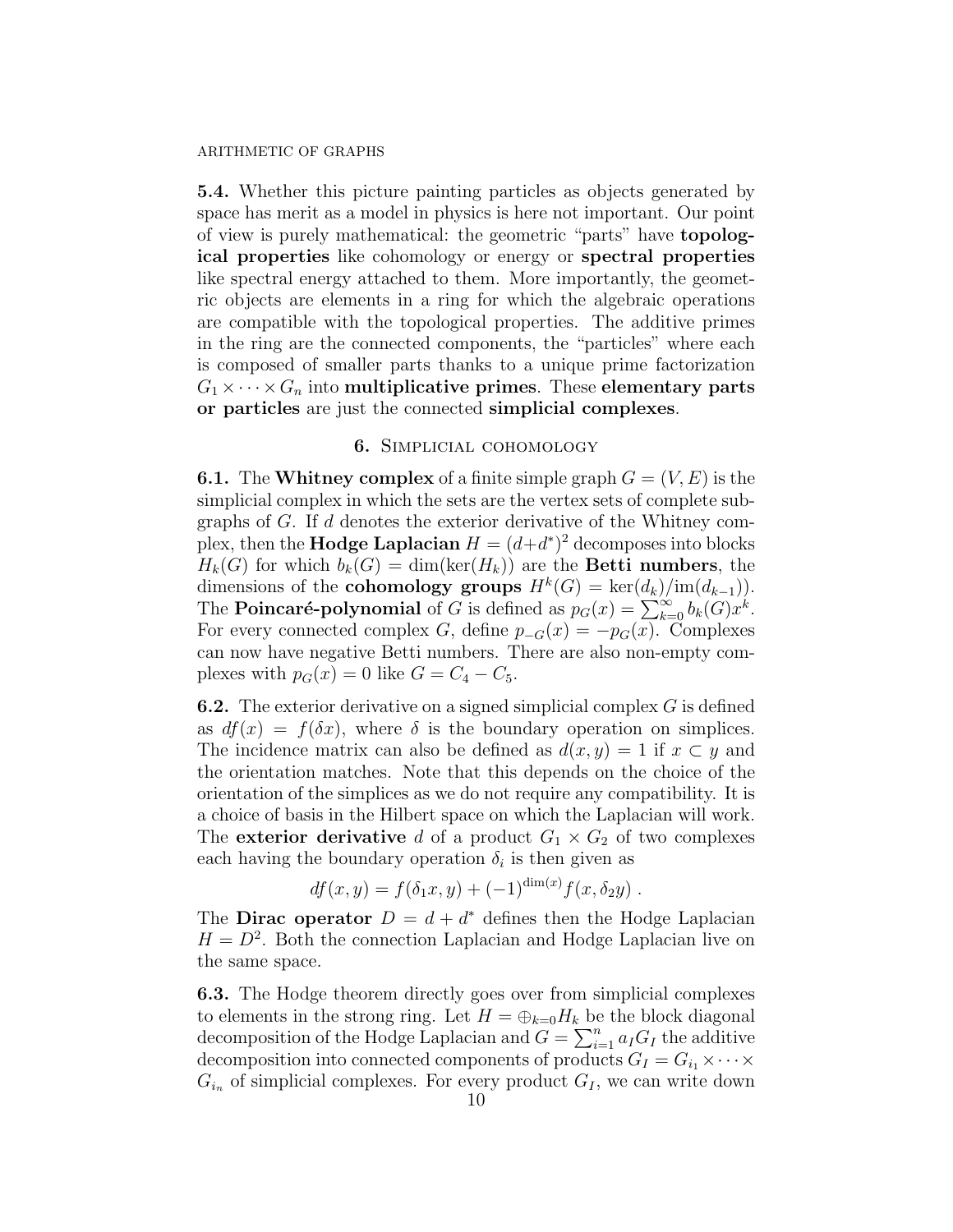a concrete exterior derivative  $d_I$ , Dirac operator  $D(G_I) = d_I + d_I^*$  and Hodge Laplacian  $H(G_I) = D(G_I)^2$ .

**Proposition 1** (Hodge relation). We have  $b_k(G_I) = \dim(\ker(H_k(G_I)))$ .

The proof is the same as in the case of simplicial complexes as the cohomology of  $G_I$  is based on a concrete exterior derivative. When adding connected components we define now

$$
b_k(\sum_I a_I G_I) = \sum_I a_I b_k(G_I) .
$$

6.4. The strong ring has a remarkable compatibility with cohomology. In order to see the following result, one could use discrete homotopy notions or then refer to the classical notions and call two complexes homotopic if their geometric realizations are homotopic. It is better however to stay in a combinatorial realm and ignore geometric realizations.

**Theorem 4** (Kuenneth). The map  $G \rightarrow p_G(x)$  is a ring homomorphism from the strong connection ring to  $\mathbb{Z}[x]$ .

*Proof.* If  $d_i$  are the exterior derivatives on  $G_i$ , we can write them as partial exterior derivatives on the product space. We get from  $df(x, y) = d_1f(x, y) + (-1)^{\dim(x)}d_2(f(x, y))$ 

$$
d^*df = d_1^*d_1f + (-1)^{\dim(x)}d_1^*d_2f + (-1)^{\dim d_2^*d_1f} + d_2^*d_2f,
$$

$$
dd^* f = d_1 d_1^* f + (-1)^{\dim(x)} d_1 d_2^* f + (-1)^{\dim(x)} d_2 d_1^* f + d_2 d_2^* f.
$$

Therefore  $Hf = H_1f + H_2f + (-1)^{\dim(x)}(d_1^*d_2 + d_1d_2^* + d_2^*d_1 + d_2d_1^*)f(x, y)).$ Since Hodge gives an orthogonal decomposition

$$
\operatorname{im}(d_i), \operatorname{im}(d_i^*), \operatorname{ker}(H_i) = \operatorname{ker}(d_i) \cap \operatorname{ker}(d_i^*),
$$

there is a basis in which  $H(v, w) = (H(G_1)(v), H(G_2)(w))$ . Every kernel element can be written as  $(v, w)$ , where v is in the kernel of  $H_1$ and w is in the kernel of  $H_2$ .

The Kuenneth formula follows also from [17] because the product is  $(G \times H)_1$  and the cohomology of the Barycentric refinement is the same. It follows that the **Euler-Poincaré formula** holds in general for elements in the ring: the cohomological Euler characteristic  $\sum_{k=0}^{\infty} b_k(G) (-1)^k$  $\sum$  $\sum_{k=0}^{\infty} b_k(G)(-1)^k$  is equal to the combinatorial Euler characteristic  $\sum_{k=0}^{\infty} v_k(G)(-1)^k$ , where  $(v_0, v_1, \dots)$  is the *f*-vector of *G*.

There is also a cohomology for the higher Wu characteristic  $\omega_k(G)$ .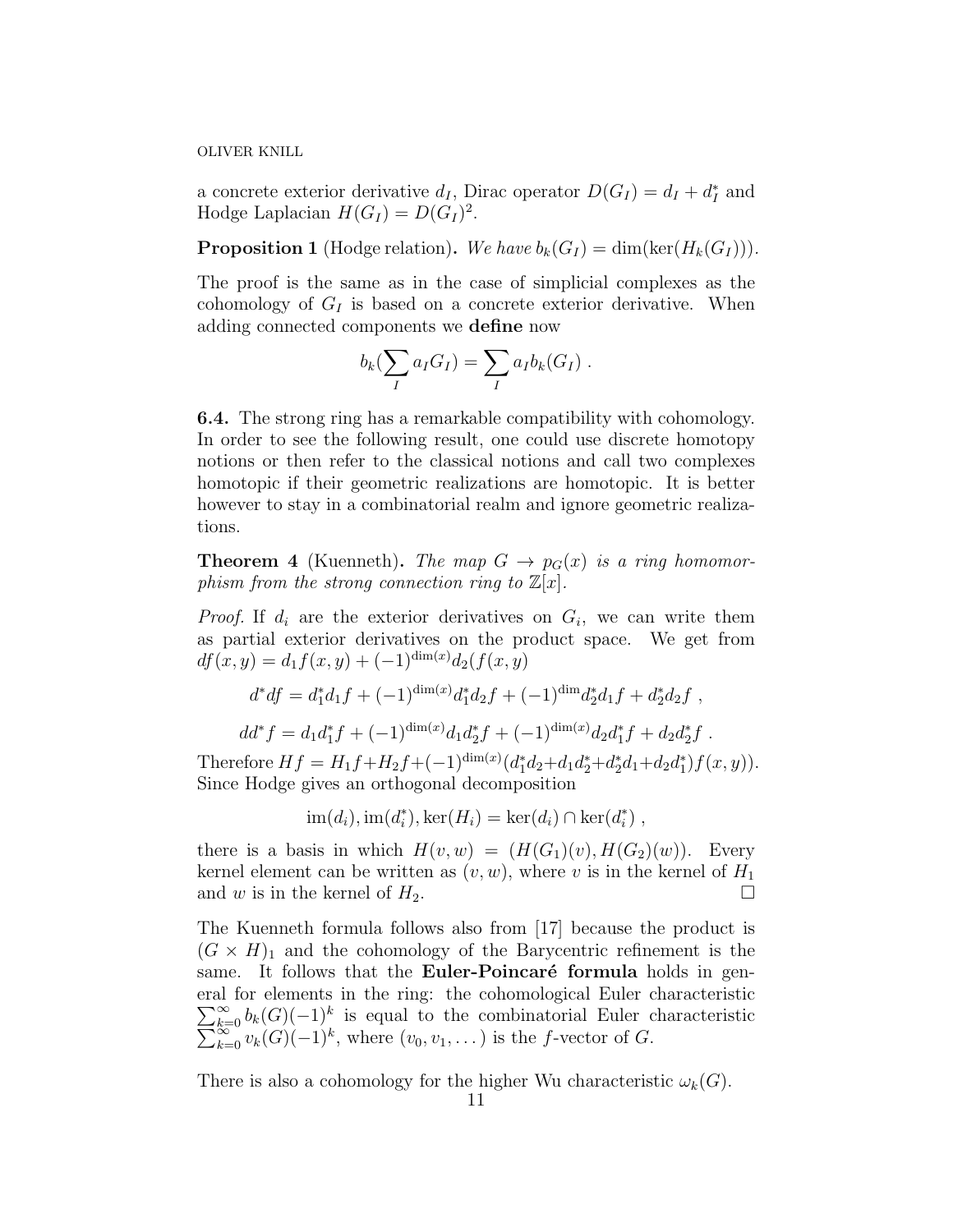# 7. GAUSS-BONNET, POINCARÉ-HOPF

**7.1.** The definition  $\sum_{x} \omega(x) = \chi(G)$  of Euler characteristic, with curvature  $\omega(x) = (-1)^{\dim(x)}$  can be interpreted as a **Gauss-Bonnet** result in  $G_1$ , the Barycentric refinement of a simplicial complex  $G$ . If  $G$  is the Whitney complex of a graph, then we have a small set of vertices V, the zero dimensional simplices in  $G$ . Pushing the curvature from the simplices to the vertices  $v$ , then produces the curvature

$$
K(v) = \sum_{k=0}^{\infty} \frac{(-1)^k V_{k-1}}{(k+1)} = 1 - \frac{V_0}{2} + \frac{V_1}{3} - \frac{V_2}{4} + \cdots,
$$

where  $V_k(v)$  is the number of  $k+1$ -dimensional simplices containing v. See [5]. The formula appeared already in [28] but without seeing it as a Gauss-Bonnet result. Gauss-Bonnet makes sense for any simplicial complex G. If v is a 0-dimensional element in G and  $V(v)$  is the number of simplices containing  $v$ , then the same curvature works. It can be formulated more generally for any element in strong ring. The curvatures just multiply in the product:

Theorem 5 (Gauss-Bonnet). Given a ring element G. The curvature function K supported on the zero-dimensional part V of G satisfies  $\sum_{v} K(v) = \chi(G)$ . If  $G = A \times B$ , and  $v = (a, b)$  is a 0-dimensional point in G, then  $K_G(v) = K_A(a)K_B(b)$ .

*Proof.* The proof is the same. Lets take the product  $A \times B$  of two simplicial complexes. We have  $\sigma(A \times B) = \sum_{x,y} \omega(x) \omega(y)$ , where the sum is over all pairs  $(x, y) \in A \times B$  (the set theoretical Cartesian product). The sum does not change, if we distribute every value  $\omega(x)$ equally to zero-dimensional subparts. This gives the curvature.  $\Box$ 

7.2. For Poincaré-Hopf [7], we are given a locally injective function f on G. Define the **Poincaré-Hopf index**  $i_f(v)$  at a 0-dimensional simplex v in G as  $1 - \chi(S_f^-)$  $f^{-}(x)$ , where  $S_f^{-}$  $f_f^-(v) = \{x \in G \mid f(v) < f(x)\}$ and  $v \subset x$  and the Euler characteristic is the usual sum of the  $\omega(y)$ , where y runs over the set  $S_f^$  $f_f^-(v)$ . This can now be generalized to products:

**Theorem 6** (Poincaré-Hopf). Given a ring element G and a locally injective function f on G. The index function  $i_f$  supported on the zero-dimensional part V of G satisfies  $\sum_{v} i_f(v) = \chi(G)$ . If  $G = A \times B$ and  $v = (a, b)$  is a 0-dimensional point in G then  $i_f(v) = i_f(a)i_f(b)$ .

Proof. Also here, the proof is the same. Instead of distributing the original curvature values  $\omega(x)\omega(y)$  equally to all zero dimensional parts,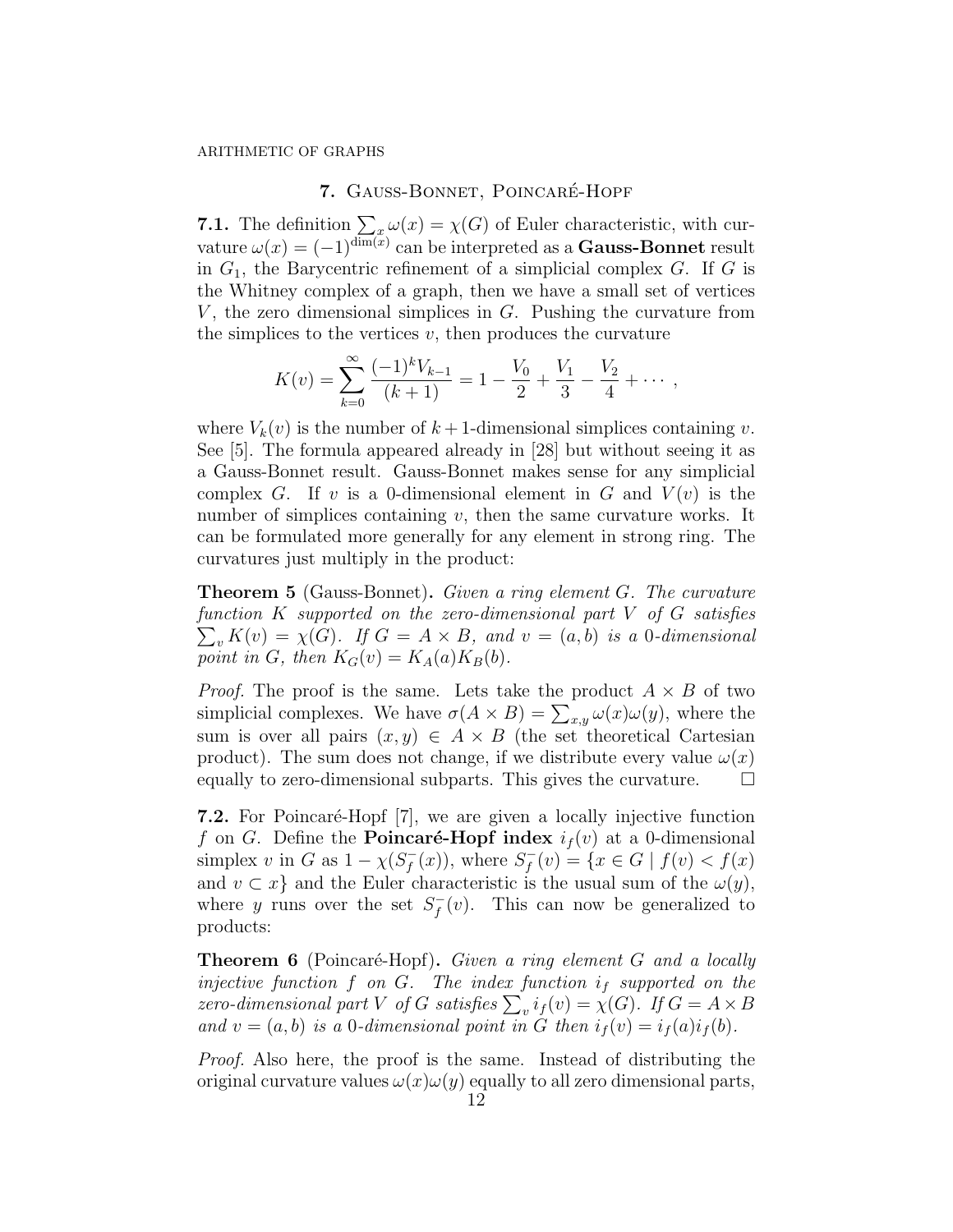it is only thrown to the zero dimensional simplex  $(a, b)$  for which the function is minimal on  $(x, y)$ .

7.3. Also index averaging generalizes. Given any probability measure P on locally injective functions  $f$ , one can look at the expectation  $K_P(v) = \mathbb{E}[i_f(v)]$  which can now be interpreted as a curvature as it does not depend on an individual function  $f$  any more. There are various natural measures which produce the Gauss-Bonnet curvature K(x). One is to look at the product measure  $[-1, 1]$  indexed by G [8]. An other is the set of all colorings, locally injective functions on G [14]. Lets formulate it for colorings

**Theorem 7** (Index averaging). Averaging  $i_f(x)$  over all locally injective functions on G with uniform measure gives curvature  $K(x)$ .

**7.4.** For Brouwer-Lefschetz [11], we look at an endomorphisms  $T$  of an element  $G$  in the strong ring. The definition of the **Brouwer index** is the same as in the graph case: first of all, one can restrict to the attractor of T and get an automorphism T. For a simples  $x \in G$ , define  $i_T(x) = \text{sign}(T|x)\omega(x)$ . Because T induces a permutation on the simplex x, the signature of  $T|x$  is defined. Also the definition of the Lefschetz number  $\chi_T(G)$  is the same. It is the super trace on cohomology

$$
\chi_T(G) = \sum_{k=0} (-1)^k \text{tr}(T) H^k(G) ).
$$

**Theorem 8** (Brouwer-Lefschetz).  $\sum_{x,T(x)=x} i_T(x) = \chi_T(G)$ .

*Proof.* The fastest proof uses the heat flow  $e^{-tH(G)}$  for the Hodge Laplacian. The super trace  $str(H^k)$  is zero for  $k > 0$  by McKean-Singer [9]. Define  $l(t) = \text{str}(\exp(-tL)U_T)$ , where  $U_T f = f(T)$  is the Koopman operator associated to T. The function  $f(t)$  is constant. This heat flow argument proves Lefschetz because  $l(0) = str(U_T)$  is  $\sum_{T(x)=x} i_T(x)$  and  $\lim_{t\to\infty} l(t) = \chi_T(G)$  by Hodge.

**7.5.** There are more automorphisms T in  $A \times B$  than product automorphisms  $T_1 \times T_2$ . An example is if  $A = B$  and  $T((x, y)) =$  $(y, x)$ . One could have the impression at first that such an involution does not have a fixed point, but it does. Lets for example take  $A = B = K_2$ . The product  $A \times B$  has 9 elements and can be written as  $(a+b+ab)(c+d+cd)$ . The space is contractible so that only  $H^0(G)$  has positive dimension and we are in the special case of the Brouwer fixed point case. The Lefschetz number  $\chi_T(G)$  is equal to 1. There must be a fixed point. Indeed, it is the two dimensional simplex  $((a, b) \times (c, d))$ represented in the Stanley-Reisner picture as abcd.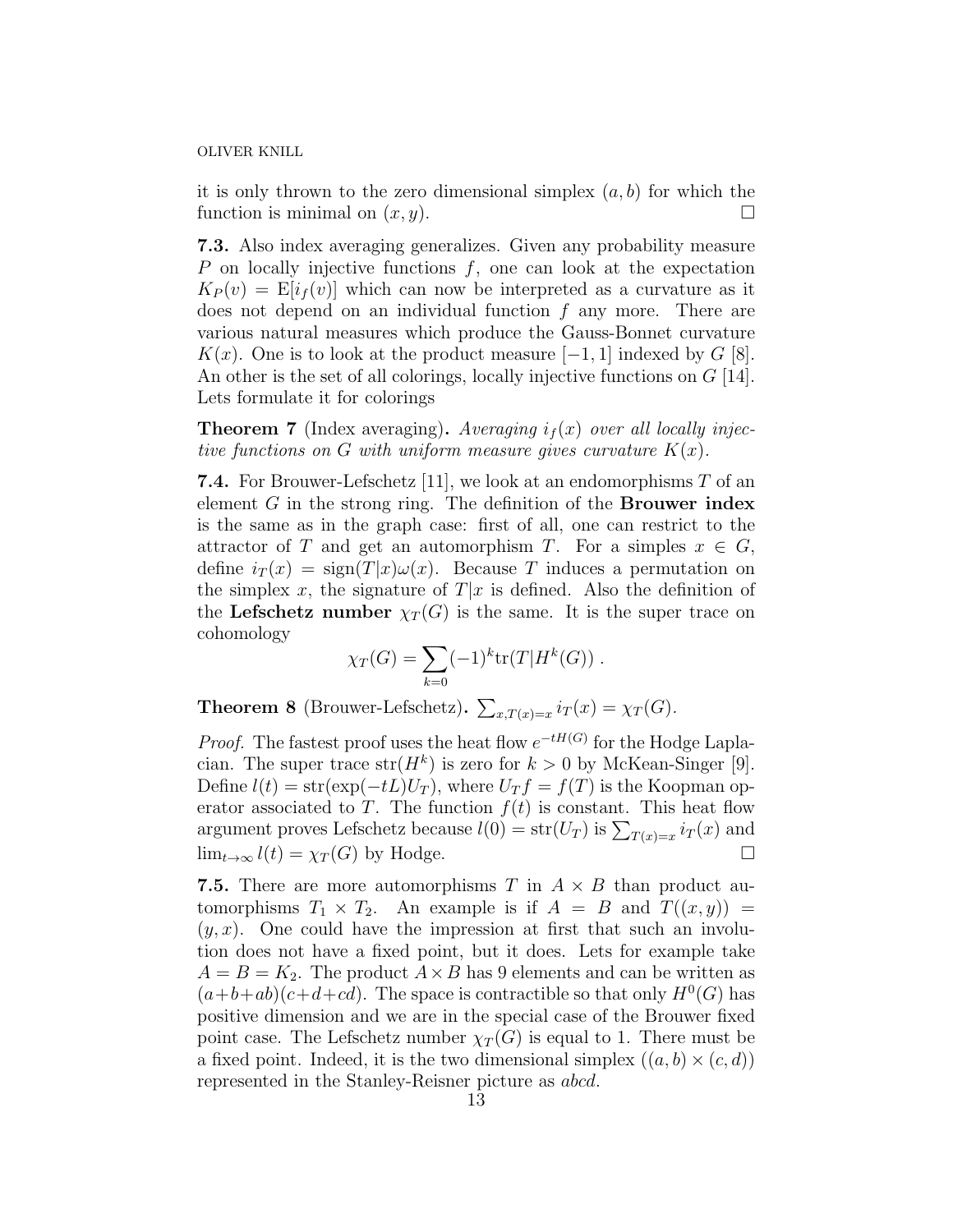## 8. WU CHARACTERISTIC

**8.1.** Euler characteristic  $\chi(G) = \omega_1(G)$  is the first of a sequence  $\omega_k$ of Wu characteristic. The Wu characteristic  $\omega(G) = \omega_2(G)$  is defined for a simplicial complex G as

$$
\sum_{x \sim y} \omega(x)\omega(y),
$$

where  $\omega(x) = (-1)^{\dim(x)}$  and where the sum is taken over all intersecting simplices. The notation fits as  $\omega(K_n) = (-1)^{n-1}$  which we have proven the fact that the Barycentric refinement of the complete graph is a ball, a discrete manifold with sphere boundary of dimension  $n-1$ . A general formula for discrete manifolds with boundary then use the formula  $\omega(G) = \chi(G) - \chi(\delta G)$ . Higher order versions  $\omega_k(G)$  are defined similarly than  $\omega(G)$ . We just have to sum over all k-tuples of simultaneously intersecting simplices in the complex. While we have seen  $\omega_k((G \times H)_1) = \omega_k(G)\omega_k(H)$  and of course  $\omega_k(G \oplus H) = \omega_k(G) + \omega_k(H)$ , this insight was done for the Cartesian product  $(G \times H)_1$  which was again a simplicial complex, the Whitney complex of a graph. The product property especially implies that the Barycentric refinement  $G_1$  has the same Wu characteristics  $\omega_k(G) = \omega_k(G_1)$ . In other words, like Euler characteristic  $\chi = \omega_1$ , also the Wu characteristic  $\omega = \omega_2$  and higher Wu characteristics  $\omega_k(G)$  are **combinatorial invariants**.

8.2. The Wu characteristic can be extended to the strong ring. For simplicity, lets restrict to  $\omega = \omega_2$ . The notation  $\omega(x) = (-1)^{\dim(x)}$ is extended to pairs of simplices as  $\omega((x, y)) = \omega(x)\omega(y)$ . So,  $\omega$  is defined as a function on the elements  $(x, y)$  in the Cartesian product  $G \times H$  of two simplicial complexes G and H. We can not use the original definition of Wu characteristic for the product as the product of two simplicial complexes is not a simplicial complex any more as the multiplicative primes in the ring are the simplicial complexes. Lets write  $(x, y) \sim (a, b)$  if both  $x \cap a \neq \emptyset$  and  $y \cap b \neq \emptyset$ . Now define

$$
\omega(G \times H) = \sum_{(x,y)\sim(a,b)} \omega((x,y))\omega((a,b)) \ .
$$

As this is equal to  $\sum_{(x,y)\sim(a,b)} \omega(x)\omega(y)\omega(a)\omega(b)$  which is  $\sum_{x\sim a}\sum_{y\sim b}$  $\omega(x)\omega(a)\omega(y)\omega(b)$  or  $(\sum_{x\sim a}\omega(x)\omega(a))\sum_{y\sim b}\omega(y)\omega(b)$ , which is  $\omega(G)\omega(H)$ , the product property is evident. We can also define  $\omega_k(-G) = -\omega_k(G)$ so that

**Proposition 2.** All Wu characteristics  $\omega_k$  are ring homomorphisms from the strong ring to  $\mathbb{Z}$ .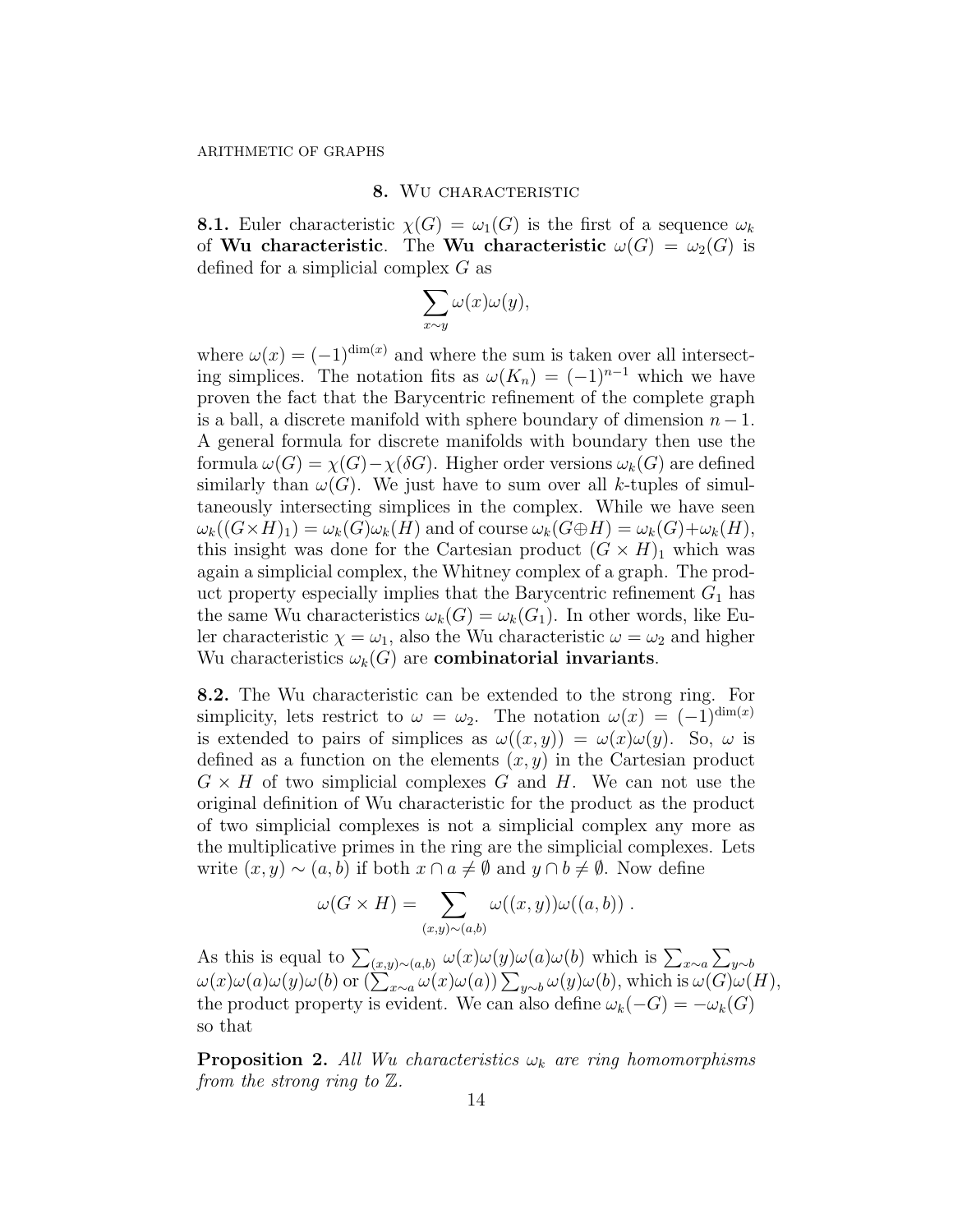8.3. The just seen nice compatibility of Wu characteristic with the ring arithmetic structure renders the Wu characteristic quite unique among multi-linear valuations [20]. We have seen in that paper that for geometric graphs, there are analogue Dehn-Sommerville relations which are other valuations which are zero, answering a previously unresolved question of [1] from 1970. But this requires the simplicial complexes to be discrete manifolds in the sense that every unit sphere has to be a sphere. Dehn-Sommerville invariants are exciting that they defeat somehow the fate of exploding in the Barycentric limit as they are zero from the beginning and remain zero in the continuum limit. The local versions, the Dehn-Sommerville invariants of the unit spheres are local quantities which are zero curvature conditions. One might wonder why Euler curvature is not defined for odd dimensional manifolds for example. Indeed, Gauss-Bonnet-Chern is formulated only for even dimensional manifolds and the definition of curvature involves a Pfaffian, which only makes sense in the even dimensional case. But what really happens is that there are curvatures also in the odd dimensional case, they are just zero due to Dehn-Sommerville. When writing [5], we were not aware of the Dehn-Sommerville connection and had only conjectured that for odd dimensional geometric graphs the curvature is zero. It was proven in [8] using discrete integral geometry seeing curvature as an average of Poincaré-Hopf indices.

**8.4.** As a general rule, any result for Euler characteristic  $\chi$  appears to generalize to Wu characteristic. For Gauss-Bonnet, Poncaré-Hopf and index expectation linking the two also the proofs go over. Start with the definition of Wu characteristic as a Gauss-Bonnet type result where  $\omega_k(x)$  is seen as a curvature on simplices. Then push that curvature down to the zero dimensional parts. Either equally, leading to a **curvature**, or then directed along a gradient field of a function  $f$ , leading to **Poincaré-Hopf indices**. Averaging over all functions, then essentially averages over all possible "distribution channels" f leading for a nice measure on functions to a uniform distribution and so to curvature. The results and proofs generalize to products.

8.5. Lets look at Gauss-Bonnet first for Wu characteristic:

Theorem 9 (Gauss-Bonnet). Given a ring element G. The curvature function  $K_k$  supported on the zero-dimensional part V of G satisfies  $\sum_{v} K_{k}(v) = \omega_{k}(G)$ . If  $G = A \times B$ , and  $v = (a, b)$  is a 0-dimensional point in G, then  $K_k(v) = K_A(a)K_B(b)$ .

8.6. For formulating Poincaré-Hopf for Wu characteristic, we define for zero-dimensional entries  $v = (a, b)$  the stable sphere  $S_f^$  $f_1^-(a,b))$ { $(x,y) \in$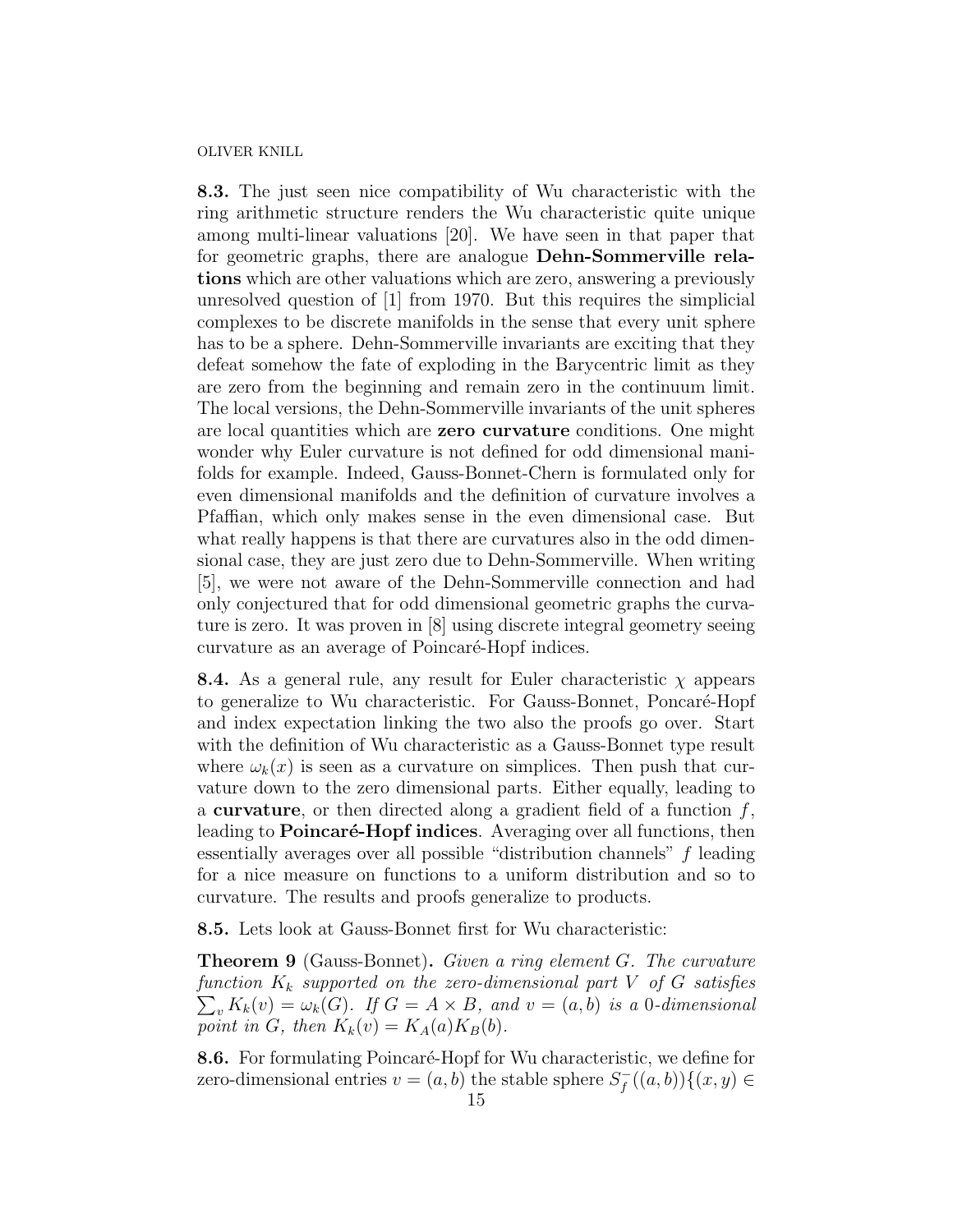$G \times H \mid f((a, b)) < f((x, y))$  and  $a \subset x, b \subset y$ . This stable sphere is the join of the stable spheres. The definition  $i_{f,k}(v) = 1 - \omega_k(S_f)$  $\bar{f}(v)$ leads now to  $i_{f,k}((a, b)) = i_{f,k}(a)i_{f,k}(b)$  and

**Theorem 10** (Poincaré-Hopf). Let f be a Morse function, then  $\omega_k(G)$  =  $\sum_{v} i_{f,k}(v)$ , where the sum is over all zero dimensional v in G.

**8.7.** When looking at the index expectation results  $K(x) = \mathbb{E}[i_f(x)],$ one could either directly prove the result or then note that if we look at a direct product  $G \times H$  and take probability measures P and Q on functions of G and H, then the random variables  $f \rightarrow i_f(x)$  on the two probability spaces  $(\Omega(G), P)$  and  $(\Omega(H), Q)$  are independent. This implies  $E[i_f(x)i_f(y)] = E[i_f(x)]E[i_f(y)]$  and so index expectation in the product:

**Theorem 11** (Index expectation). If the probability measure is the uniform measure on all colorings, then curvature  $K_{G\times H,k}$  is the expectation of Poincaré-Hopf indices  $i_{G\times H,f,k}$ .

8.8. The theorems of Gauss-Bonnet, Poincaré-Hopf and index expectation are not restricted to Wu characteristic. They hold for any multilinear valuation. By the multi-linear version of the discrete Hadwiger theorem [4], a basis of the space of valuations is given. Quadratic valuations for example can be written as

$$
X(G) = \sum_{x \sim y} X_{ij} V_{ij}(G) ,
$$

where X is a symmetric matrix and where the  $f$ -matrix  $V_{ij}$  counts the number of pairs  $x, y$  of i-dimensional simplices x and j dimensional simplices y for which  $x \cap y \neq \emptyset$ .

8.9. To see how the f-vectors, the f-matrices and more generally the f-tensors behave when we take products in the ring, its best to look at their generating functions. Given a simplicial complex G with  $f$ -vector  $f(G) = (v_0(G), v_1(G), \dots)$ , define the **Euler polynomial** 

$$
e_G(t) = \sum_{k=0}^{\infty} v_k(G)t^k
$$

or the multi-variate polynomials like in the quadratic case

$$
V_G(t,s) = \sum_{\substack{k,l\\16}} V_{k,l}(G) t^k s^l,
$$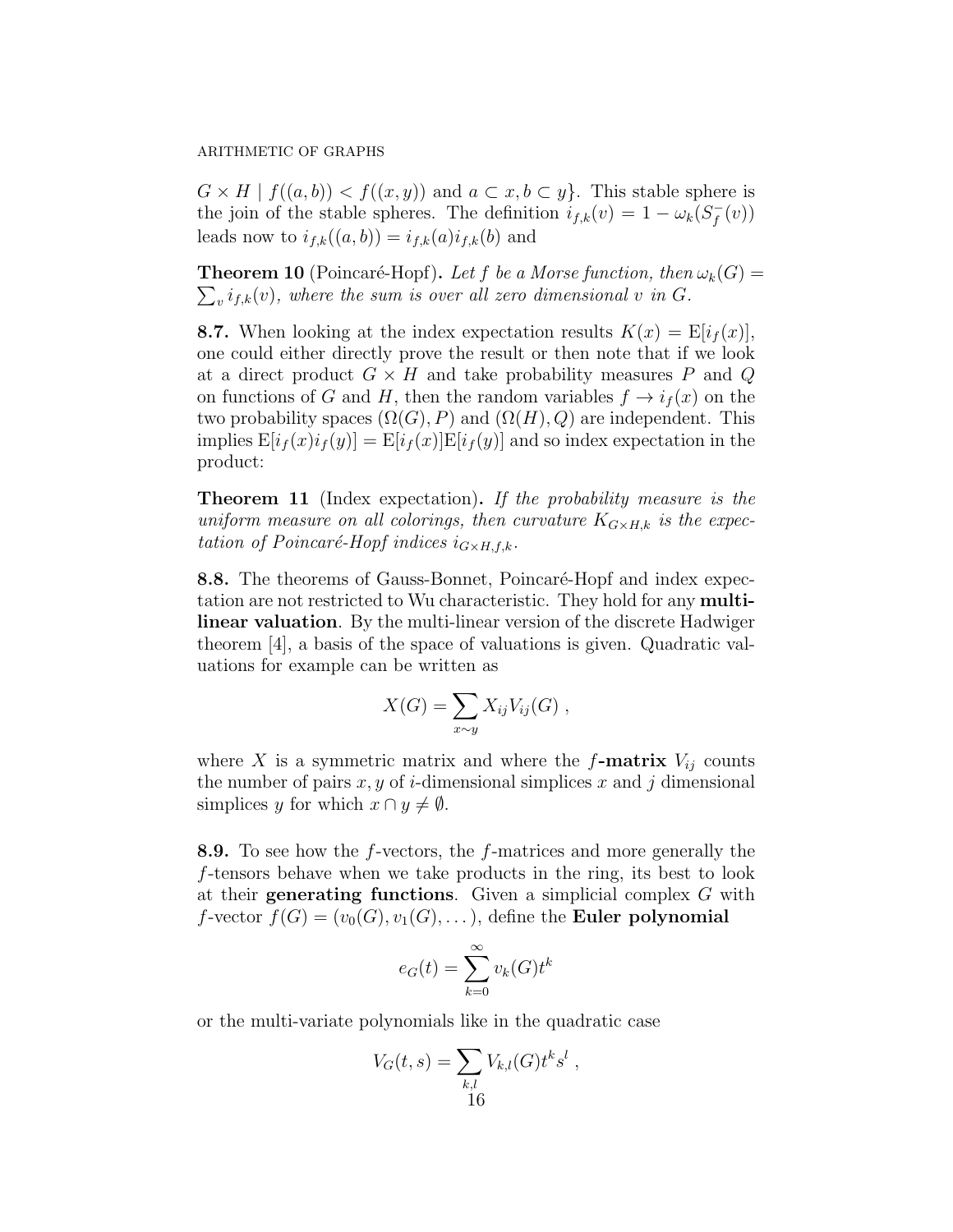which encodes the cardinalities  $V_{k,l}(G)$  of intersecting k and l simplices in the complex  $G$ . The convolution of the f-vectors becomes the product of Euler polynomials

$$
e_{G\times H}=e_Ge_H.
$$

**8.10.** If we define the f-vector of  $-G$  as  $-f(G)$  and so the Euler polynomial of  $-G$  as  $-p_G$ , we can therefore say that

**Proposition 3.** The Euler polynomial extends to a ring homomorphism from the strong ring to the polynomial ring  $\mathbb{Z}[t]$ .

8.11. This also generalizes to the multivariate versions. To the ftensors counting  $k$ -tuple intersections in  $G$ , we can associate polynomials in  $\mathbb{Z}[t_1,\ldots,t_k]$  which encode the f-tensor and then have

**Proposition 4.** For every  $k$ , the multivariate  $f$ -polynomial construction extends to ring homomorphisms from the strong ring to  $\mathbb{Z}[t_1, \ldots, t_k].$ 

8.12. We see that like in probability theory, where moment generating functions or characteristic functions are convenient as they "diagonalize" the combinatorial structure of random variables on product spaces (independent spaces), the use of f-polynomials helps to deal with the combinatorics of the f-tensors in the strong ring.

8.13. In order to formulate results which involve cohomology like the Lefschetz fixed point formula, which reduces if  $T$  is the identity to the Euler-Poincaré formula relating combinatorial and cohomological Euler characteristic, one has to define a cohomology. Because the name intersection cohomology is taken, we called it interaction cohomology. It turns out that this cohomology is finer than simplicial cohomology. Its Betti numbers are combinatorial invariants which allow to distinguish spaces which simplicial cohomology can not, the prototype example being the cylinder and Moebius strip [27]. The structure and proofs of the theorems however remain. The heat deformation proof of Lefschetz is so simple that it extends to the ring and also from Euler characteristic to Wu characteristic.

8.14. The definition of interaction cohomology involves explicit matrices d as exterior derivatives. The quadratic interaction cohomology for example is defined through the exterior derivative  $dF(x, y) =$  $F(\delta x, y) + (-1)^{\dim(x)} F(x, \delta y)$  on functions F on ordered pairs  $(x, y)$  of intersecting simplices in G. This generalizes the exterior derivative  $dF(x) = F(\delta x)$  of simplicial cohomology. This definition resembles the de-Rham type definition of exterior derivative for the product of complexes, but there is a difference: in the interaction cohomology we only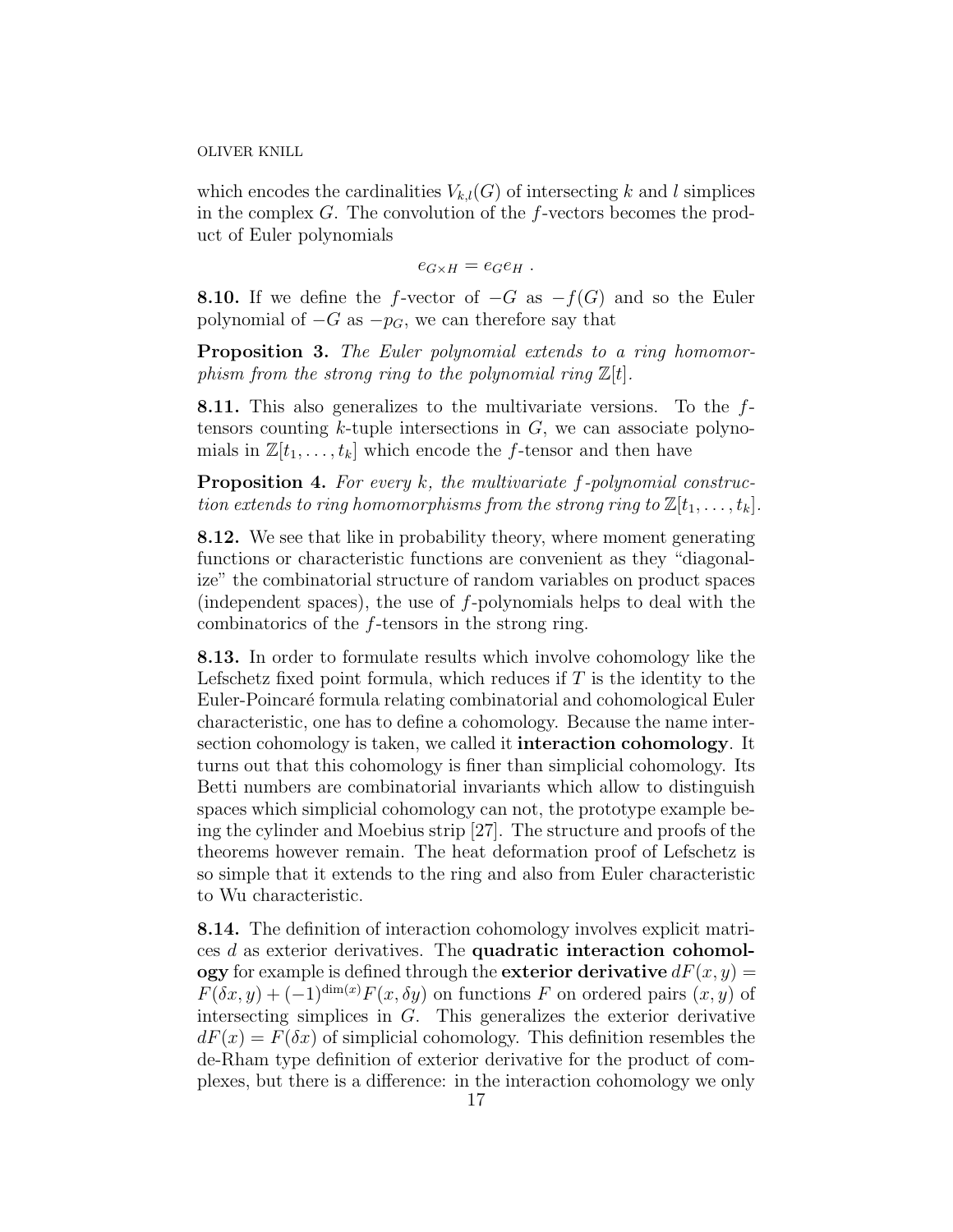look at pairs of simplices which interact (intersect). In some sense, it restricts to the simplices in the "diagonal" of the product.

8.15. It is obvious how to extend the definition of interaction cohomology to the product of simplicial complexes and so to the strong ring. It is still important to point out that at any stage we deal with finite dimensional matrices. The quadratic interaction exterior derivative d is defined as  $dF(x, y) = d_1F + (-1)^{\dim(x)}d_2F$ , where  $d_1$  is the partial exterior derivative with respect to the first variable (represented by simplices in  $G$ ) and  $d_2$  the partial exterior derivative with respect to the second variable (represented by simplices in  $H$ ). These partial derivatives are given by the intersection exterior derivatives defined above.

8.16. Lets restrict for simplicity to quadratic interaction cohomology in which the Wu characteristic  $\omega = \omega_2$  plays the role of the Euler characteristic  $\chi = \omega_1$ . Let G first be a simplicial complex. If  $b_p(G)$ are the Betti numbers of these interaction cohomology groups of G, then the **Euler-Poincaré** formula  $\omega(G) = \sum_{p} (-1)^{p} b_{p}(G)$  holds. More generally, the Lefschetz formula  $\chi_T(G) = \sum_{(x,y)=(T(x),T(y))} i_T(x,y)$ generalizes, where  $\chi_T(G)$  is the Lefschetz number, the super trace of the Koopman operator  $U_T$  on cohomology and where  $i_T(x, y) =$  $(-1)^{\dim(x)+\dim(y)}\text{sign}(T|x)\text{sign}(T|y)$  is the **Brouwer index**. The heat proof generalizes.

8.17. The interaction cohomology groups are defined similarly for the product of simplicial complexes and so for general elements in the strong ring. The Künneth formula holds too. We can define the Betti numbers  $b_k(-G)$  as  $-b_k(G)$ . The interaction Poincaré polynomial  $p_G(x) = \sum_{k=0} \dim(H^k(G))x^k$  again satisfies  $p_{G \times H}(x) = p_G(x)p_H(x)$  so that

**Theorem 12.** For any k, the interaction cohomology polynomial extends to a ring homomorphism from the strong ring to  $\mathbb{Z}[t]$ .

8.18. While we hope to be able to explore this more elsewhere we note for now just that all these higher order interaction cohomologies associated to the Wu characteristic generalize from simplicial complexes to the strong ring. Being able to work on the ring is practical as the interaction exterior derivatives are large matrices. So far we had worked with the Barycentric refinements of the products, where the matrices are bulky if we work with a full triangulation of the space. Similarly as de-Rham cohomology significantly cuts the complexity of cohomology computations, this is also here the case in the discrete. For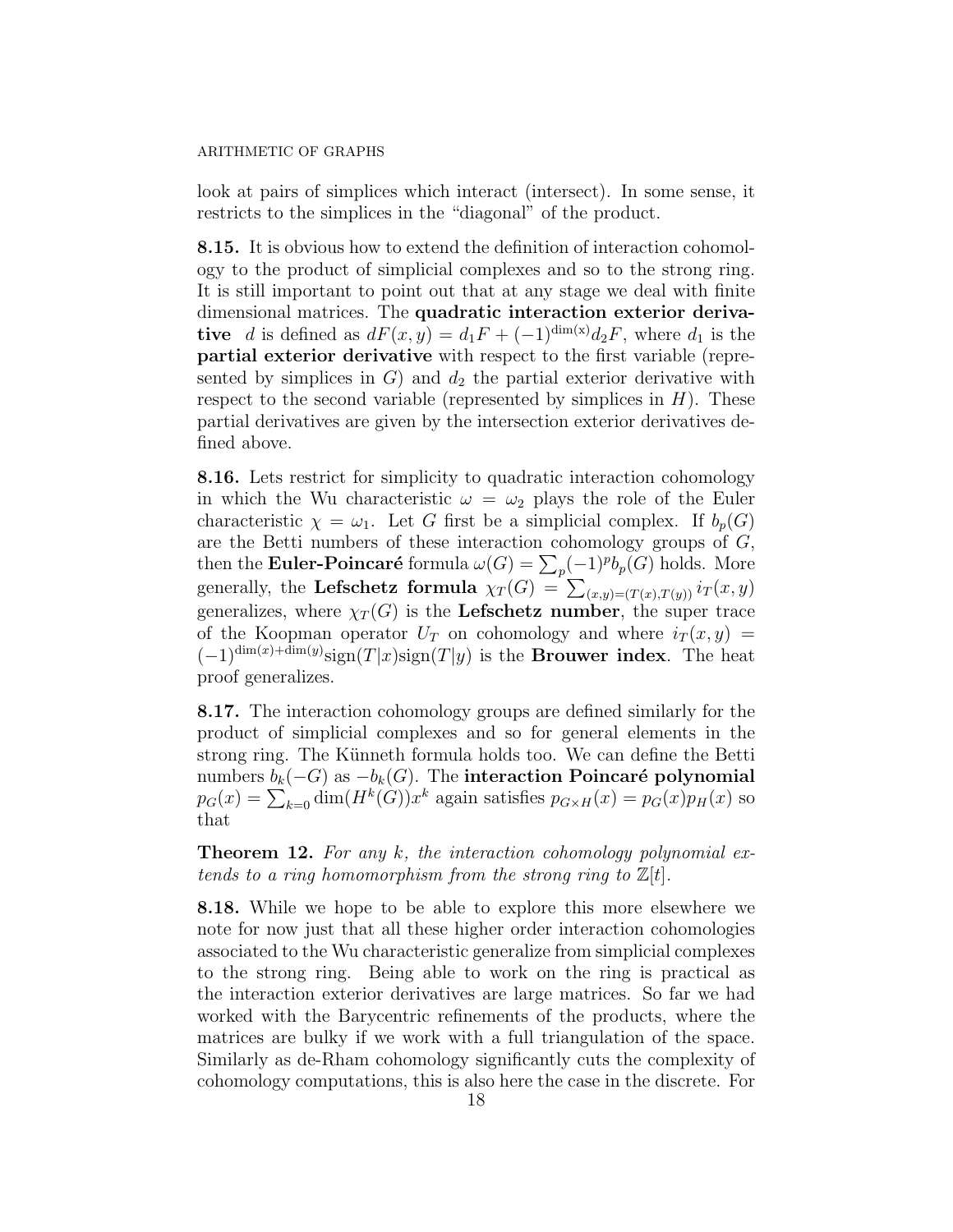a triangulation of the cylinder G, the full Hodge Laplacian  $(d + d^*)^2$  of quadratic interaction cohomology is a  $416 \times 416$  matrix as there were  $416 = \sum_{i,j} V_{ij}(G)$  pairs of intersecting simplices. When working in the ring, we can compute a basis of the cohomology group from the basis of the circles and be done much faster.

8.19. For the Möbius strip G however, where the Hodge Laplacian of a triangulation leads to  $364 \times 364$  matrices, we can not make that reduction as  $G$  is not a product space. The smallest ring element which represents  $G$  is a simplicial complex. Unlike the cylinder which is a "composite particle", G is an "elementary particle". In order to deal with concrete spaces, one would have to use patches of Euclidean pieces and compute the cohomology using Mayer-Vietoris.

8.20. What could be more efficient is to patch the space with contractible sets and look at the cohomology of a nerve graph which is just Cech cohomology. But as in the Möbius case, we already worked with the smallest nerve at hand, this does not help in the computation in that case. It would only reduce the complexity if we had started with a fine mesh representing the geometric object  $G$ . We still have to explore what happens to the  $k-$ harmonic functions in the kernel of the Hodge blocks  $H_k$  and the spectra of  $H_k$  in the interaction cohomology case, if we cut a product space and glue it with reverse orientation as in G.

8.21. There is other geometry which can be pushed over from complexes to graphs. See [10, 12, 13] for snapshots for results formulated for Whitney complexes of graphs from 2012, 2013 and 2014. The Jordan-Brouwer theorem for example, formulated in [16] for Whitney complexes of graphs generalizes to simplicial complexes and more generally to products as we anyway refer to the Barycentric refinement there which is always a Whitney complex.

8.22. Also promising are subjects close to calculus like the discrete Sard theorem [18] which allow to define new spaces in given spaces by looking at the zero locus of functions. Also this result was formulated in graph theory but holds for any simplicial complex. The zero locus  ${f = c}$  of a function f on a ring element G can be defined as the complex obtained from the cells where  $f$  changes sign. We have noticed that if  $G$  is a discrete d-manifold in the sense that every unit sphere in the Barycentric refinement is a  $(d-1)$ -sphere, then for any locally injective function  $f$  and any  $c$  different from the range of  $f$  the zero locus  $f = c$  is a discrete manifold again.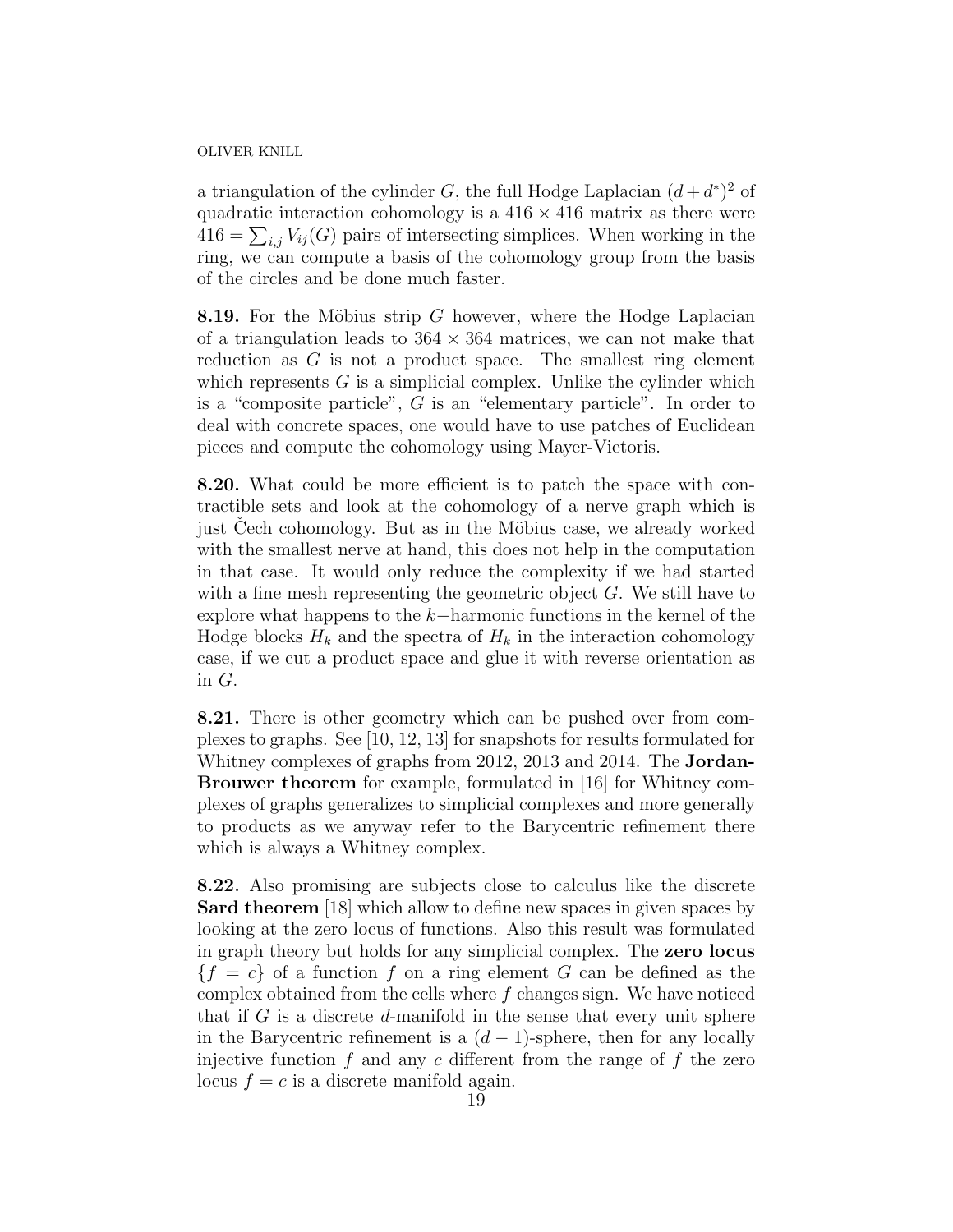## 9. Two siblings: the Dirac and Connection operator

**9.1.** To every G in the strong ring belong two graphs  $G_1$  and  $G'$ , the Barycentric refinement and the connection graph. The addition of ring elements produces disjoint unions of graphs. The multiplication naturally leads to products of the Barycentric refinements  $A_1 \times B_1 =$  $(A \times B)_1$  as well as connection graphs  $A' \boxtimes B' = (A \times B)'$ , where  $\boxtimes$  is the strong product.

9.2. An illustrative example is given in [22]. Both the prime graph  $G_1$  as well as the **prime connection graph** have as the vertex set the set of square free integers in  $\{2, 3, \ldots, n\}$ . In  $G_1$ , two numbers are connected if one is a factor of the other. It is part of the Barycentric refinement of spectrum of the integers. In the prime connection  $graph G'$  two integers are connected if they have a common factor larger than 1. It has first appeared in [23]. This picture sees square free integers as simplices in a simplicial complex. The number theoretical Möbius function  $\mu(k)$  has the property that  $-\mu(k)$  is the Poincaré-Hopf index of the counting function  $f(x) = x$ . The Poincare-Hopf theorem is then  $\chi(G) = 1 - M(n)$ , where  $M(n)$  is the Mertens function. As the Euler characteristic  $\sum_{x} \omega(x)$  can also be expressed through Betti numbers, there is a relation between the Mertens function and the kernels of Hodge operators  $D^2$ . On the other hand, the Fermi characteristic  $\prod_x \omega(x)$  is equal to the determinant of the connection Laplacian. This was just an example. Lets look at it in general.

**9.3.** To every  $G \in R$  belong two operators D and L, the Dirac operator and connection operator. They are both symmetric matrices acting on the same Hilbert space. While  $D(-G) = -D(G)$  does not change anything in the spectrum of  $G$ , a sign change of  $G$  changes the spectrum as  $L(-G) = -L(G)$  is a different operator due to lack of symmetry between positive and negative spectrum. There are higher order Dirac operators  $D$  which belong to the exterior derivative  $d$  which is used in interaction cohomology. The operator  $D$  which belongs to the Wu characteristic for example does not seem to have any obvious algebraic relation to the Dirac operator belonging to Euler characteristic. Indeed, as we have seen, the nullity of the Wu Dirac operator is not homotopy invariant in general. On the other hand, the interaction Laplacian L belonging to pairs of interacting simplices is nothing else than the tensor product  $L \otimes L$ , which is the interaction Laplacian of  $G \times G$ .

**9.4.** There are various indications that the Dirac operator  $D(G)$  is of additive nature while the connection operator  $L(G)$  is of multiplicative nature. One indication is that  $L(G)$  is always invertible and that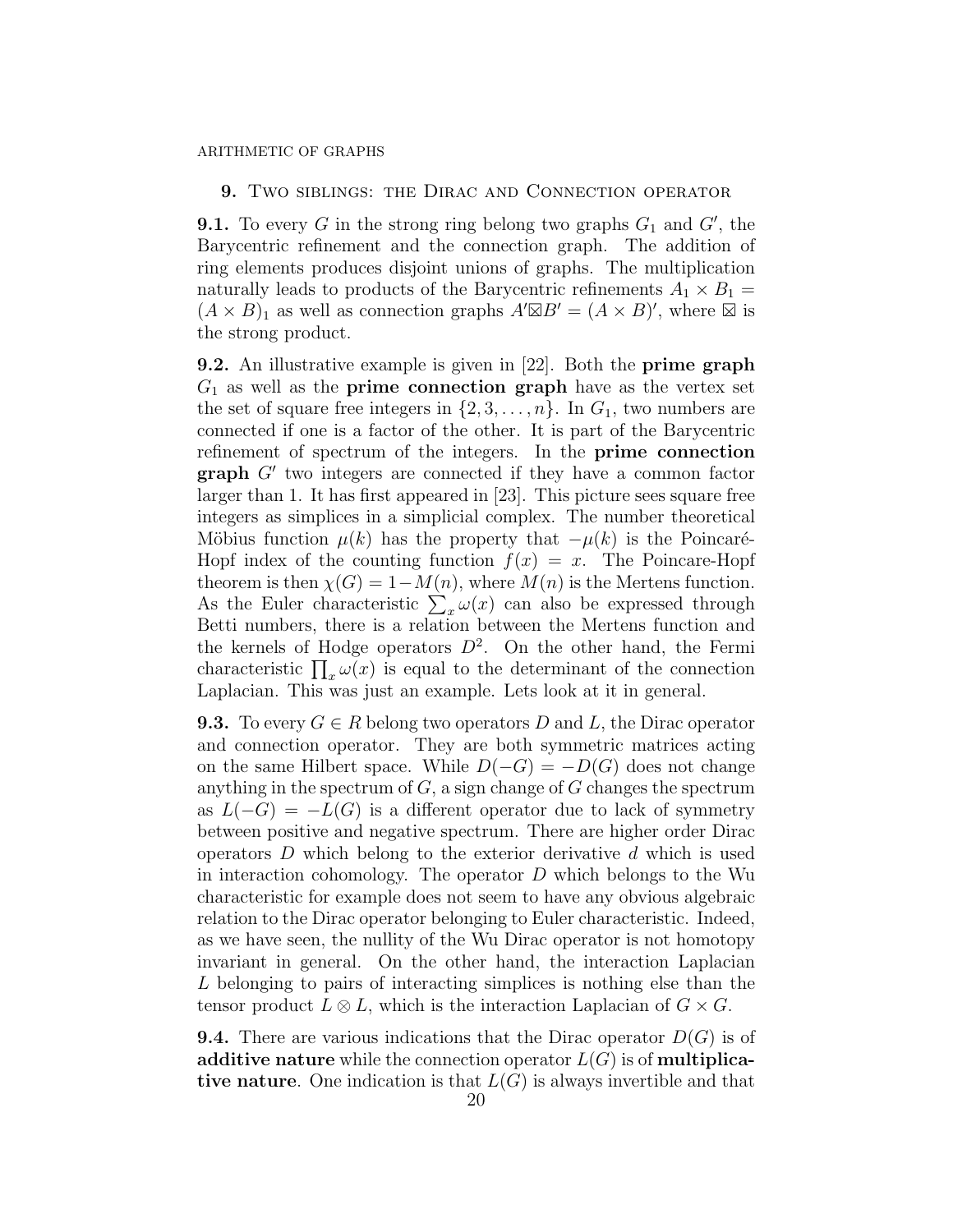the product of ring elements produces a tensor product of connection operators. Let str denote the super trace of a matrix A defined as  $str(A) = \sum_{x} \omega(x) A_{xx}$ , where  $\omega(x) = (-1)^{\dim(x)}$ . The discrete version of the Mc-Kean Singer formula [29] can be formulated in a way which makes the additive and multiplicative nature of  $D$  and  $L$  clear:

**Theorem 13** (Mc Kean Singer).  $str(e^{-D}) = \chi(G)$  and  $str(L^{-1}) =$  $\chi(G)$ .

*Proof.* The left identity follows from the fact that  $str(D^{2k}) = 0$  for every even k different from 0, that for  $k = 0$ , we have the definition of  $\chi(G)$ and that for odd  $2k + 1$  the diagonal entries of  $D<sup>k</sup>$  are zero. The right equation is a Gauss-Bonnet formula as the diagonal entries  $L_{ii}^{-1}$  are the Euler characteristics  $\chi(S(x))$  of unit spheres so that  $\omega(x)\chi(S(x)) =$  $1 - \chi(S_{f}^{-})$  $f(x)$  is a Poincaré-Hof index for the Morse function  $f(x) =$  $-\dim(x)$ .

These identities generalize to a general ring element  $G$  in the strong ring.

9.5. A second indication for the multiplicative behavior of quantities related to the connection graph is the Poincaré-Hopf formula. The multiplicative analogue of the Euler characteristic  $\chi(G) = \sum_x \omega(x)$  is the **Fermi characteristic**  $\phi(G) = \prod_x \omega(x)$ . Lets call a function f on a simplicial complex a **Morse function** if  $S_f^$  $f_f^-(x) = \{y \in S(x) \mid f(y)$  $f(x)$  is a discrete sphere. Since spheres have Euler characteristic in  $\{0, 2\}$  the Euler-Poincaré index  $i_f(x) = 1 - \chi(S_f)$  $f_1^-(x)$ ) is in  $\{-1,1\}$ .

**Theorem 14** (Poincaré-Hopf). Let f be a Morse function, then  $\chi(G)$  =  $\sum_{x} i_f(x)$  and  $\phi(G) = \prod_{x} i_f(x)$ .

Since for any simplicial complex  $G$ , we can find a Morse function, the multiplicative part can be used to show that  $\psi(G) = \det(L(G))$  is equal to  $\phi(G)$ . This is the **unimodularity theorem**. As we have seen, this theorem generalize to the strong ring.

**9.6.** The most striking additive-multiplicative comparison of  $D$  and  $L$ comes through spectra. The spectra of the Dirac operator D behave additively, while the spectra of connection operators multiply. The additive behavior of Hodge Laplacians happens also classically when looking at Cartesian products of manifolds:

**Theorem 15** (Spectral Pythagoras). If  $\lambda_i$  are eigenvalues of  $D(G_i)$ , there is an eigenvalue  $\lambda_{ij}$  of  $D(G_i \times G_j)$  such that  $\lambda_i^2 + \lambda_j^2 = \lambda_{ij}^2$ .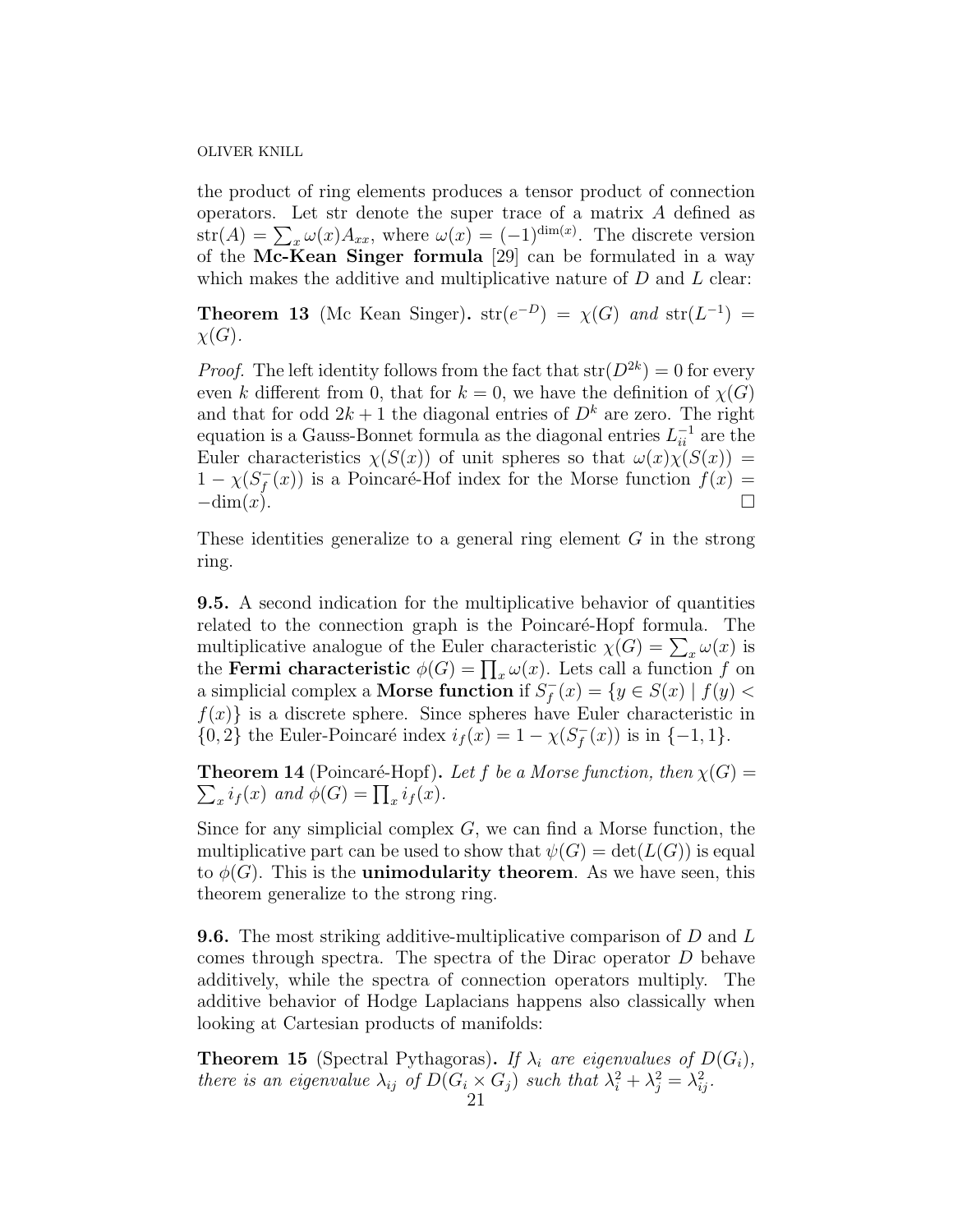9.7. We should compare that with the multiplicative behavior of the connection operators:

**Theorem 16** (Spectral multiplicity). If  $\lambda_i$  are eigenvalues of  $L(G_i)$ , then there is an eigenvalue  $\lambda_{ij}$  of  $L(G_i \times G_j)$  such that  $\lambda_i \lambda_j = \lambda_{ij}$ .

**9.8.** In some sense, the operator L describes energies which are multiplicative and so can become much larger than the energies of the Hodge operator  $H$ . Whether this has any significance in physics is not clear. So far this is pure geometry and spectral theory. The operator  $L$  does not have this block structure like  $D$ . When looking at Schrödinger evolutions  $e^{iDt}$  or  $e^{iLt}$ , we expect different behavior. Evolving with L mixes parts of the Hilbert space which are separated in the Hodge case.

## 10. DIMENSION

10.1. The **maximal dimension**  $\dim_{\text{max}}(G)$  of a simplicial complex G is defined as  $|x| - 1$ , where  $|x|$  is the **cardinality** of a simplex x. The **inductive dimension** of  $G$  is defined as the inductive dimension of its Barycentric refinement graph  $G_1$  (or rather the Whitney complex of that graph) [6]. The definition of inductive dimension for graphs is recursive:

$$
\dim(x) = 1 + |S(x)|^{-1} \sum_{y \in S(x)} \dim(y)
$$

starting with the assumption that the dimension of the empty graph is −1. The unit sphere graph  $S(x)$  is the subgraph of G generated by all vertices directly connected to x.

Proposition 5. Both the maximal and inductive dimension can be extended so that additivity holds in full generality for non-zero elements in the strong ring.

The zero graph  $\emptyset$  has to be excluded as when we multiply a ring element with the zero element, we get the zero element and  $\dim(0) = -1$  would imply  $\dim(G \times 0) = \dim(0) = -1$  for any G. The property  $0 \times G = 0$ has to hold if we want the ring axioms to hold. We will be able to extend the clique number to the dual ring of the strong connection ring but not the dimension.

10.2. Since the inductive dimension satisfies

$$
\dim((G \times H)_1) = \dim(G_1) + \dim(H_1) ,
$$

(see [17]), the definition

$$
\dim(G \times H) = \dim(G) + \dim(H)
$$
  
22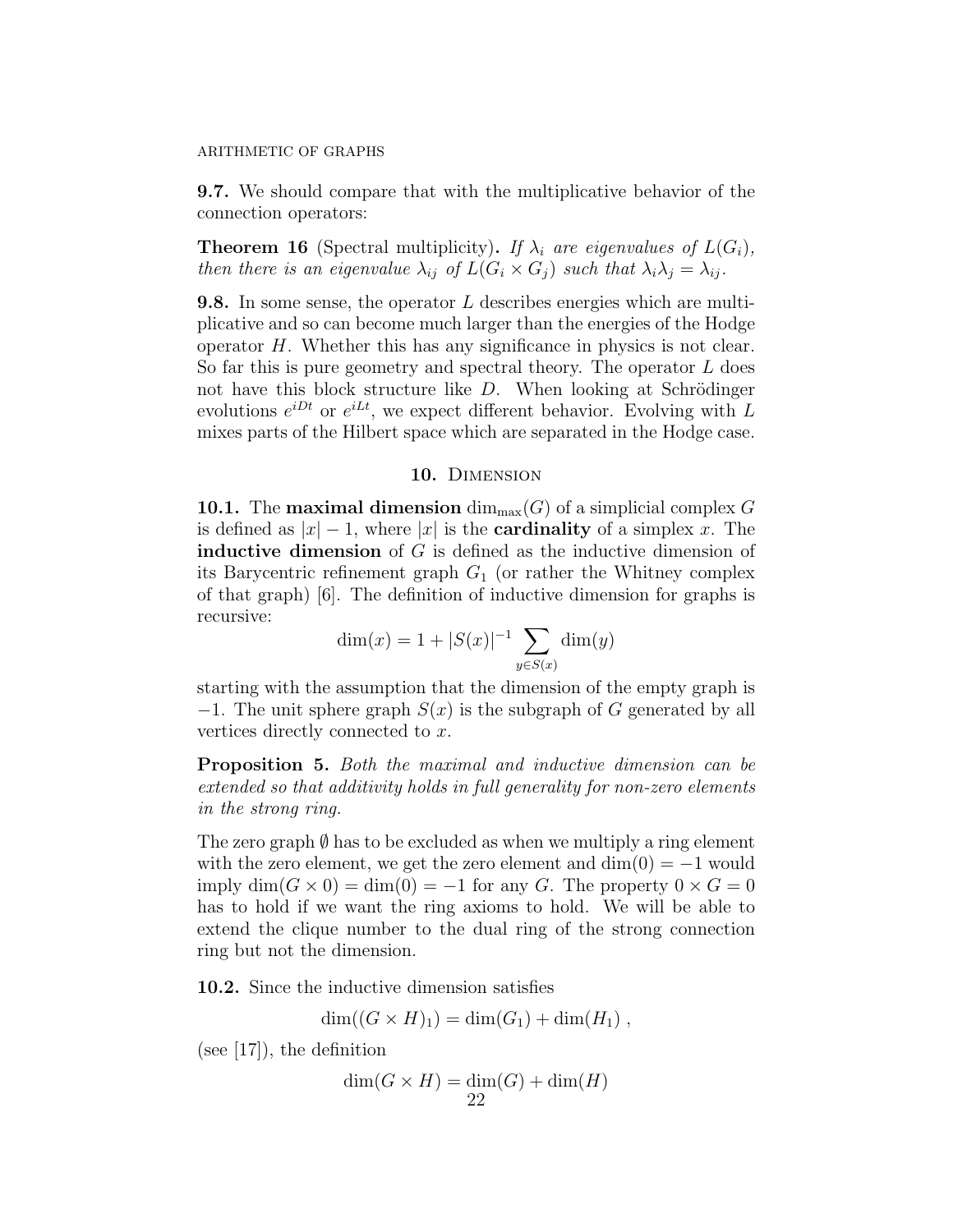is natural. We have also shown  $\dim(G)_1 \geq \dim(G)$  so that for nonzero elements G and H:  $\dim(G \times H)_1 \geq \dim(G) + \dim(H)$ , an inequality which looks like the one for Hausdorff dimension in the continuum. Again, also this does not hold if one of the factors is the zero element.

10.3. In comparison, we have seen that the Zykov sum has the property that the clique number  $\dim_{\text{max}}(G) + 1$  is additive. and that the large Zykov product, which is the dual of the strong product has the property that the clique number is multiplicative. If we define the clique number of  $-G$  as minus the clique number of  $G$ , then we have

**Proposition 6.** The clique number from the dual  $R^*$  of the strong ring R to the integers  $\mathbb Z$  is a ring homomorphism.

*Proof.* By taking complement, the identity  $P_n \star P_m = P_n \boxtimes P_m = P_{nm}$ gives  $K_n \boxtimes K_m = K_m \boxtimes K_n = K_{nm}$ . We have justified before how to extend the clique number to  $c(-G) = -c(G)$ .

10.4. The clique number is a ring homomorphism, making the clique number to become negative for negative elements a natural choice. For dimension, this is not good: the dimension of the empty graph 0 is  $-1$ and since  $0 = -0$  this is not good. If we would take a one dimensional graph G, we would have to define dim( $-G$ ) =  $-1$  but that does not go well with the fact that the zero graph has dimension  $-1$ . We want the inductive dimension to be the average of the dimensions of the unit spheres plus 1 which makes the choice  $\dim(-G) = \dim(G)$  natural.

**10.5.** The **maximal dimension**  $\dim_{\text{max}}(G)$  of a complex is the dimension of the maximal simplex in G. The **clique number**  $c(G)$  =  $\dim_{\text{max}}(G) + 1$  is the largest cardinality which appears for sets in G. For graphs, it is the largest n for which  $K_n$  is a subgraph of G. The empty complex or empty graph has clique number 0. Extend the clique number to the entire ring by defining  $c(-G) = -c(G)$ . The strong ring multiplication satisfies  $c(G\boxtimes H) = c(G)c(H)$  and  $c(G \oplus H) =$  $max(c(G), c(H)).$ 

## 11. Dynamical systems

11.1. There is an isospectral Lax deformation  $D' = [B, D]$  with  $B = (d - d^*)$  of the Dirac operator  $D = (d + d^*)$  of a simplicial complex. This works now also for any ring elements. The deformed Dirac operator is then of the form  $d + d^* + b$  meaning that D has additionally to the geometric exterior derivative part also a diagonal part which is geometrically not visible. What happens is that the off diagonal part  $d(t)$  decreases, leading to an expansion of space if we use the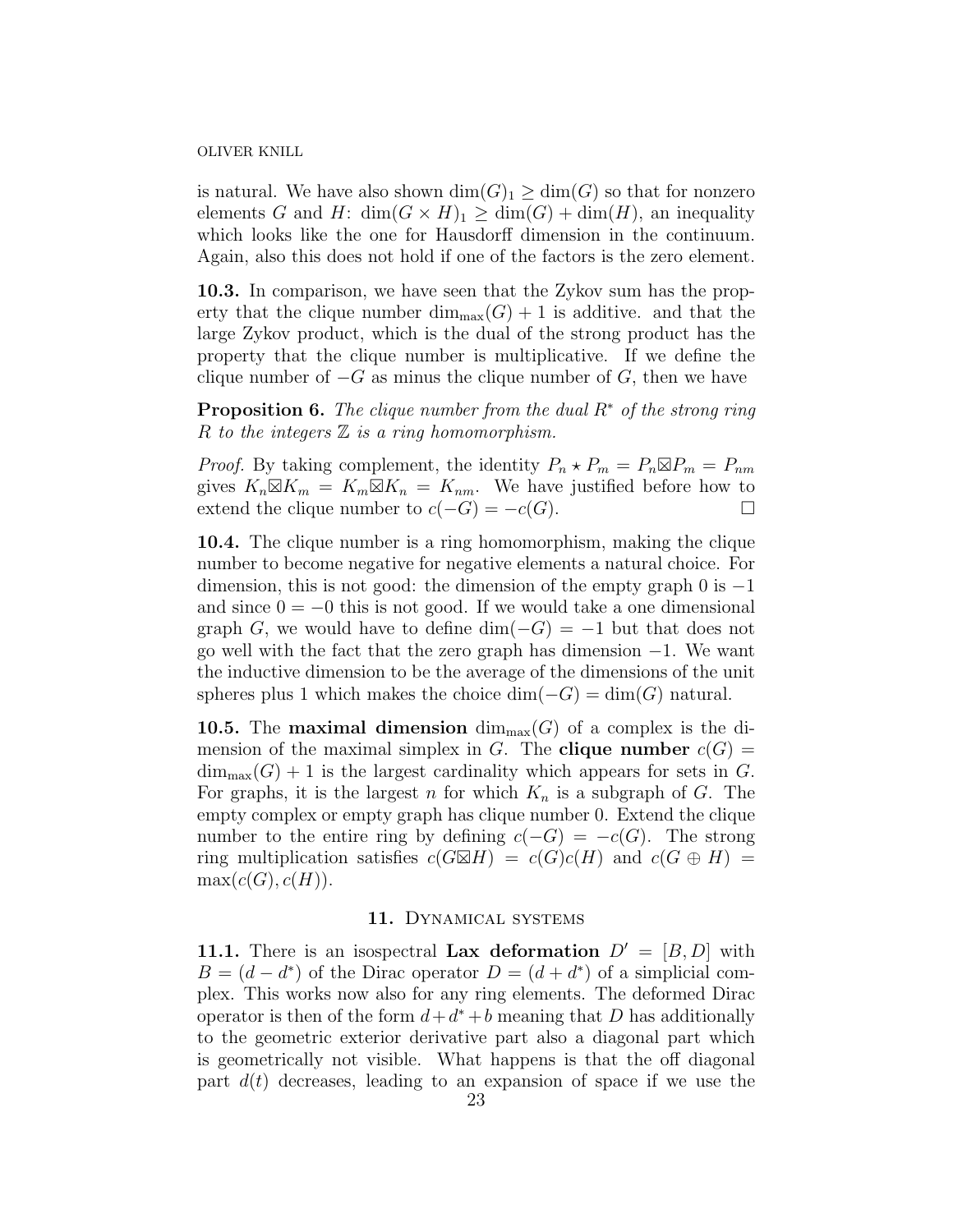exterior derivative to measure distances. The deformation of exterior derivatives is also defined for Riemannian manifolds but the deformed operators are pseudo differential operators.

11.2. A complex generalization of the system is obtained by defining  $B = d - d^* + i\beta b$ , where  $\beta$  is a parameter. This is similar to [33] who modified the Toda flow by adding  $i\beta$  to B. The case above was the situation  $\beta = 0$ , where the flow has a situation for scattering theory. The case  $\beta = 1$  leads asymptotically to a linear wave equation. The exterior derivative has become complex however. All this dynamics is invisible classically for the Hodge operator  $H$  as the Hodge operator  $D<sup>2</sup>$  does not change under the evolution.

11.3. As any Lax pair does, the eigenvalues are integrals of motion. The equation  $U'(t) = B(t)U(t)$  produces a unitary curve  $U(t)$  which has the property that if  $D_1 = VDV^T$  corresponds to an other choice of simplex orientation then  $D_1(t) = V D(t) V^T$  carries on. The evolution does not depend on the gauge (the choice of signs used to make the simplicial complexes signed) but the energy for  $L(t) = U(t)LU(t)^*$ does.

# **Theorem 17.** For every  $G$  in the strong ring, we have nonlinear integrable Hamiltonian systems based on deformation of the Dirac operator.

This is very concrete as for every ring element we can write down a concrete matrix  $D(G)$  and evolve the differential equation. As for simplicial complexes, also when we deform a  $D$  from the strong ring, the Hodge Laplacian  $H(G) = D(G)^2$  does not move under the deformation. Most classical physics therefore is unaffected by the expansion. For more details see [15, 19].

11.4. Any type of Laplacian produces Schrödinger type evolutions. Examples of Laplacians are the **Kirchhoff matrix**  $H_0$  of the graph which has G as the Whitney complex or the Dirac matrix  $D = (d +$  $d^*$ ) or the Hodge Laplacian  $D^2$  or the connection graph L of  $G_n$ . One can also look at non-linear evolutions. An example is the nonlinear Schrödinger equation obtained from a functional like  $F(u) =$  $\langle u, gu \rangle - V(|u|^2)$  on the Hilbert space. The Hamiltonian system is then  $u' = \partial_{\overline{u}} F'(u)$ . This **Helmholtz evolution** has both the energy  $F(u)$  as well as  $|u|^2$  as integrals of motion. We can therefore restrict to states, vectors of length 1. A natural choice compatible with the product structure is the **Shannon entropy**  $V(|u|^2) =$  $\beta S(u) = -\beta \sum_{x} p(x) \log(p(x))$  where  $p(x) = |u(x)|^2$ . Summands for which  $p(x) = 0$  are assumed to be zero as  $\lim_{p\to 0} p \log(p) = 0$ .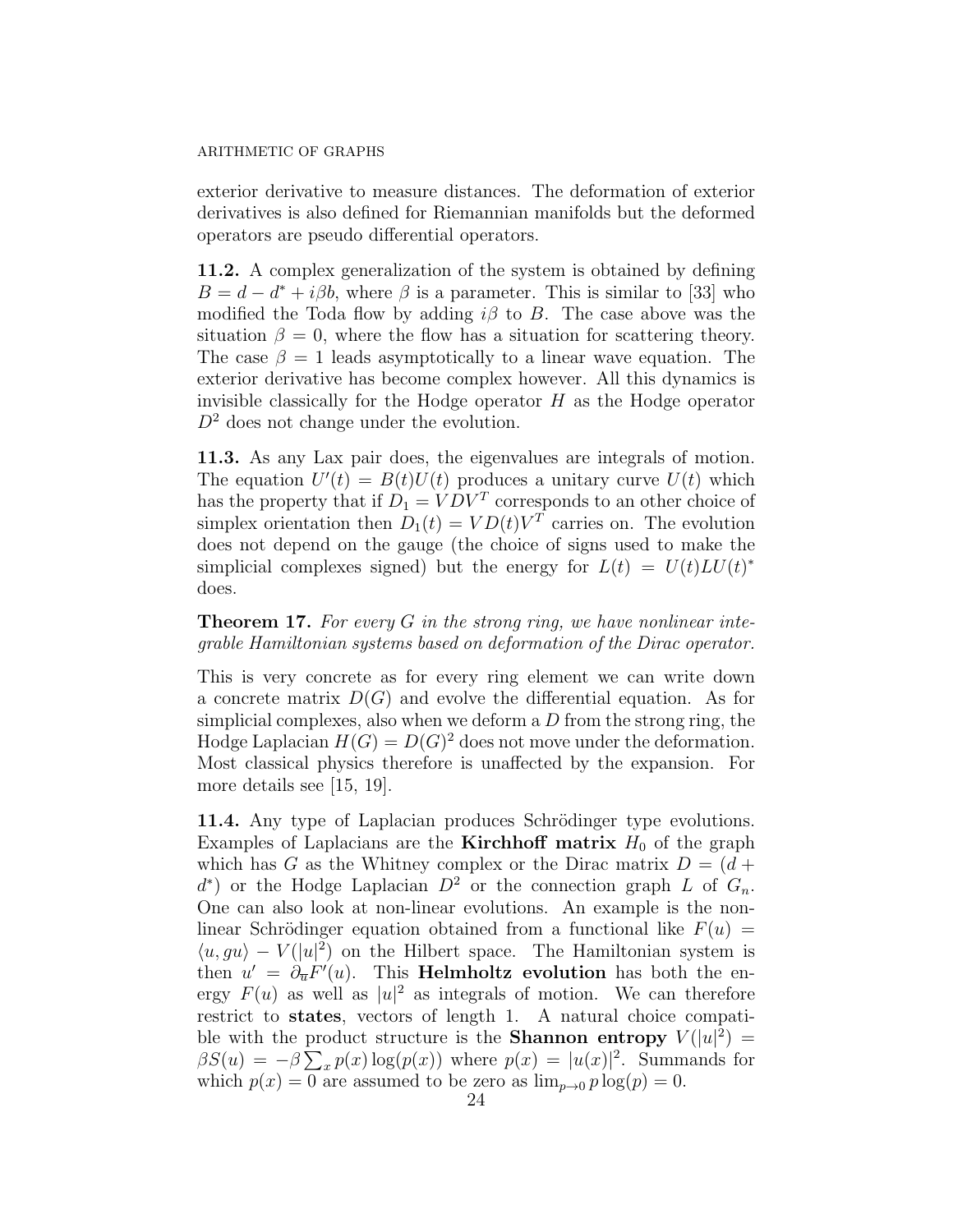11.5. We like the Helmhotz system because the Shannon entropy is essentially unique in the property that it is additive with respect to products. As  $\langle 1, q1 \rangle = \chi(G)$  is the Euler characteristic, which is compatible with the arithmetic, the **Helmholtz free energy**  $F(u)$  leads to a natural Hamiltonian system. The **inverse temperature**  $\beta$  can be used as a perturbation parameter. If  $\beta = 0$ , we have a Schrödinger evolution. If  $\beta > 0$ , it becomes a nonlinear Schrödinger evolution. So far, this system is pretty much unexplored. The choice of both the energy and entropy part was done due to arithmetic compatibility: Euler characteristic is known to be the unique valuation up to scale which is compatible with the product and entropy is known to be a unique quantity (again up to scale) compatible with the product by a theorem of Shannon. See [24] were we look at bifurcations of the minima under temperature changes. There are catastrophes already for the simplest simplicial complexes.

# 12. Barycentral central limit

12.1. We can use a Barycentric central limit theorem to show that in the **van Hove limit** of the strong nearest neighbor lattice  $Z \times \cdots \times Z$ , the spectral measure of the connection Laplacian  $L$  has a **mass gap**: not only L, but also the Green function, the inverse  $g = L^{-1}$  has a bounded almost periodic infinite volume limit. The potential theory of the Laplacian remains bounded and nonlinear time-dependent partial difference equations like  $Lu + cV(u) = W$  which are Euler equations of Frenkel-Kontorova type variational problems have unique solutions  $u$  for small  $c$ .

12.2. A Fock space analogy is to see an additive prime in the ring (a connected space) as a particle state. The sum of spaces is then a collection of independent particles and the product is an entangled multi-particle system. Every independent particle has a unique decomposition into multiplicative primes which are the "elementary particles". But the union of two particles can decay into different type of elementary particles. For an entangled multi-particle system  $G \times H$ , the spectrum of that configuration consists of all values  $\lambda_i \mu_j$ , where  $\lambda_i$ are the eigenvalues of  $L(G)$  and  $\mu_i$  are the eigenvalues of  $L(H)$ .

**12.3.** While  $G\boxtimes H = H\boxtimes G$ , we don't have  $L(G) \otimes L(H) = L(H) \otimes$  $L(G)$  as the tensor product of matrices is not commutative. But these two products are unitary equivalent. We can still define an anticommutator  $L(H) \otimes L(G) - L(G) \otimes L(H)$ . We observed experimentally that the kernel of this anti-commutator is non-trivial only if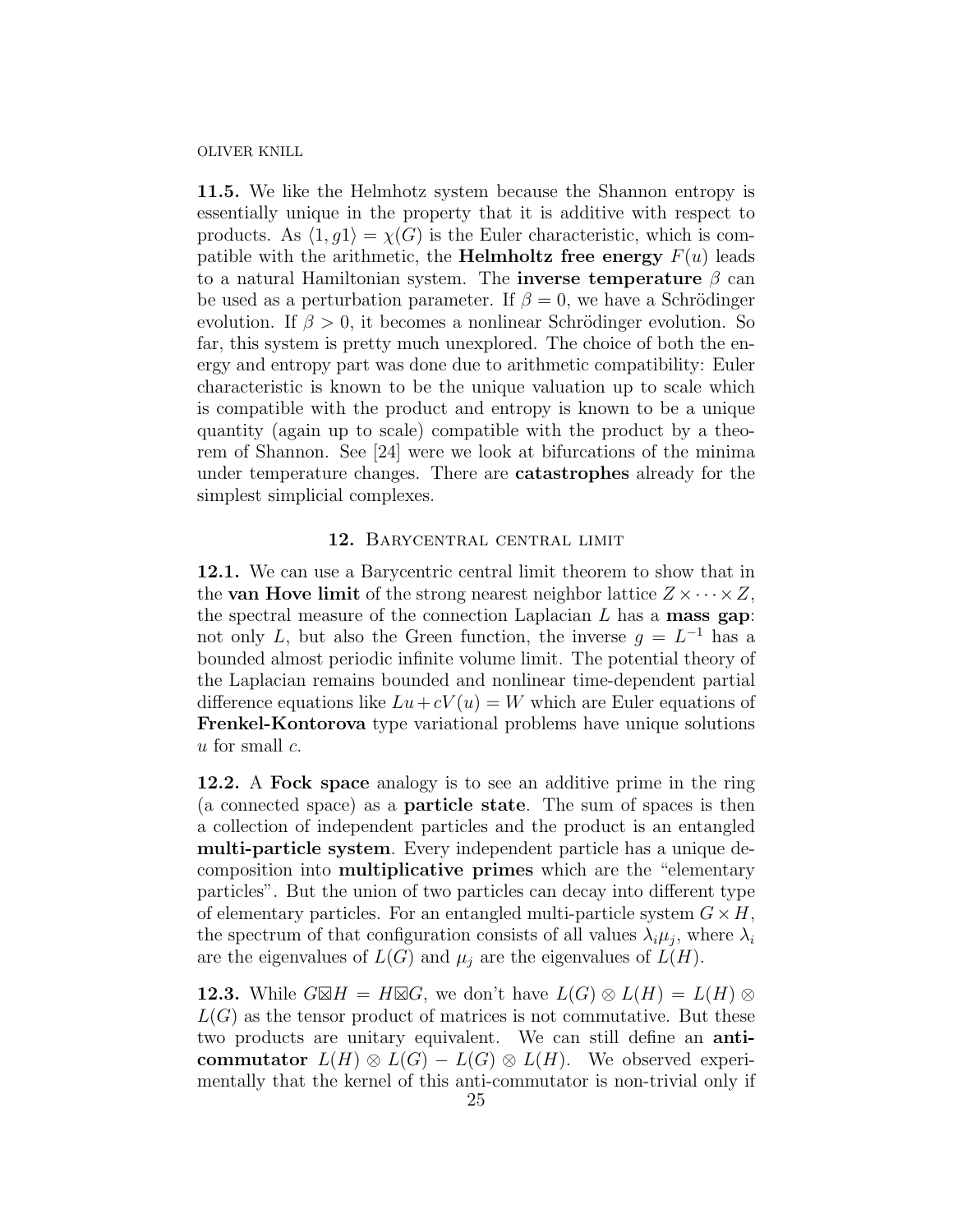both complexes have an odd number of vertices. While  $L(G)$  can have non-simple spectrum, we have so far only seen simple spectrum for operators  $L(G) \times L(H) - L(H) \otimes L(G)$ .

**12.4.** When we take successive Barycentric refinements  $G_n$  of complex G we see a universal feature [15, 19]. This generalizes readily to the ring.

Theorem 18 (Barycentric central limit). For any G in the ring and for each of the operators  $A = L$  or  $A = H$  or  $A = H_k$ , the density of states of  $A(G_n)$  converges weakly to a measure which only depends on the maximal dimension of G.

**12.5.** The reason why this is true is that the  $(k+1)$ 'th Barycentric refinement of a maximal d-simplex consists of  $(d-1)!$  smaller disks glued along d-dimensional parts which have a cardinality growing slower. The gluing process changes a negligible amount of matrix entries. This can be estimated using a result of Lidskii-Last [32]. Examples of Laplacians for which the result holds are the Kirchhoff matrix of the graph which has G as the Whitney complex or the Dirac matrix  $D = (d + d^*)$  or the Hodge Laplacian  $D^2$  or the connection graph L of  $G_n$ .

12.6. In the one-dimensional case with Kirchhoff Laplacian, the limiting measure is derivative of the inverse of  $F(x) = 4 \sin^2(\pi x/2)$ .

12.7. For  $G = C_n$  we look at the eigenvalues of the v-torus  $C_n^{\text{nu}} =$  $C_n\boxtimes C_n\cdots\boxtimes C_n$ . The spectrum defines a discrete measure  $dk_n$  which has a weak limit dk.

**Theorem 19** (Mass gap). The weak limit  $dk_n$  exists, is absolutely continuous and has support away from 0. The limiting operator is almost periodic, bounded and invertible.

*Proof.* For  $\nu = 1$ , the density of states has a support which contains two intervals. The interval  $[-1/5, 1/5]$  is excluded as we can give a bound on  $g = L^{-1}$ . For general  $\nu$ , the gap size estimate follows from the fact that under products, the eigenvalues of L multiply.  $\Box$ 

# 13. STABILITY IN THE INFINITE VOLUME LIMIT

**13.1.** To the lattice  $Z^{\nu}$  belongs the Hodge Laplacian  $H_0u(n) = \sum_{i=1}^{\nu} u(n+1)$  $e_i$ ) −  $u(n)$ . In the one-dimensional case, where  $H_0u(n) = u(n+1)$  −  $2u(n) - u(n-1)$  corresponds after a Fourier transform to the multiplication by  $2\cos(x) - 2$  we see that the spectrum of  $H_0$  is [0, 4]. The non-invertibility leads to "small divisor problems". Also, the trivial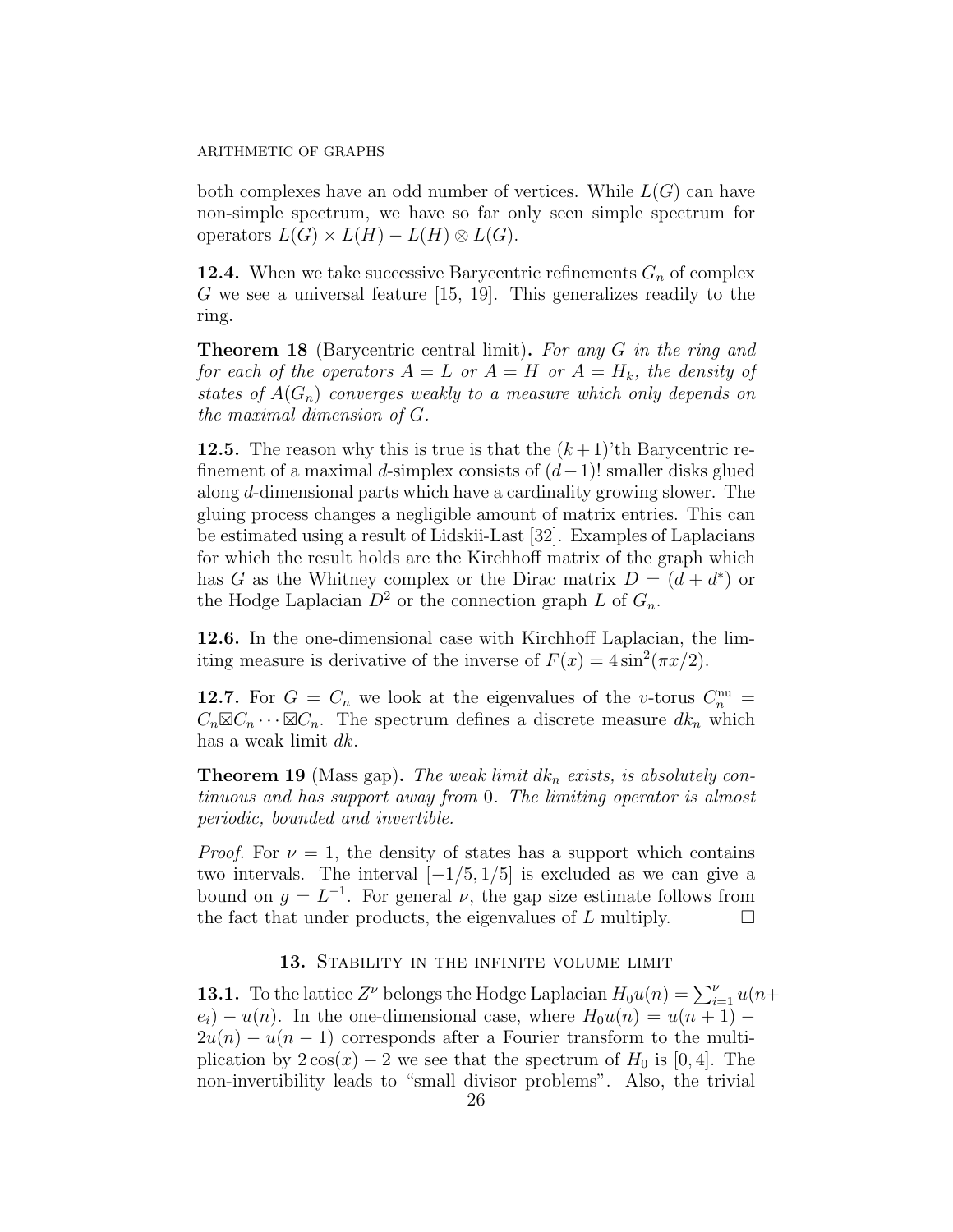linear solutions  $u(n) = \theta + \alpha n$  to  $Lu = 0$  are minima. Its this minimality which allows the problem to be continued to nonlinear situations like  $u(n+1) - 2u(n) - u(n-1) = c \sin(u(n))$  for Diophantine  $\alpha$ . For  $\alpha = p/q$ , Birkhoff periodic points and for general  $\alpha$ , minimizers in the form of Aubry-Mather sets survive. For the connection Laplacian L, the point 0 is in a gap of the spectrum.

**13.2.** Unlike for the Hodge Laplacians in  $Z<sup>d</sup>$  which naturally are expressed on the Pontryagin dual of  $T<sup>d</sup>$ , for which the Laplacian has spectrum containing 0, we deal with the dual of is  $\mathbb{D}_2^{\nu}$ , where  $\mathbb{D}_2$  is the **dyadic group.** The limiting operator of  $L$  is almost periodic operator and has a bounded inverse. Whereas in the Hodge case without mass gap, a strong implicit function theorem is required to continue solutions of nonlinear Frenkel-Kontorova type Hamiltonian systems  $Lu + \epsilon V(u) = 0$ , the connection Laplacian is an invertible kinetic part and perturbation theory requires only the weak implicit function theorem. Solutions of the Poisson equation  $Lu = \rho$  for example can be continued to nonlinear theories  $(L + V)v = \rho$ . Since Poisson equations have unique solutions, also the discrete Dirichlet has unique solutions. The classical Standard map model  $L_0u + c \sin(u) = 0$  for example which is the Chirikov map in in 1D, requires KAM theory for solutions  $u$  to exist. Weak solutions also continue to exist by **Aubry-Mather** theory [30].

13.3. If the Hodge Laplacian is replaced by the connection Laplacian, almost periodic solutions to driven systems continue to exist for small c similarly as the Aubry anti-integrable limit does classically for large c. But these continuations are in general not interesting. Any Hamiltonian system with Hamiltonian  $L+V$ , where the kinetic energy is the connection Laplacian remains simple. If we look at  $Lu = W$ where  $W$  is obtained from an continuous function on the dyadic integers, then the solution  $u$  is given by a continuous function on the dyadic integers. This could be of some interest but there is no interpretation of this solution as an orbit of a Hamiltonian system.

**Corollary 4.** A nonlinear discrete difference equation  $Lu + \epsilon V(u) = g$ has a unique almost periodic solution if  $g(n) = g(T^n x)$  is obtained from  $Z^{\nu}$  action on  $\mathbb{D}_{2}^{\nu}$ .

*Proof.* For  $\epsilon = 0$ , we have the Poisson equation  $Lu = g$  which has the solution  $u = L^{-1}g$ , where  $u(n) = h(T^n x)$  is an almost periodic process with  $h \in C(\mathbb{D}_2^{\nu})$ . Since L is invertible, the standard implicit function theorem allows a continuation for small  $\epsilon$ .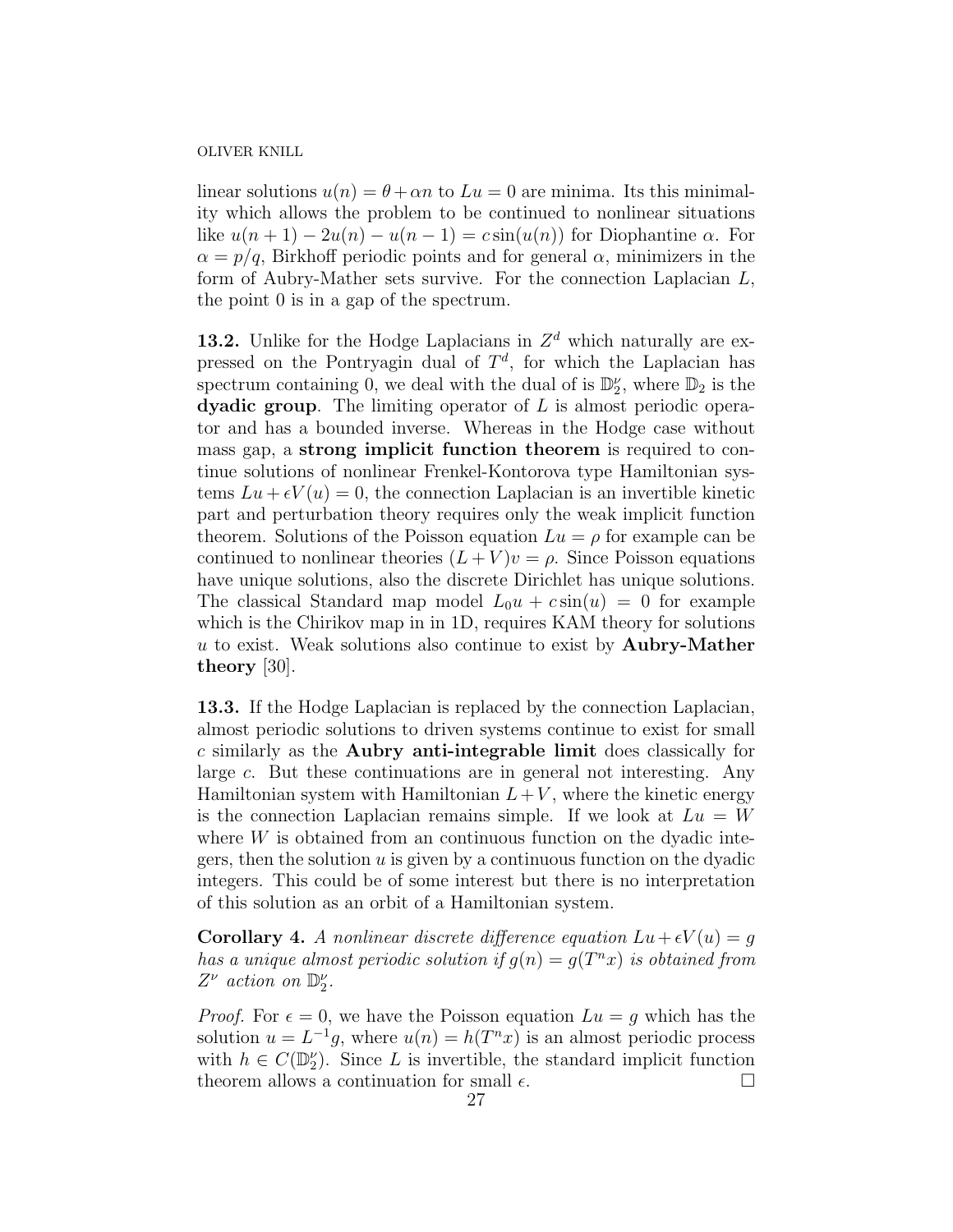13.4. It could be useful to continue a Hamiltonian to the infinite limit. An example is the Helmholtz Hamiltonian like  $H(\psi) = (\psi, q\psi)$ , where  $g = L^{-1}$ . Since the Hessian g is invertible, we can continue a minimal solution to  $H(\psi) + \beta V(\psi)$  for small  $\beta$  if V is smooth. We suspect that we can continue almost periodic solutions to the above defined Helmholtz system  $V(\psi) = \beta S(|\psi|^2)$  with entropy S for small  $\beta$  but there is a technical difficulty as  $p \to p \log |p|$  is not smooth at  $p = 0$ , only continuous. One could apply the weak implicit function theorem to continuous almost periodic functions on  $X = D_2^{\nu}$  if  $f \to S(|f|)$  was Fréchet differentiable on the Banach space  $X$  but we have not proved that. It might require to smooth out  $S_{\epsilon}$  first then show that the solution survives in the limit  $\epsilon \to 0$ .

# 14. A pseudo Riemannian case

14.1. When implementing a speudo Riemannian metric signature like  $(+, +, +, -)$  on the lattice  $\mathbb{Z}^4$ , this changes the sign of the corresponding Hodge dual  $d^*$ . The Dirac operator of that coordinate axes is now  $d_i - d_i^*$  and the corresponding Hodge operator is  $D^*D = -H$  has just changed sign. The connection Laplacian  $L$  is not affected by the change of Riemannian metric. Having a Pseudo Riemannian metric on  $\mathbb{Z}^4$ , we can look at kernel elements  $Hu = 0$  as solutions to a discrete wave equation. Global solutions on a compact space like the product of circular graphs  $C_n^4 = C_n \times C_n \times C_n \times C_n$  are not that interesting. On an infinite lattice, we could prescribe solutions on the space hypersurface  $t = 0$ and then continue it. Technically this leads to a coupled map lattice.

**14.2.** If H is the operator of the 4-torus  $C_n^4$  with Lorentzian metric signature, then the eigenvalues are all of the form  $\lambda_1 + \lambda_2 + \lambda_3 - \lambda_4$ , where  $\lambda_i$ are eigenvalues of  $C_n$ . This just shifts the eigenvalues. This completely answers also the question what the limiting density of states.

**Proposition 7.** The spectrum of the Hodge operator of the *ν*-torus  $\mathbb{T}_n^{\nu}$ with Lorentz signature  $(m, k)$  agrees with the spectrum of the Hodge operator for the signature  $(\nu, 0)$  shifted by  $-4k$ .

*Proof.* For  $\nu = 1$ , replacing H with  $-H$  has the effect that that the spectrum changes sign. But this is  $\sigma(H)-4$ . When taking the product, we get a convolution of spectra which commutes with the translation. As for  $C_n$ , the spectrum satisfies  $\sigma(-H) = \sigma(H) - 4$ , the switch to a Lorentz metric goes over to the higher products.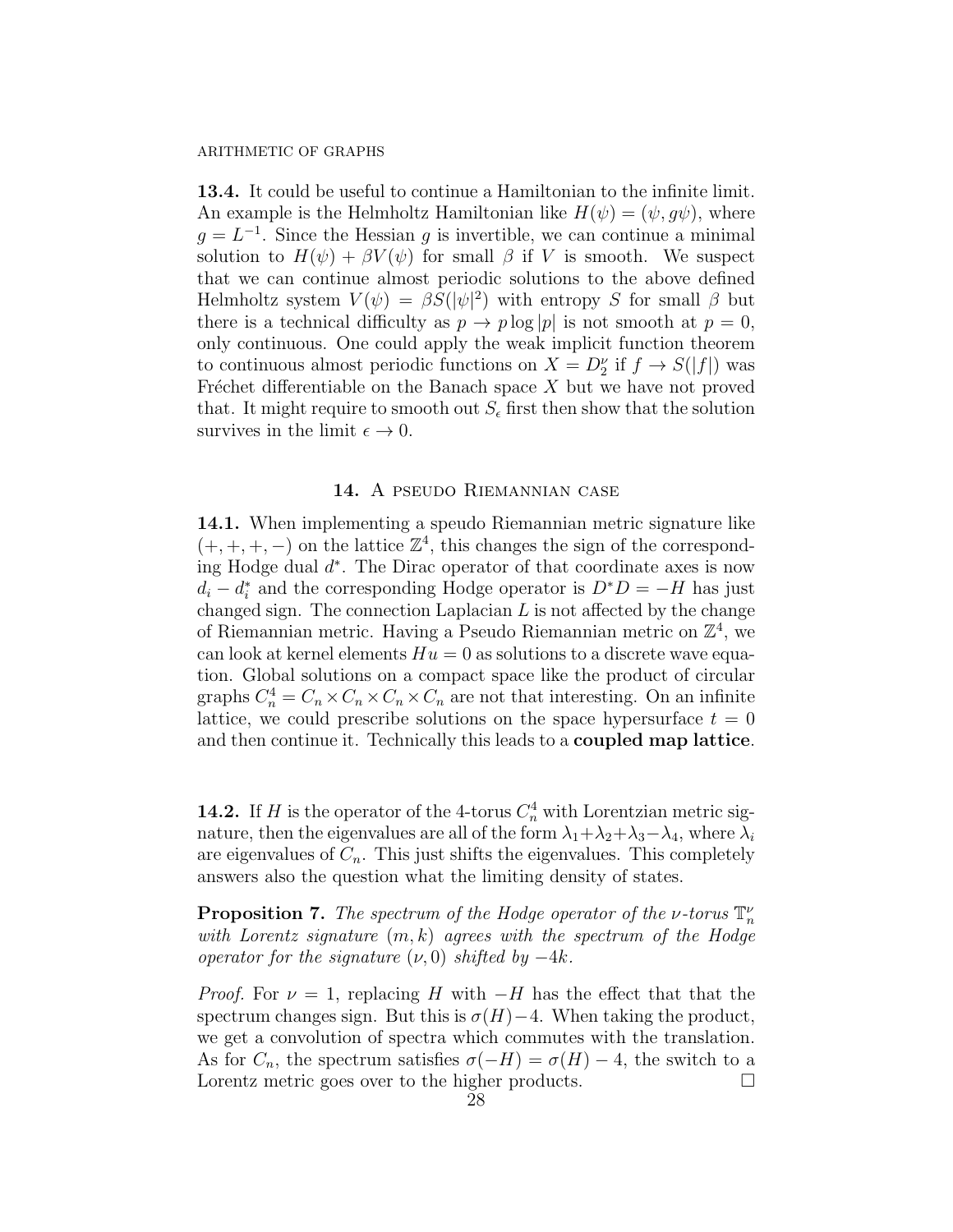**14.3.** As the Lorentz space appears in physics, the geometry of the  $\mathbb{Z}^4$ lattice with Lorentz signature metric  $(+, +, +, -)$  is of interest. The Barycentric limit leads to more symmetry in this discrete lattice case. The limiting operators D and L are almost periodic on  $G_2^4$ , the compact group of dyadic integers. Besides of the group translations, there are also scaling symmetries. By allowing both scaling transformations and group translations, we can implement symmetries which approximate Euclidean symmetries in the continuum. The obstacle of poor symmetry properties in a discrete lattice appears to disappear in the Barycentric limit.

# 15. ILLUSTRATIONS

**15.1.** Here is an illustration of an element  $G = C_4 - 2K_3 + (L_2 \times L_3)$  in the strong ring. In the Stanley-Reisner picture, we can write the ring element as

$$
f_G = a + ab + b + bc + c + cd + d + ad - 2(x + y + z + xy + xz + yz)
$$
  
+ 
$$
(u + uv + v)(p + pq + q + qr + r).
$$

The Euler characteristic is  $\chi(G) = -f_G(-1, -1, \dots) = -1$ .

**15.2.** The ring element  $G = C_4 - 2K_3 + (L_2 \times L_3)$  in the strong ring is a sum of three parts, where the first is a Whitney complex of a graph, the second is −2 times a Whitney complex and the third is a product of two Whitney complexes  $L_2$  and  $L_3$ .

15.3. In Figure (15.4), we drew the weak Cartesian product to visualize  $L_2 \times L_3$ . In reality,  $L_2 \times L_3$  is not a simplicial complex. There are 6 two-dimensional square cells present, one for each of the 6 holes present in the weak product. A convenient way to fill the hole is to look at the Barycentric refinement  $(L_2 \times L_3)_1$  as done in [17]. This is then a **triangulation** of  $L_2 \times L_3$ .

15.4. In Figure  $(2)$  we see the connection graph  $G'$  to the ring element  $G$ . It is a disjoint union of graphs, where the connection graphs to  $K_3$  are counted negatively. The connection Laplacian is  $L(G)$  =  $L(C_4) \oplus (-L(K_3)) \oplus (-L(K_3)) \oplus [L(L_2) \otimes L(L_3)]$ . Figure (3) shows the Barycentric refinement graph  $G_1$ .

**15.5.** Figure (4) shows  $G = S^2 \times S^3$ . The 2-sphere  $S^2$  is implemented as the Octahedron graph with  $f$ -vector  $(6, 12, 8)$ , the smallest 2-sphere, which already Descartes has super-summed to  $6 - 12 + 8 = 2$ . The number of cells is 26. The complex  $S^3$  is the suspension of  $S^2$ . It has f-vector  $(8, 24, 32, 16)$  which super-sums to  $\chi(S^3) = 8 - 24 + 32 - 16 = 0$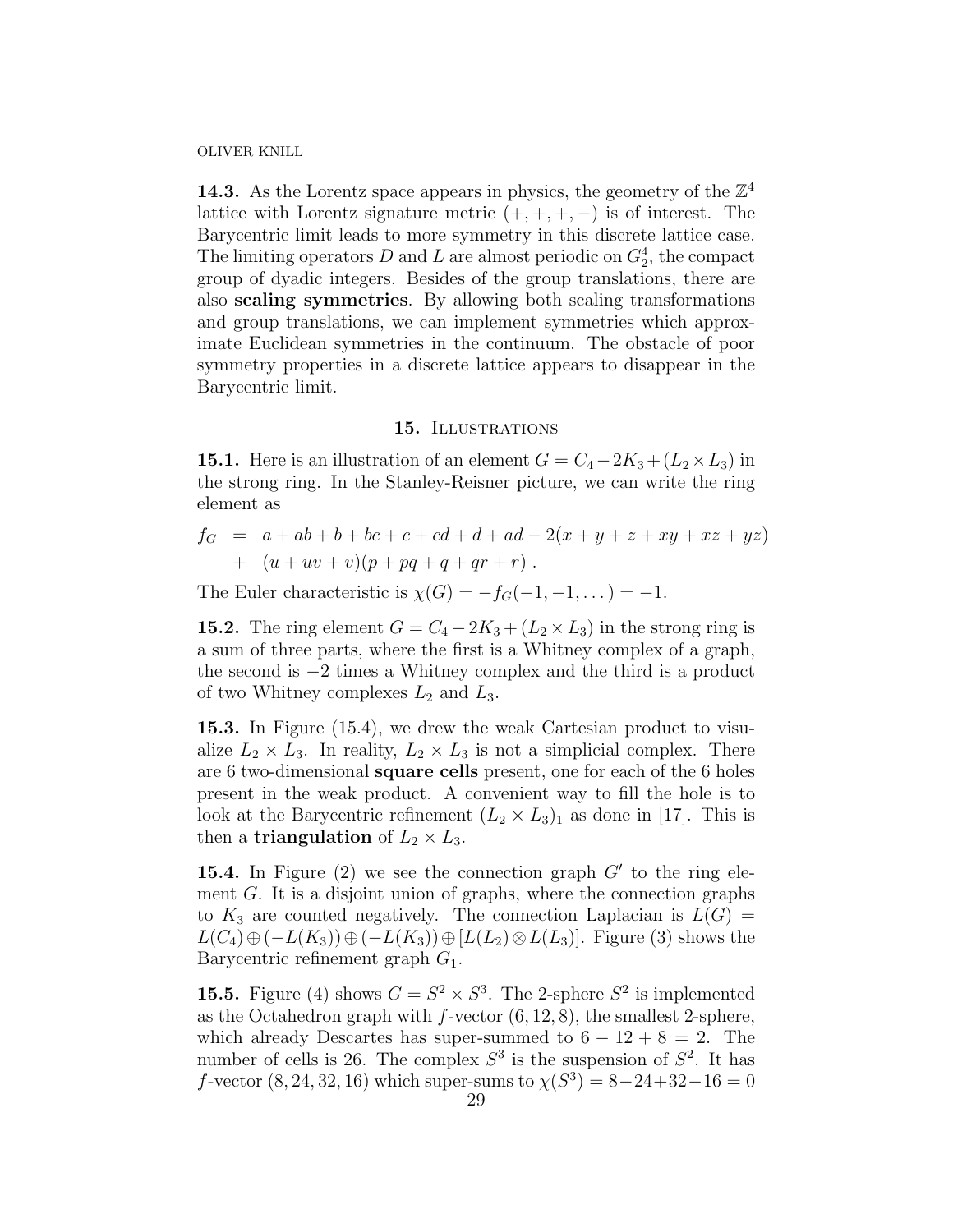

FIGURE 1.  $G = C_4 - 2K_3 + (L_2 \times L_3)$  in the strong ring.



FIGURE 2. The connection graph of  $G$ .



FIGURE 3. The Barycentric refinement  $G_1$  of  $G$ .

as any 3-manifold does. The number of cells is 80. The product has  $26 * 80 = 2080$  cells It is a 3-sphere, a cross polytop. The Poincaré polynomial of G is  $(1+x^2)(1+x^3) = 1+x^2+x^3+x^5$ . Indeed, the Betti vector of this 5-manifold is  $(1, 0, 1, 1, 0, 1)$ .

15.6. We see how useful the ring is. We did not have to build a triangulation of the 5-manifold as we had done in [17] where we defined the product to be  $G_1$  in order to have a Whitney complex of a graph  $G_1$  with 2080 vertices and 51232 edges. The Dirac and Hodge operator for  $G = S^2 \times S^3$  is seen in Figure (S2S3). They are both  $2080 \times 2080$ matrices. As for any 5-dimensional complex, the Hodge operator has 6 blocks. Blocks  $H_1, H_3, H_4, H_6$  have a one-dimensional kernel. McKean-Singer super symmetry shows that for the union of the non-zero spectra  $H_1, H_3, H_5$  is the union of the non-zero spectra of  $H_2, H_4, H_6$ .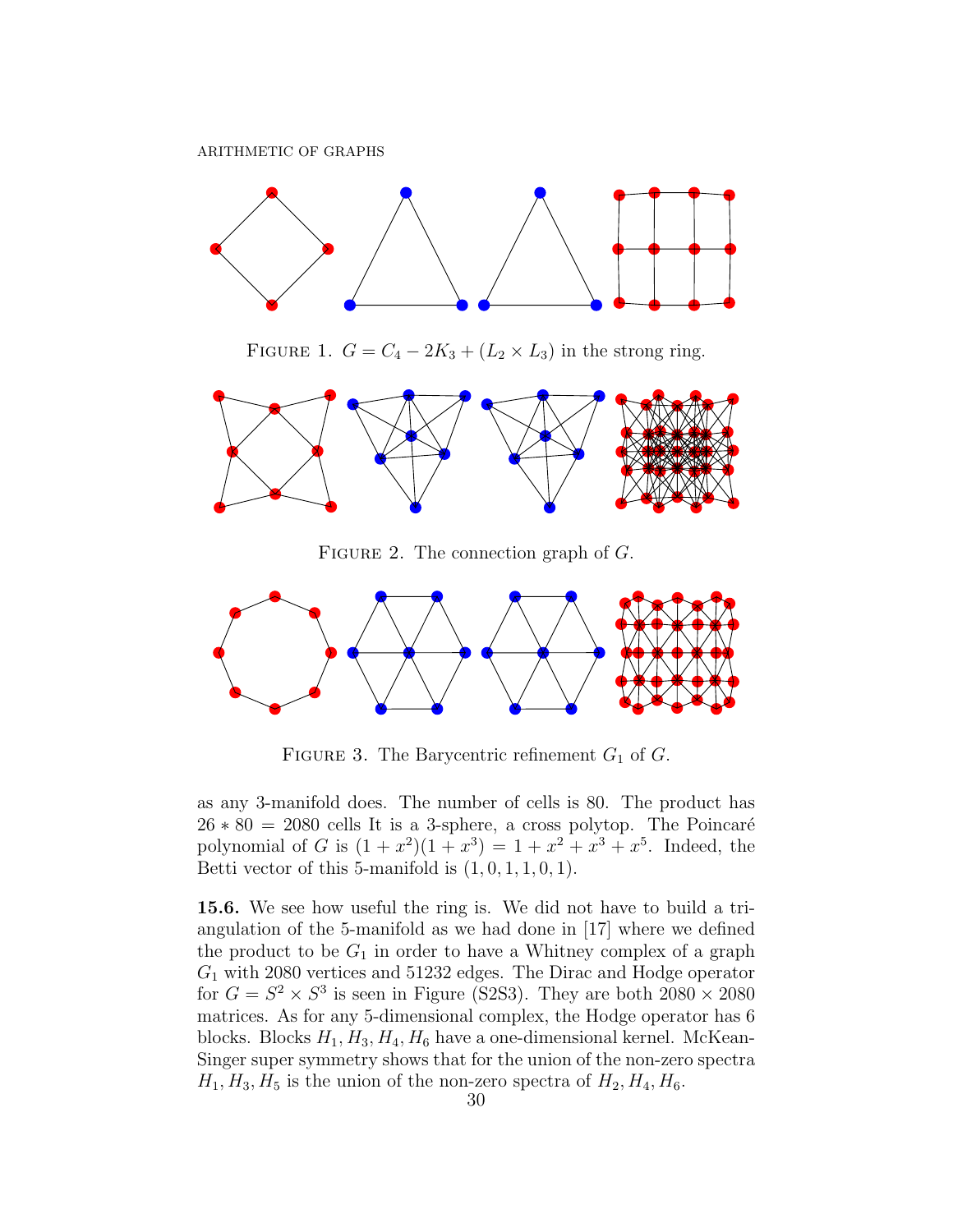**15.7.** The ring element  $G = C_4 - 2K_3 + (L_2 \times L_3)$  in the strong ring is a sum of three parts, where the first is a Whitney complex of a graph, the second is −2 times a Whitney complex and the third is a product of two Whitney complexes  $L_2$  and  $L_3$ . We drew the weak Cartesian product to visualize  $L_2 \times L_3$ . In reality,  $L_2 \times L_3$  is not a simplicial complex. There are 6 additional two dimensional cells present in the CW complex representing it, one for each of the 6 holes present in the weak product.

15.8. Figure (5) illustrates non-unique factorization in the strong ring It is adapted from [2] in weak ring. The two ring elements  $G_1 \times G_2$  and  $H_1 \times H_2$  are the same. It is the decomposition  $(1 + x + x^2)(1 + x^3) =$  $(1+x^2+x^4)(1+x)$ , where 1 is a point  $K_1$  x is an interval  $K_2$ . This gives the square  $x^2 = K_2 \times K_2$ , the cube  $x^3 = K_2 \times K_2 \times K_2$  and hyper cube  $x^4 = K_2 \times K_2 \times K_2 \times K_2$ .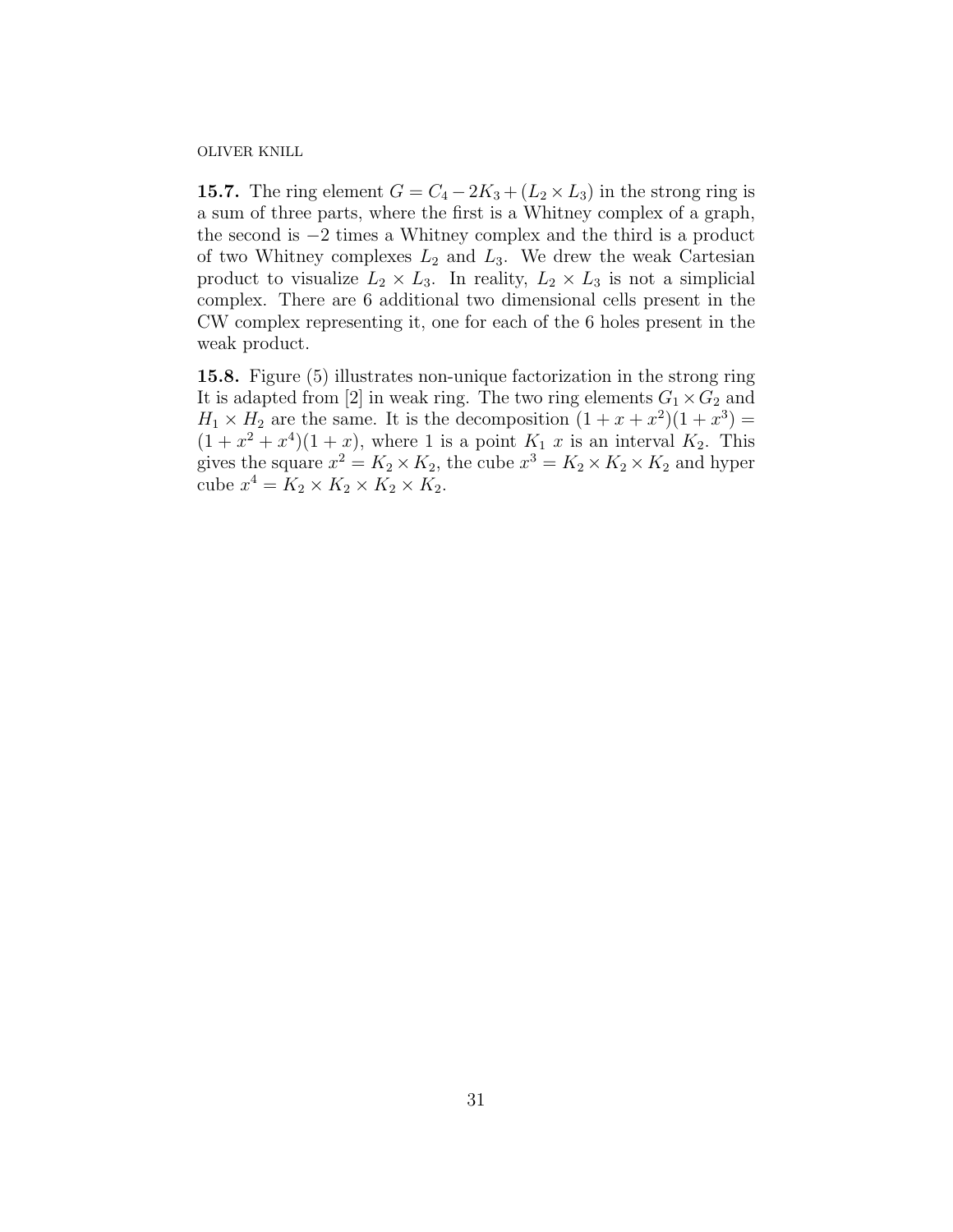

FIGURE 4. The Dirac and Hodge operator for  $G = S^2 \times S^3$ .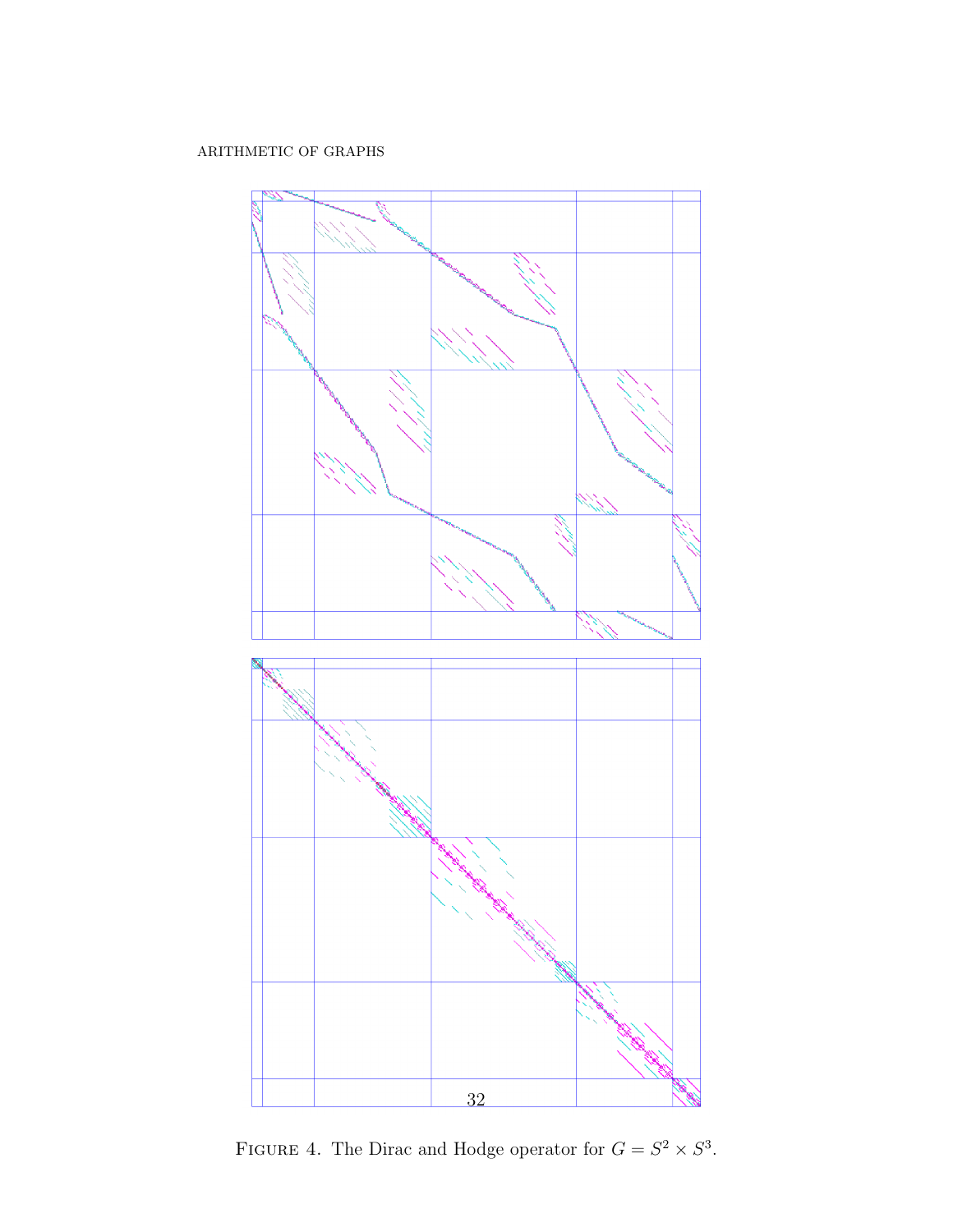

Figure 5. Non-unique prime factorization. The products AB and CD of the two ring elements produces the same  $G$ . This is only possible if  $G$  is not connected.



FIGURE 6. The connection graph of  $G = L_5 \times L_5$  where  $L_n$  is the linear graph of length n is part of the connection graph of the discrete lattice  $Z^1 \times Z^1$ . The adjacency matrix  $A$  of the graph  $G$  seen here has the property that  $L = 1 + A$  is the connection graph which is invertible.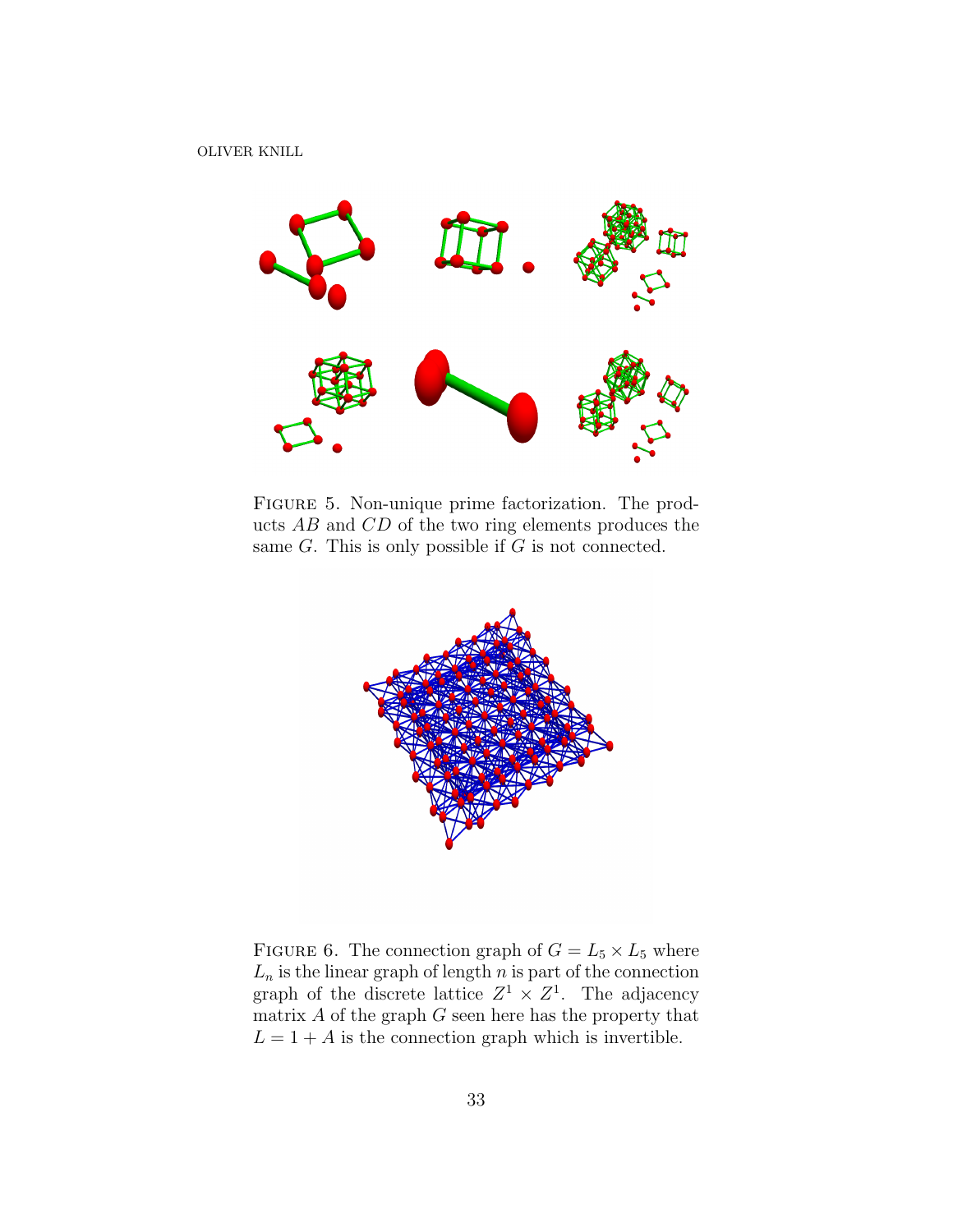

Figure 7. The density of states of the connection Laplacian of  $\mathbb Z$  has a mass gap at 0. We actually computed the eigenvalues of the connection Laplacian of  $C_{10000}$  which has a density of states close to the density of states of the connection Laplacian of  $\mathbb Z.$  The mass gap contains  $[-1/5, 1/5]$ .



FIGURE 8. Part of the density of states of  $\mathbb{Z}^2$  for finite dimensional approximations like  $G = C_n \times C_n$  $C_{1000} \times C_{1000} = G_1 \times G_2$ . The eigenvalues of  $L(G)$  are the products  $\lambda_i \lambda_j$  of the eigenvalues  $\lambda_i$  of  $L(G_i)$ . The mass gap contains  $[-1/25, 1/25]$  which is independent of  $n$ .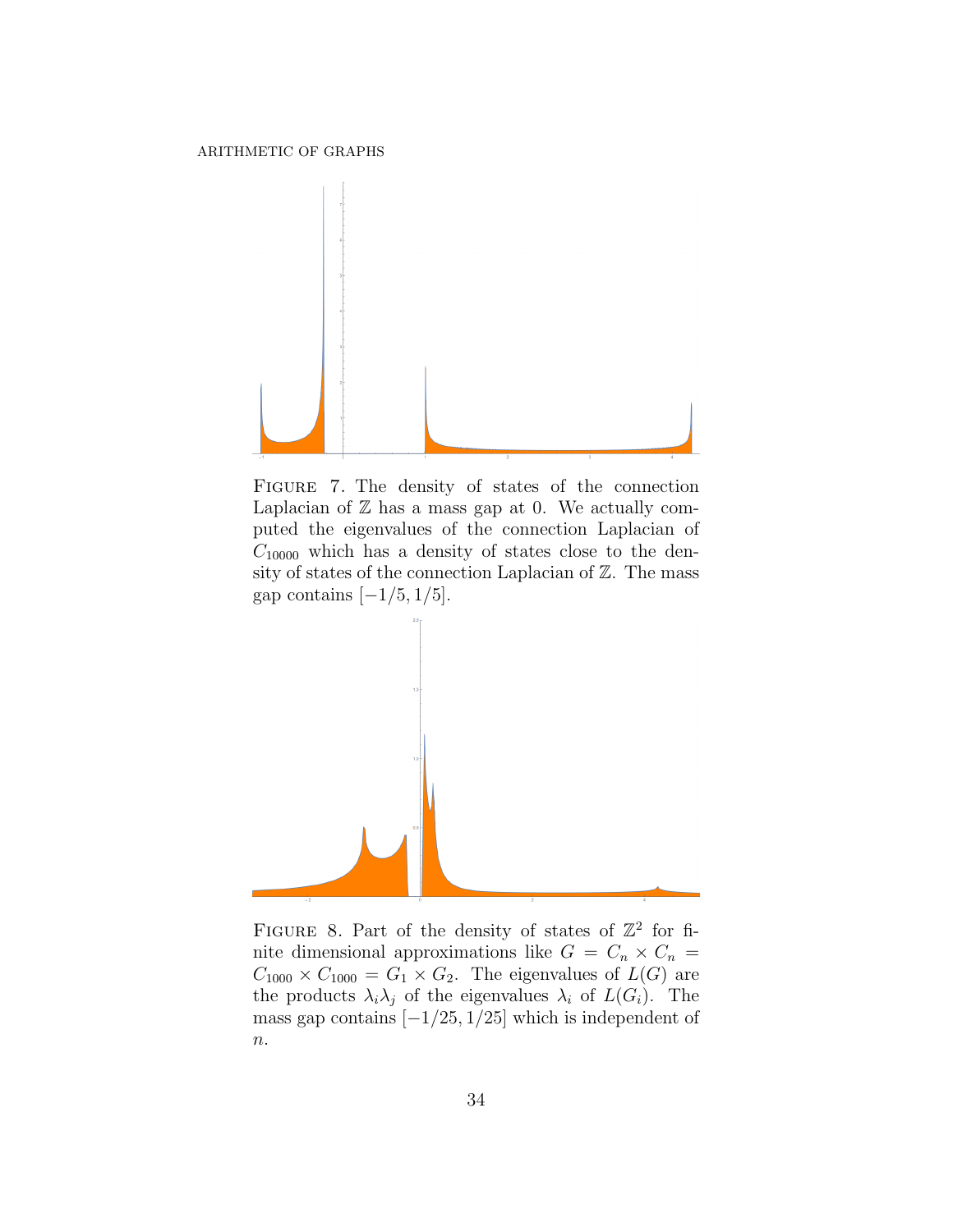## CARTESIAN CLOSED CATEGORY

15.9. The goal of this appendix is to see the strong ring of simplicial complexes as a cartesian closed category and to ask whether it is a topos. As we have already finite products, the first requires to show the existence of exponentials. Cartesian closed categories are important in computer science as they have simply typed lambda calculus as language. Also here, we are close to computer science as we deal with a category of objects which (if they are small enough) can be realized in a computer. The elements can be represented as polynomials in a ring for example. We deal with a combinatorial category which can be explored without the need of finite dimensional approximations. It is part of combinatorics as all objects are finite.

15.10. In order to realize the ring as a category we need to define the **morphisms**, identifying an initial and terminal object (here  $0 = \emptyset$  and  $1 = K_1$ ) and show that **currying** works: there is an exponential object  $K^H$  in the ring such that the set of morphisms  $C(G \times H, K)$  from  $G \times H$ to K corresponds to the morphisms  $C(G, K^H)$  via a Curry bijection seeing a graph  $z = f(x, y)$  of a function of two variables as a graph of the function  $x \to g_x(y) = f(x, y)$  from G to functions from H to K.

15.11. The existence of a product does not guarantee that a category is cartesian closed. Topological spaces or smooth manifolds are not cartesian closed but compactly generated Hausdorff spaces are. In our case, we are close to the category of finite sets which is cartesian closed. Like for finite sets we are close to computer science as procedures in computer programming languages are using the Curry bijection. Since the object  $K<sup>H</sup>$  is in general very large, it is as for now more of theoretical interest.

15.12. The strong ring R resembles much the category of sets but there are negative elements in  $R$ . We can look at the category of  $\bf{fi}$ nite signed sets which is the subcategory of zero dimensional signed simplicial complexes. Also this is a ring. It is isomorphic to  $\mathbb Z$  as a ring but the set of morphisms produces a category which has more structure than the ring Z. This category of signed 0-dimensional simplicial complexes is Cartesian closed in the same way than the category of sets is. It is illustrative to see the exponential element  $2^G$  is the set of all subsets of G. But this shows how exponential elements can become large.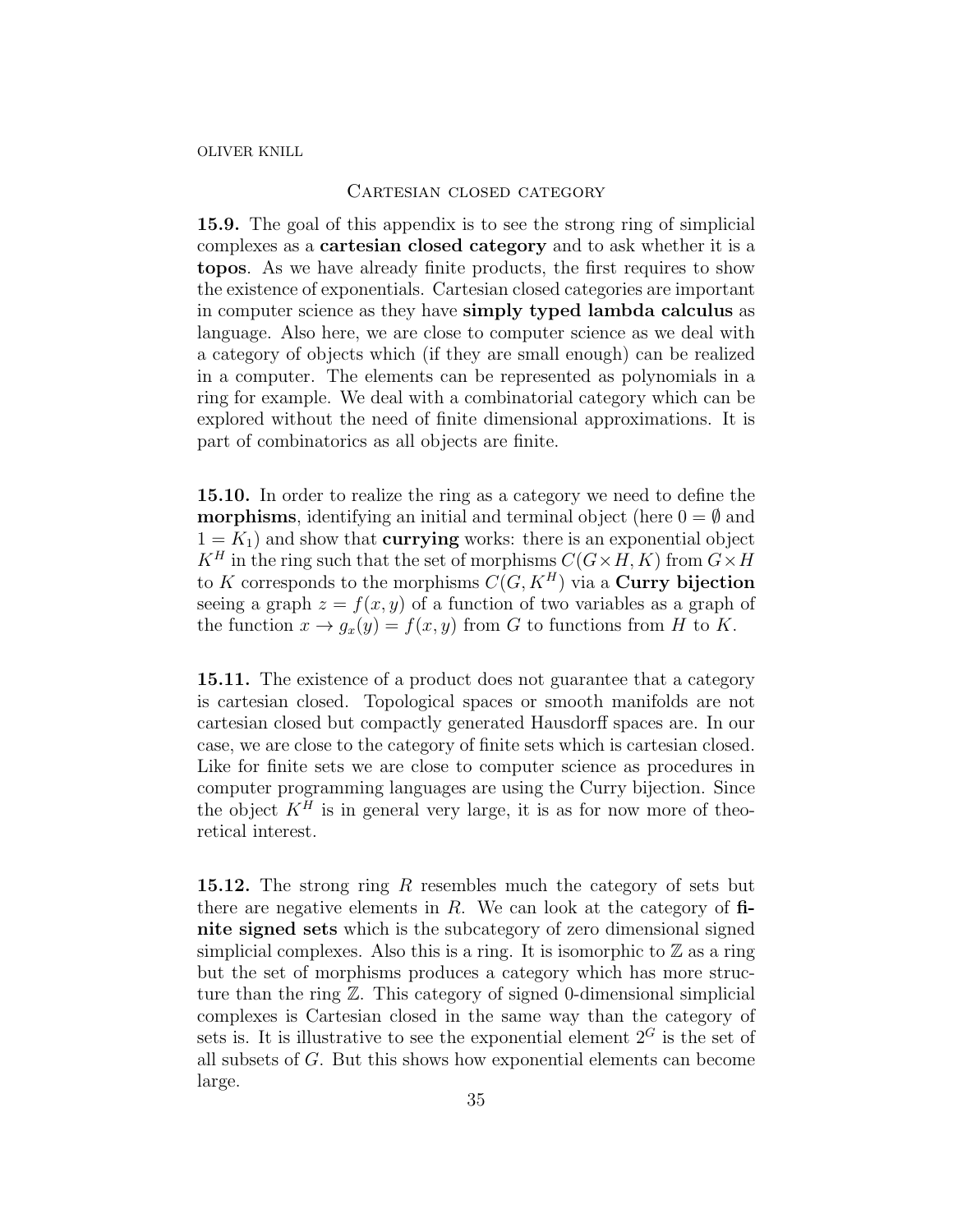**15.13.** A simplicial complex  $G$  as a finite set of non-empty sets, which is closed under the operation of taking non-empty subsets. [The usual definition is to looking at the **base set**  $V = \bigcup_{x \in G} x$  and insisting that G is a set of subset of V with the property that if  $y \subset x$  and  $x \in G$ then  $y \in G$  and also asking that  $\{v\} \in G$  for every  $v \in V$ . Obviously the first given point-free definition is equivalent. ] There is more structure than just the set of sets as the elements in G are partially ordered. A morphism between two simplicial complexes is not just a map between the sets but an order preserving map. This implies that the simplices are mapped into each other. We could rephrase this that a morphism induces a graph homomorphism between the barycentric refinements  $G_1$  and  $H_1$  but there are more graph homomorphisms in general on  $G_1$ .

**15.14.** The class  $\mathcal{C}$  of simplicial complexes is a category for which the objects are the simplicial complexes and the morphisms are simplicial functions, functions which preserve simplices. In the point-free definition this means to look at functions from  $G$  to  $H$  which preserve the partial order. In order to be close to the definition of continuous functions (the morphisms in topological spaces) or measurable functions (the morphisms in measure spaces) one could ask that  $f^{-1}(A)$  is a simplicial complex for every simplicial complex. As  $f^{-1}(A)$  can be the empty complex this is fine. [If for some set  $y \in H$ , the inverse  $f^{-1}(x)$  can be empty would not be good since simplicial complexes never contain the empty set. This is fine for the empty complex, which does not contain the empty set neither. But if we look at  $x$  as a complex by itself, then  $f^{-1}(x)$  can be the empty complex. It is in general important to distinguish the elements  $x$  in the simplicial complex from the subcomplex  $x$  it represents, even so this is often not done.

15.15. The category of simplicial complexes is close to the category of finite sets as the morphisms are just a subclass of all functions. There is an other essential difference: the product  $G \times H$  of two simplicial complexes is not a simplicial complex any more in general, while the product  $G \times H$  as sets is a set. This is also different from **geometric** realizations of simplicial complexes (called "polyhedra" in algebraic topology), where the product is a simplicial complex, the geometric realization of the Barycentric refinement of  $G \times H$  will do.

15.16. [To compare with topologies O, where continuous maps have the property that  $f^{-1}(x) \in O$  for every  $x \in O$ , morphisms of simplicial complexes have the property  $f(x) \in H$  for  $x \in G$ . But only surjective morphisms also have the property that  $f^{-1}(y) \in G$  for every  $y \in H$ ,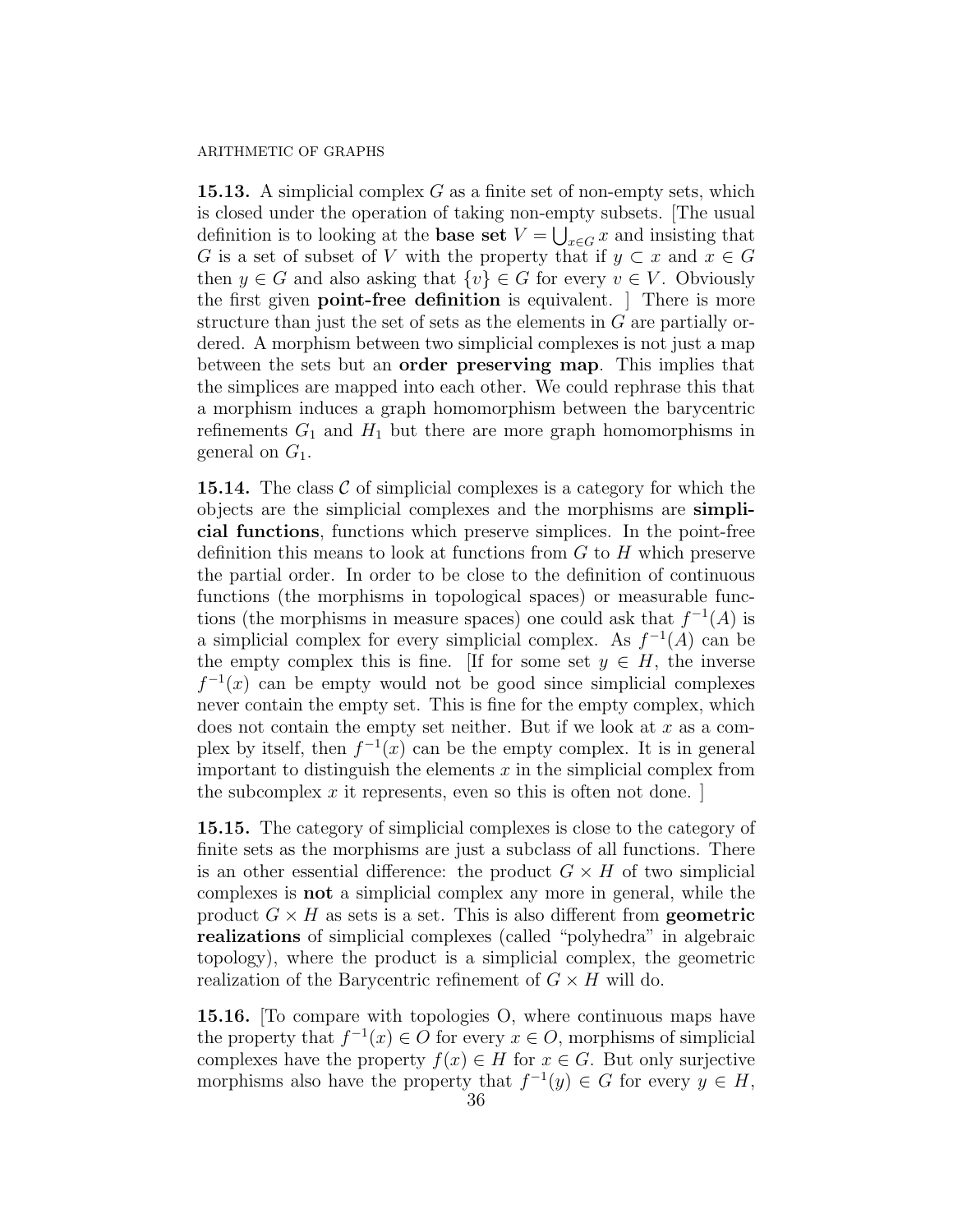the reason being that  $f^{-1}(x)$  can be empty. A continuous map on topological spaces which is also open has the property that f and  $f^{-1}$ preserve the topology. A constant map for example is in general not open. We see that not only the object of simplicial complex is simpler but also that the morphisms are simpler.] It is better to therefore of a morphism f between simplicial complexes as a map for which both  $f$ and  $f^{-1}$  preserve sub simplicial complexes.

15.17. In order to work within the class of simplicial complexes (actually the special case of Whitney complexes of graphs), we had looked in [17] at the Barycentric refinements of Cartesian products and called this the Cartesian product. We had to live however with the consequence that the product  $(G, H) \to (G \times H)_1$  is not associative: already  $(G \times K_1)_1 = G_1$  is the Barycentric refinement of G. While the geometric realization of the Barycentric refinement  $G_1$  is topologically equivalent to  $G$ , there is a problem with products as in the topological realization  $|K_2 \times K_2| = |K_3|$  meaning that the arithmetic is not compatible. The geometric realization destroys the arithmetic. In the strong ring  $K_3$  is a multiplicative prime, in the geometric realization, it is not; it decays as  $K_2 \times K_2$ .

15.18. Having enlarged the category to the strong ring, we have not only to deal with morphisms for simplicial complexes, we also have to say what the morphisms in the ring are. The definition is recursive with respect to the **degree** of a ring element, where the degree is the degree in the Stanley-Reisner polynomial representation. A map  $G \to H$  is a morphism, if it is a morphism of simplicial complexes if  $G, H$  are simplicial complexes and if for every pair  $G, H$  in the ring, there is a pair A, B in the ring and morphisms  $g: G \to A, h: H \to B$  such that  $f(G\times H) = q(G)\times h(H)$ . [By the way, the degree of a monomial in the Stanley-Reisner representation  $f<sub>G</sub>$  only relates to the dimension if we G is prime, that is if G is a simplicial complex. In an product  $A \times B$ , the degree of a monomial is  $c(A) + c(B)$ , where c is the clique number. It is the clique number which is additive and not the dimension. The monomial abcd in  $(a + b + ab)(c + d + cd)$  for example belongs to a two-dimensional cell. ]

**15.19.** The strong ring  $S$  is a ring and a category. But it is itself an element in the category of rings. The image of the map  $\phi : G \to G'$  is a subring R of the Sabidussi ring of all graphs. The map  $\phi$  is a ring isomorphism. If we think of  $S$  as a category, then  $R$  can be thought so too and  $\phi$  is now a functor. This is nothing strange. Category is a universal language where objects of categories can be categories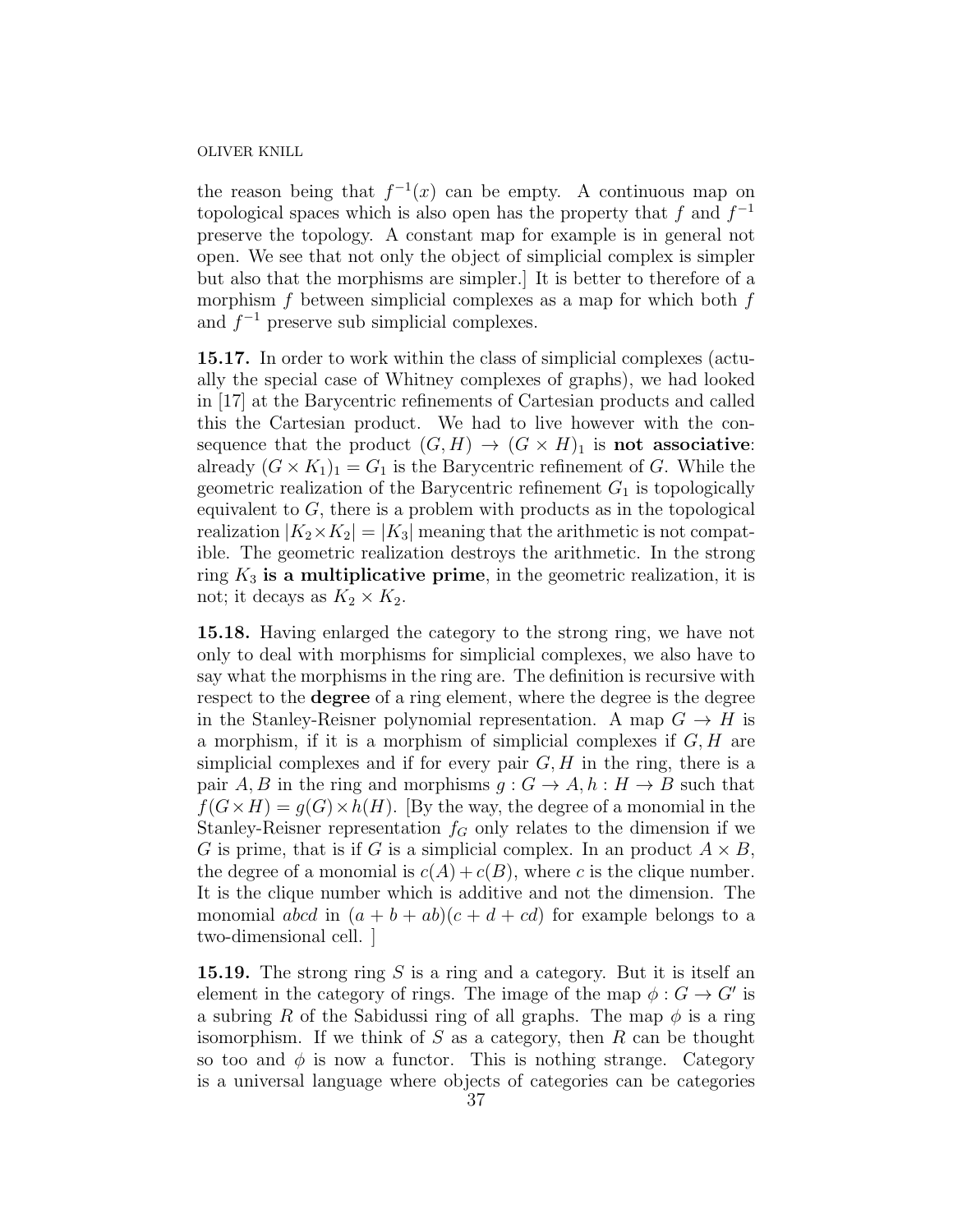themselves. A directed graph for example is a category, where the objects are the vertices and the morphisms are the directed edges.

15.20. The strong ring is also a cartesian monodidal category, a category with a notion of tensor product. The unit is the unit in the ring. It is also a finitely complete category, which is a category in which **pullbacks** exist: given any two ring elements  $G, H$  and two morphisms  $g: G \to K$ ,  $h: H \to K$ , there is a subcomplex K of  $G \times H$ such that for all  $(x, y) \in K$ , the equation  $g(x) = h(y)$  holds. The subcomplex  $K$  is called a pullback.

15.21. The strong ring appears also to be a topos but we have not yet checked that. A topos is a cartesian closed category with a sub-object classifier. Examples of topoi are sets or the G-dynamical systems for a group G or the category of sheaves on a topological space. Topoi enjoy stability properties: the fundamental theorem of topos theory tells that a topos is stable under slicing, i.e that it is locally cartesian closed.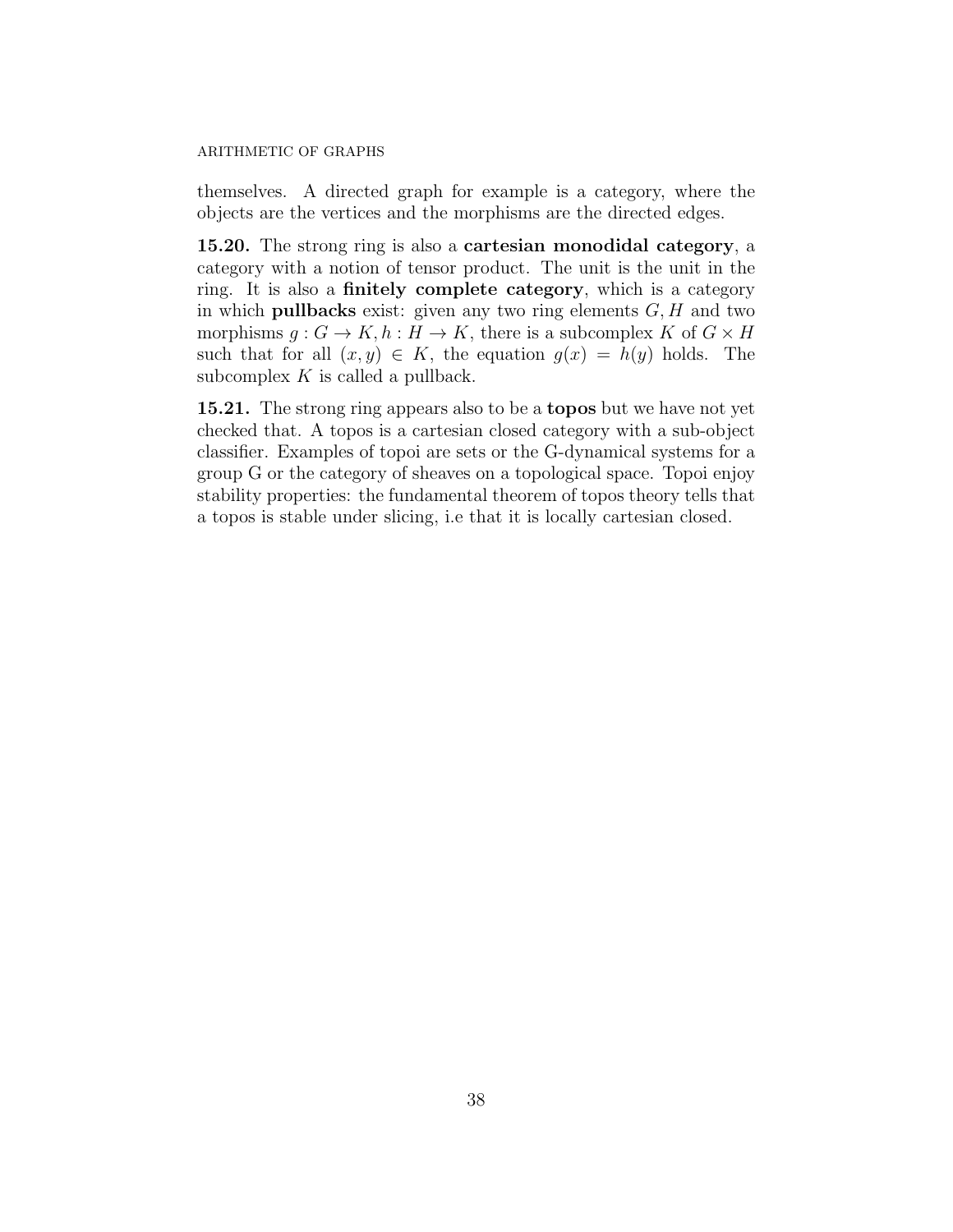## **REFERENCES**

- [1] B. Grünbaum. Polytopes, graphs, and complexes. Bull. Amer. Math. Soc., 76:1131–1201, 1970.
- [2] R. Hammack, W. Imrich, and S. Klavžar. Handbook of product graphs. Discrete Mathematics and its Applications (Boca Raton). CRC Press, Boca Raton, FL, second edition, 2011. With a foreword by Peter Winkler.
- [3] W. Imrich and S. Klavzar. Product graphs, Structure and recognition. John Wiley and Sons, Inc. New York, 2000.
- [4] D.A. Klain and G-C. Rota. Introduction to geometric probability. Lezioni Lincee. Accademia nazionale dei lincei, 1997.
- [5] O. Knill. A graph theoretical Gauss-Bonnet-Chern theorem. http://arxiv.org/abs/1111.5395, 2011.
- [6] O. Knill. A discrete Gauss-Bonnet type theorem. Elemente der Mathematik, 67:1–17, 2012.
- [7] O. Knill. A graph theoretical Poincaré-Hopf theorem. http://arxiv.org/abs/1201.1162, 2012.
- [8] O. Knill. On index expectation and curvature for networks. http://arxiv.org/abs/1202.4514, 2012.
- [9] O. Knill. The McKean-Singer Formula in Graph Theory. http://arxiv.org/abs/1301.1408, 2012.
- [10] O. Knill. The theorems of Green-Stokes,Gauss-Bonnet and Poincare-Hopf in Graph Theory.

http://arxiv.org/abs/1201.6049, 2012.

- [11] O. Knill. A Brouwer fixed point theorem for graph endomorphisms. Fixed Point Theory and Appl., 85, 2013.
- [12] O. Knill. The Dirac operator of a graph. http://arxiv.org/abs/1306.2166, 2013.
- [13] O. Knill. Classical mathematical structures within topological graph theory. http://arxiv.org/abs/1402.2029, 2014.
- [14] O. Knill. Curvature from graph colorings. http://arxiv.org/abs/1410.1217, 2014.
- [15] O. Knill. The graph spectrum of barycentric refinements. http://arxiv.org/abs/1508.02027, 2015.
- [16] O. Knill. The Jordan-Brouwer theorem for graphs. http://arxiv.org/abs/1506.06440, 2015.
- [17] O. Knill. The Künneth formula for graphs. http://arxiv.org/abs/1505.07518, 2015.
- [18] O. Knill. A Sard theorem for graph theory. http://arxiv.org/abs/1508.05657, 2015.
- [19] O. Knill. Universality for Barycentric subdivision. http://arxiv.org/abs/1509.06092, 2015.
- [20] O. Knill. Gauss-Bonnet for multi-linear valuations. http://arxiv.org/abs/1601.04533, 2016.
- [21] O. Knill. On Fredholm determinants in topology. https://arxiv.org/abs/1612.08229, 2016.
- [22] O. Knill. On primes, graphs and cohomology. https://arxiv.org/abs/1608.06877, 2016.